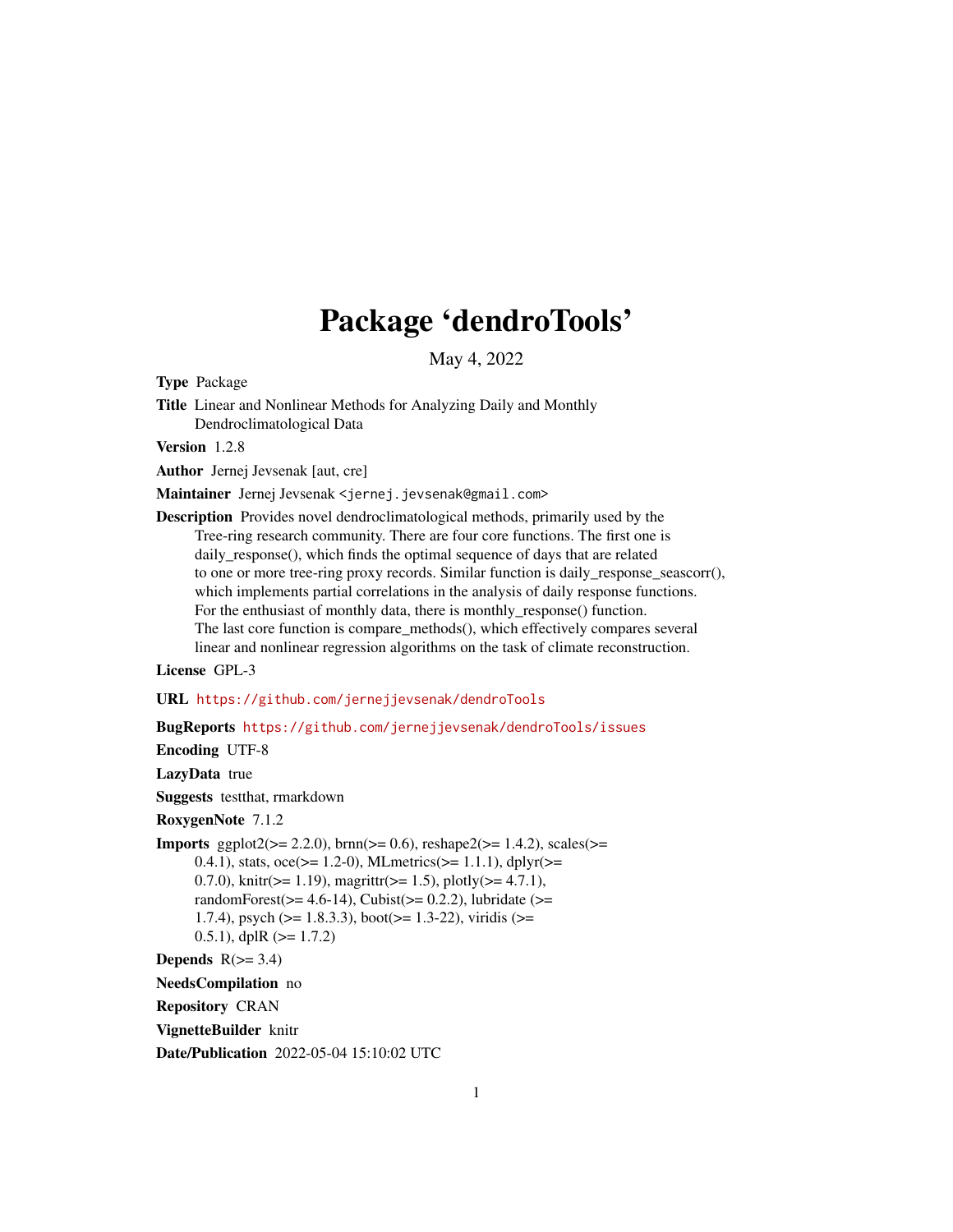# <span id="page-1-0"></span>R topics documented:

|       |                                                                                                                                                          | $\overline{2}$ |
|-------|----------------------------------------------------------------------------------------------------------------------------------------------------------|----------------|
|       |                                                                                                                                                          |                |
|       |                                                                                                                                                          |                |
|       |                                                                                                                                                          | -11            |
|       |                                                                                                                                                          | 18             |
|       |                                                                                                                                                          | 24             |
|       |                                                                                                                                                          | 25             |
|       | dataset TRW $\ldots$ , $\ldots$ , $\ldots$ , $\ldots$ , $\ldots$ , $\ldots$ , $\ldots$ , $\ldots$ , $\ldots$ , $\ldots$ , $\ldots$ , $\ldots$ , $\ldots$ | 26             |
|       |                                                                                                                                                          | 26             |
|       |                                                                                                                                                          | 27             |
|       |                                                                                                                                                          | 27             |
|       |                                                                                                                                                          | 28             |
|       |                                                                                                                                                          | 29             |
|       |                                                                                                                                                          |                |
|       |                                                                                                                                                          | 30             |
|       | example_proxies_individual $\ldots \ldots \ldots \ldots \ldots \ldots \ldots \ldots \ldots \ldots \ldots \ldots$                                         | 31             |
|       |                                                                                                                                                          | 31             |
|       |                                                                                                                                                          | 32             |
|       |                                                                                                                                                          | 43             |
|       |                                                                                                                                                          | 43             |
|       |                                                                                                                                                          | 54             |
|       |                                                                                                                                                          | 54             |
|       |                                                                                                                                                          | 55             |
|       |                                                                                                                                                          | 61             |
|       |                                                                                                                                                          | 67             |
|       |                                                                                                                                                          | 68             |
|       |                                                                                                                                                          |                |
|       |                                                                                                                                                          | 69             |
|       |                                                                                                                                                          |                |
| Index |                                                                                                                                                          | 71             |

calculate\_metrics *calculate\_metrics*

# Description

Calculates performance metrics for train and test data. Calculated performance metrics are correlation coefficient (r), root mean squared error (RMSE), root relative squared error (RRSE), index of agreement (d), reduction of error (RE), coefficient of efficiency (CE), detrended efficiency (DE) and bias.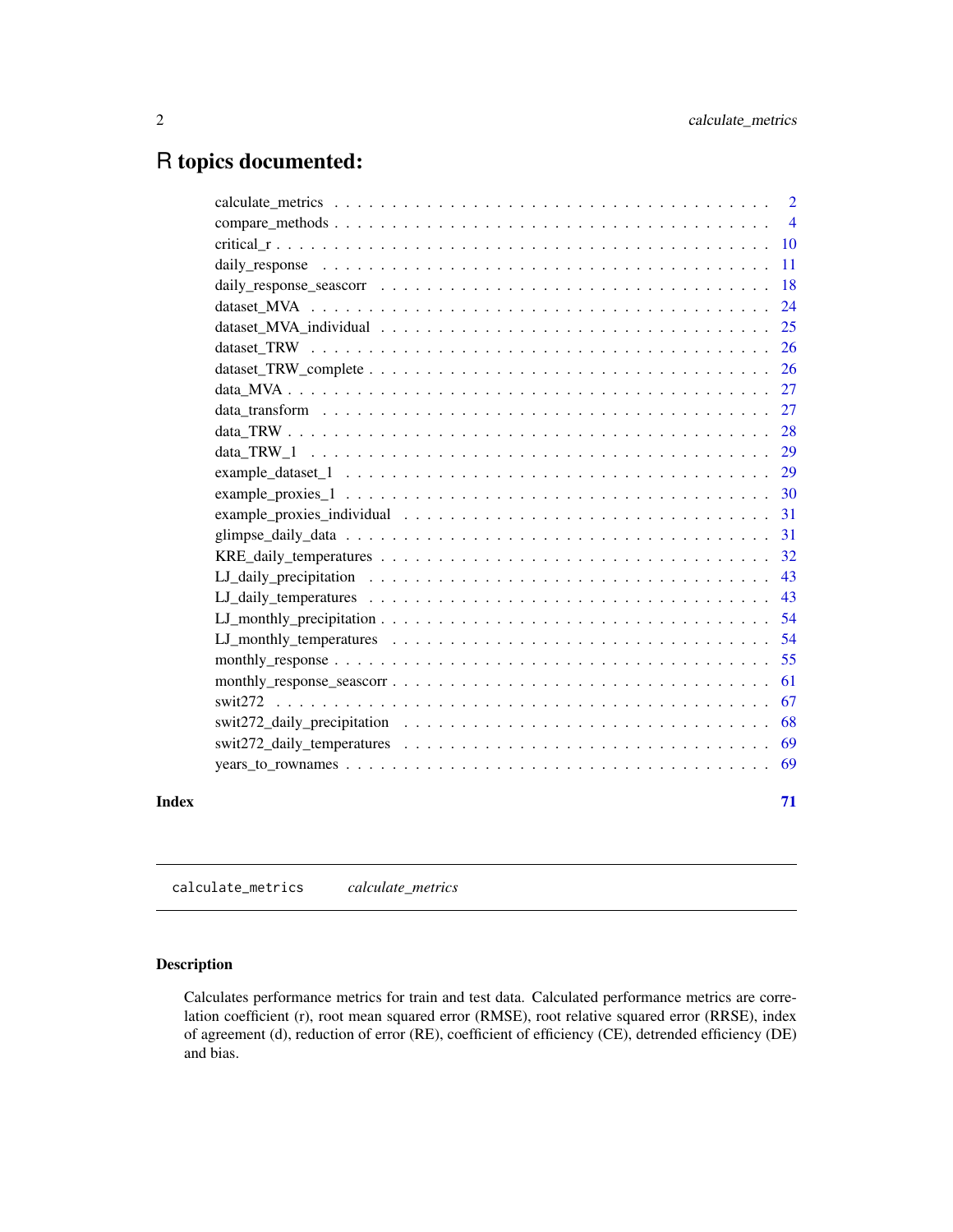calculate\_metrics 3

#### Usage

```
calculate_metrics(
  train_predicted,
  test_predicted,
  train_observed,
  test_observed,
  digits = 4,
  formula,
  test
)
```
# Arguments

train\_predicted

|               | a vector indicating predicted data for training set                                                                                                                                          |
|---------------|----------------------------------------------------------------------------------------------------------------------------------------------------------------------------------------------|
|               | test_predicted a vector indicating predicted data for testing set                                                                                                                            |
|               | train_observed a vector indicating observed data for training set                                                                                                                            |
| test_observed | a vector indicating observed data for training set                                                                                                                                           |
| digits        | integer of number of digits to be displayed                                                                                                                                                  |
| formula       | an object of class "formula" (or one that can be coerced to that class): a symbolic<br>description of the model to be fitted. This additional argument is needed to<br>calculate DE metrics. |
| test          | data frame with test data.                                                                                                                                                                   |

# Value

a data frame of calculated test and train metrics

# References

Briffa, K.R., Jones, P.D., Pilcher, J.R., Hughes, M.K., 1988. Reconstructing summer temperatures in northern Fennoscandinavia back to A.D.1700 using tree ring data from Scots Pine. Arct. Alp. Res. 20, 385-394.

Fritts, H.C., 1976. Tree Rings and Climate. Academic Press, London 567 pp.

Lorenz, E.N., 1956. Empirical Orthogonal Functions and Statistical Weather Prediction. Massachusetts Institute of Technology, Department of Meteorology.

Willmott, C.J., 1981. On the validation of models. Phys. Geogr. 2, 184-194.

Witten, I.H., Frank, E., Hall, M.A., 2011. Data Mining: Practical Machine Learning Tools and Techniques, 3rd ed. Morgan Kaufmann Publishers, Burlington 629 pp.

# Examples

```
data(example_dataset_1)
test_data <- example_dataset_1[1:30, ]
train_data <- example_dataset_1[31:55, ]
lin_mod <- lm(MVA ~., data = train_data)
```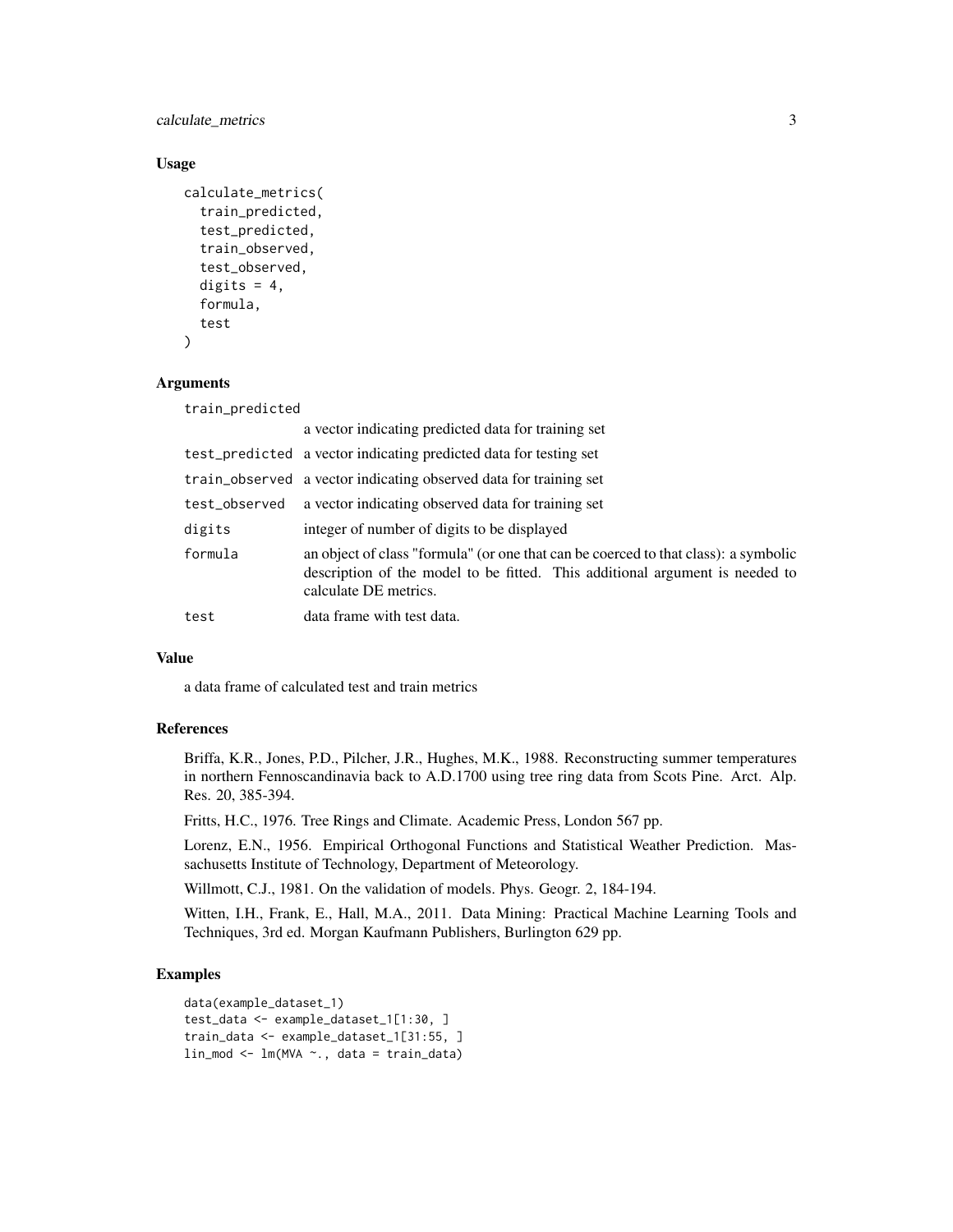```
train_predicted <- predict(lin_mod, train_data)
test_predicted <- predict(lin_mod, test_data)
train_observed <- train_data[, 1]
test_observed <- test_data[, 1]
calculate_metrics(train_predicted, test_predicted, train_observed,
test_observed, test = test_data, formula = MVA \sim .)
test_data <- example_dataset_1[1:20, ]
train_data <- example_dataset_1[21:55, ]
library(brnn)
lin_mod <- brnn(MVA ~., data = train_data)
train_predicted <- predict(lin_mod, train_data)
test_predicted <- predict(lin_mod, test_data)
train_observed <- train_data[, 1]
test_observed <- test_data[, 1]
calculate_metrics(train_predicted, test_predicted, train_observed,
test\_observed, test = test\_data, formula = MVA ~.)
```
compare\_methods *compare\_methods*

# **Description**

Calculates performance metrics for calibration (train) and validation (test) data of different regression methods: multiple linear regression (MLR), artificial neural networks with Bayesian regularization training algorithm (BRNN), (ensemble of) model trees (MT) and random forest of regression trees (RF). With the subset argument, specific methods of interest could be specified. Calculated performance metrics are the correlation coefficient (r), the root mean squared error (RMSE), the root relative squared error (RRSE), the index of agreement (d), the reduction of error (RE), the coefficient of efficiency (CE), the detrended efficiency (DE) and mean bias. For each of the considered methods, there are also residual diagnostic plots available, separately for calibration, holdout and edge data, if applicable.

# Usage

```
compare_methods(
  formula,
  dataset,
  k = 10,
  repeats = 2,
  optimize = TRUE,dataset_complete = NULL,
  BRNN_neurons = 1,
  MT_committees = 1,
 MT_neighbors = 5,
 MT_rules = 200,MT_unbiased = TRUE,
 MT_extrapolation = 100,
```
<span id="page-3-0"></span>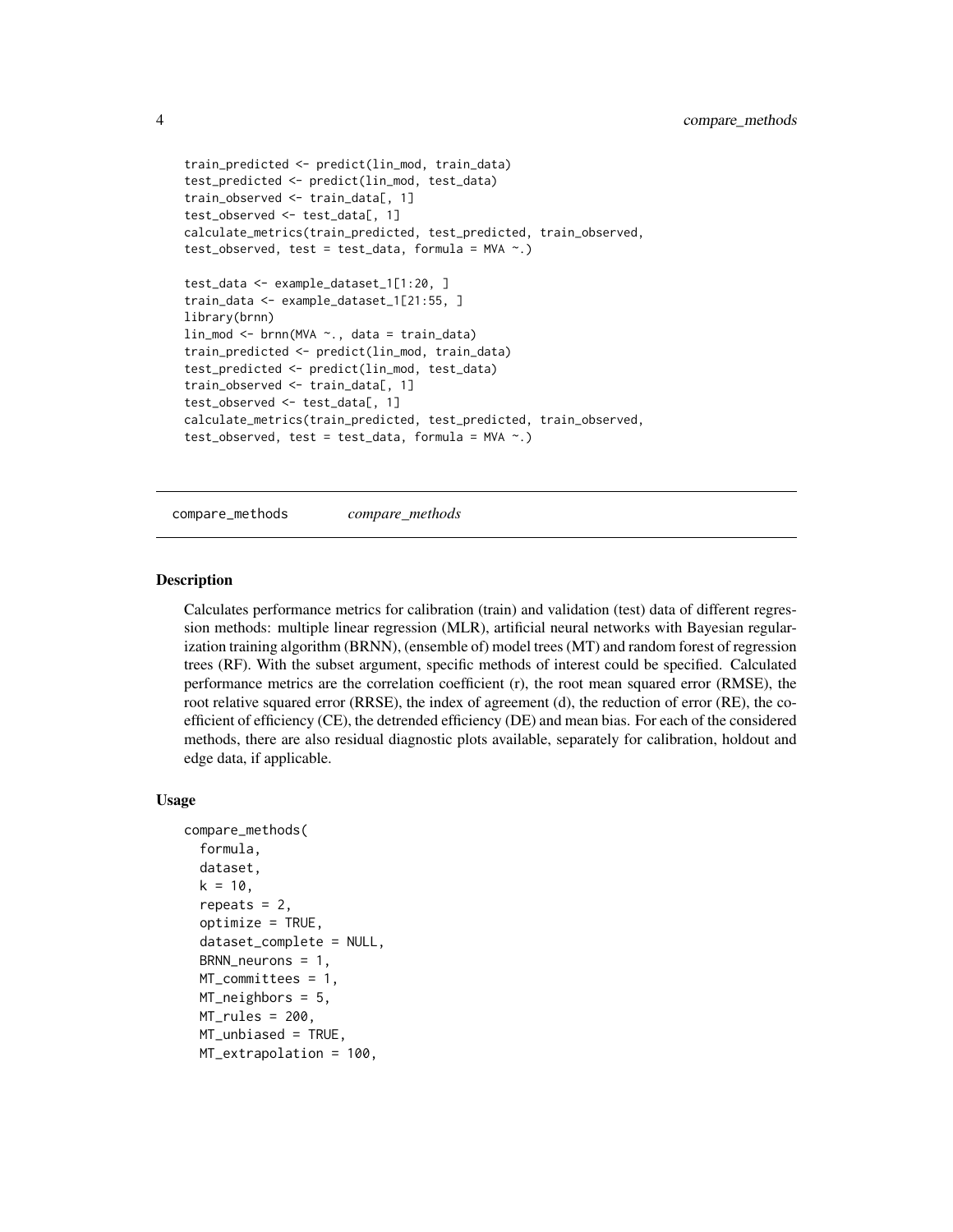```
MT\_sample = 0,
RF_ntree = 500,
RF_{maxnodes} = 5,
RF_mtry = 1,
RF\_nodesize = 1,
seed_factor = 5,
digits = 3,
blocked_CV = FALSE,
PCA_transformation = FALSE,
log_preprocess = TRUE,
components_selection = "automatic",
eigenvalues_threshold = 1,
N_components = 2,
round_bias_cal = 15,
round_bias_val = 4,
n_{\text{bins}} = 30,
edge\_share = 0.1,
MLR_stepwise = FALSE,
stepwise_direction = "backward",
methods = c("MLR", "BRNN", "MT", "RF"),
tuning_metric = "RMSE",
BRNN_neurons_vector = c(1, 2, 3),
MT_committees_vector = c(1, 5, 10),
MT\_neighbors\_vector = c(0, 5),
MT_rules_vector = c(100, 200),
MT_unbiased_vector = c(TRUE, FALSE),
MT_extrapolation_vector = c(100),
MT_sample_vector = c(0),
RF_ntree_vector = c(100, 250, 500),
RF_{maxnodes\_vector = c(5, 10, 20, 25),RF_mtry\_vector = c(1),
RF\_nodesize\_vector = c(1, 5, 10),
holdout = NULL,holdout\_share = 0.1,
holdout_manual = NULL,
total_reproducibility = FALSE
```
# Arguments

)

| formula  | an object of class "formula" (or one that can be coerced to that class): a symbolic<br>description of the model to be fitted.          |
|----------|----------------------------------------------------------------------------------------------------------------------------------------|
| dataset  | a data frame with dependent and independent variables as columns and (op-<br>tional) years as row names.                               |
| k        | number of folds for cross-validation                                                                                                   |
| repeats  | number of cross-validation repeats. Should be equal or more than 1                                                                     |
| optimize | if set to TRUE (default), the optimal values for the tuning parameters will be<br>selected in a preliminary cross-validation procedure |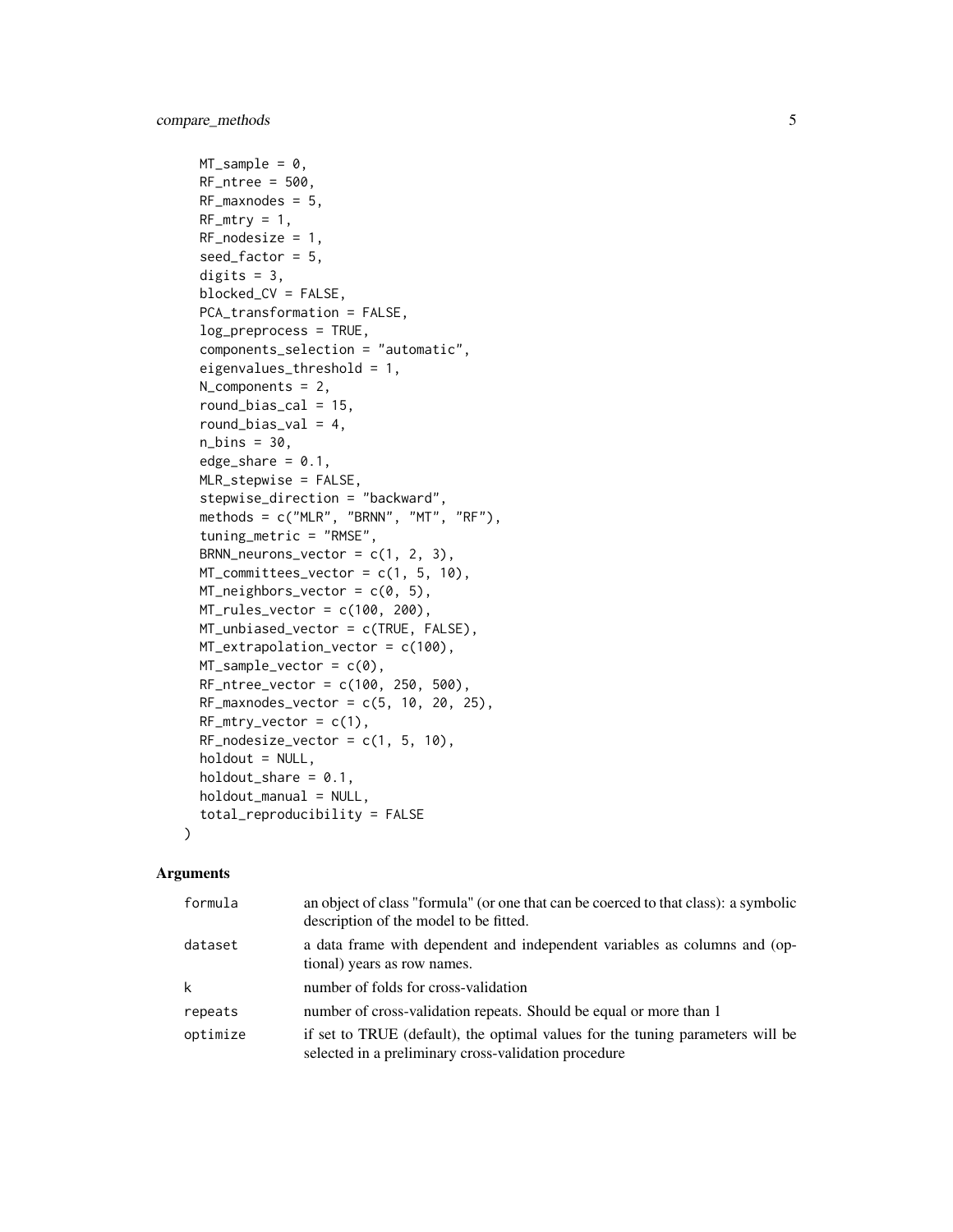| dataset_complete      |                                                                                                                                                                                                                                                                                                                                                                                                                                                                                                                                                                                                                             |  |
|-----------------------|-----------------------------------------------------------------------------------------------------------------------------------------------------------------------------------------------------------------------------------------------------------------------------------------------------------------------------------------------------------------------------------------------------------------------------------------------------------------------------------------------------------------------------------------------------------------------------------------------------------------------------|--|
|                       | optional, a data frame with the full length of tree-ring parameter, which will be<br>used to reconstruct the climate variable specified with the formula argument                                                                                                                                                                                                                                                                                                                                                                                                                                                           |  |
| BRNN_neurons          | number of neurons to be used for the brnn method                                                                                                                                                                                                                                                                                                                                                                                                                                                                                                                                                                            |  |
| MT_committees         | an integer: how many committee models (e.g. boosting iterations) should be<br>used?                                                                                                                                                                                                                                                                                                                                                                                                                                                                                                                                         |  |
| MT_neighbors          | how many, if any, neighbors should be used to correct the model predictions                                                                                                                                                                                                                                                                                                                                                                                                                                                                                                                                                 |  |
| MT_rules              | an integer (or NA): define an explicit limit to the number of rules used (NA let's<br>Cubist decide).                                                                                                                                                                                                                                                                                                                                                                                                                                                                                                                       |  |
| MT_unbiased           | a logical: should unbiased rules be used?                                                                                                                                                                                                                                                                                                                                                                                                                                                                                                                                                                                   |  |
| MT_extrapolation      |                                                                                                                                                                                                                                                                                                                                                                                                                                                                                                                                                                                                                             |  |
|                       | a number between 0 and 100: since Cubist uses linear models, predictions can be<br>outside of the outside of the range seen the training set. This parameter controls<br>how much rule predictions are adjusted to be consistent with the training set.                                                                                                                                                                                                                                                                                                                                                                     |  |
| MT_sample             | a number between 0 and 99.9: this is the percentage of the dataset to be randomly<br>selected for model building (not for out-of-bag type evaluation)                                                                                                                                                                                                                                                                                                                                                                                                                                                                       |  |
| RF_ntree              | number of trees to grow. This should not be set to too small a number, to ensure<br>that every input row gets predicted at least a few times                                                                                                                                                                                                                                                                                                                                                                                                                                                                                |  |
| RF_maxnodes           | maximum number of terminal nodes trees in the forest can have                                                                                                                                                                                                                                                                                                                                                                                                                                                                                                                                                               |  |
| RF_mtry               | number of variables randomly sampled as candidates at each split                                                                                                                                                                                                                                                                                                                                                                                                                                                                                                                                                            |  |
| RF_nodesize           | minimum size of terminal nodes. Setting this number larger causes smaller trees<br>to be grown (and thus take less time).                                                                                                                                                                                                                                                                                                                                                                                                                                                                                                   |  |
| seed_factor           | an integer that will be used to change the seed options for different repeats.                                                                                                                                                                                                                                                                                                                                                                                                                                                                                                                                              |  |
| digits                | integer of number of digits to be displayed in the final result tables                                                                                                                                                                                                                                                                                                                                                                                                                                                                                                                                                      |  |
| blocked_CV            | default is FALSE, if changed to TRUE, blocked cross-validation will be used to<br>compare regression methods.                                                                                                                                                                                                                                                                                                                                                                                                                                                                                                               |  |
| PCA_transformation    |                                                                                                                                                                                                                                                                                                                                                                                                                                                                                                                                                                                                                             |  |
|                       | if set to TRUE, all independent variables will be transformed using PCA trans-<br>formation.                                                                                                                                                                                                                                                                                                                                                                                                                                                                                                                                |  |
|                       | log_preprocess if set to TRUE, variables will be transformed with logarithmic transformation<br>before used in PCA                                                                                                                                                                                                                                                                                                                                                                                                                                                                                                          |  |
| components_selection  |                                                                                                                                                                                                                                                                                                                                                                                                                                                                                                                                                                                                                             |  |
|                       | character string specifying how to select the Principal Components used as pre-<br>dictors. There are three options: "automatic", "manual" and "plot_selection".<br>If parameter is set to automatic, all scores with eigenvalues above 1 will be se-<br>lected. This threshold could be changed by changing the eigenvalues_threshold<br>argument. If parameter is set to "manual", user should set the number of compo-<br>nents with N_components argument. If component selection is se to "plot_selection",<br>Scree plot will be shown and user must manually enter the number of compo-<br>nents used as predictors. |  |
| eigenvalues_threshold |                                                                                                                                                                                                                                                                                                                                                                                                                                                                                                                                                                                                                             |  |
|                       | threshold for automatic selection of Principal Components                                                                                                                                                                                                                                                                                                                                                                                                                                                                                                                                                                   |  |
| N_components          | number of Principal Components used as predictors                                                                                                                                                                                                                                                                                                                                                                                                                                                                                                                                                                           |  |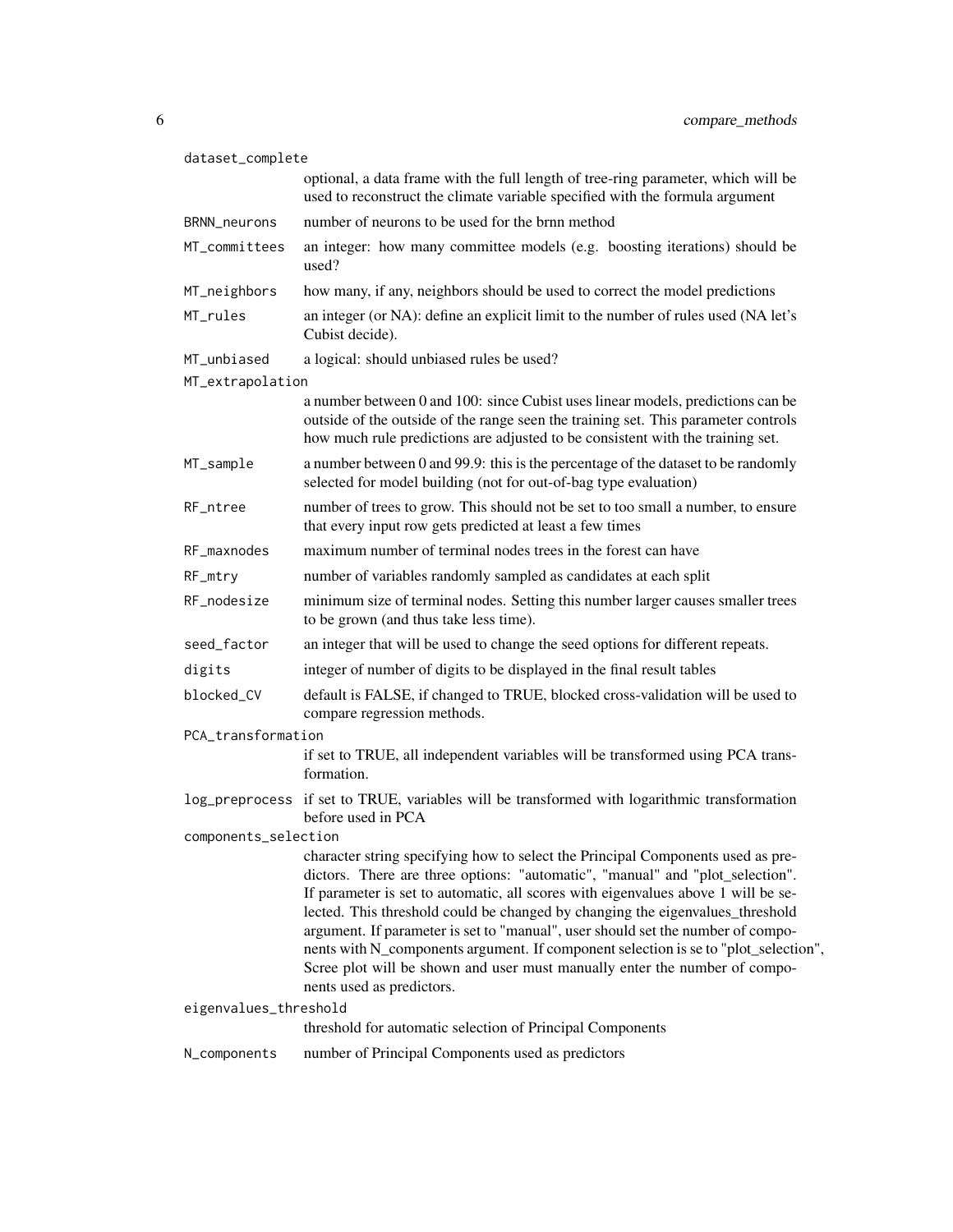|                         | round_bias_cal number of digits for bias in calibration period. Effects the outlook of the final<br>ggplot of mean bias for calibration data (element 3 of the output list)                                                                                                                                                                                                                                         |
|-------------------------|---------------------------------------------------------------------------------------------------------------------------------------------------------------------------------------------------------------------------------------------------------------------------------------------------------------------------------------------------------------------------------------------------------------------|
|                         | round_bias_val number of digits for bias in validation period. Effects the outlook of the final<br>ggplot of mean bias for validation data (element 4 of the output list)                                                                                                                                                                                                                                           |
| n_bins                  | number of bins used for the histograms of mean bias                                                                                                                                                                                                                                                                                                                                                                 |
| edge_share              | the share of the data to be considered as the edge (extreme) data. This argu-<br>ment could be between 0.10 and 0.50. If the argument is set to 0.10, then the 5<br>considered to be the edge data.                                                                                                                                                                                                                 |
| MLR_stepwise            | if set to TRUE, stepwise selection of predictors will be used for the MLR method                                                                                                                                                                                                                                                                                                                                    |
| stepwise_direction      |                                                                                                                                                                                                                                                                                                                                                                                                                     |
|                         | the mode of stepwise search, can be one of "both", "backward", or "forward",<br>with a default of "backward".                                                                                                                                                                                                                                                                                                       |
| methods                 | a vector of strings related to methods that will be compared. A full method<br>vector is methods = $c("MLR", "BRNN", "MT", "RF")$ . To use only a subset of<br>methods, pass a vector of methods that you would like to compare.                                                                                                                                                                                    |
| tuning_metric           | a string that specifies what summary metric will be used to select the optimal<br>value of tuning parameters. By default, the argument is set to "RMSE". It is<br>also possible to use "RSquared".                                                                                                                                                                                                                  |
| BRNN_neurons_vector     |                                                                                                                                                                                                                                                                                                                                                                                                                     |
|                         | a vector of possible values for BRNN_neurons argument optimization                                                                                                                                                                                                                                                                                                                                                  |
| MT_committees_vector    |                                                                                                                                                                                                                                                                                                                                                                                                                     |
|                         | a vector of possible values for MT_committees argument optimization                                                                                                                                                                                                                                                                                                                                                 |
| MT_neighbors_vector     |                                                                                                                                                                                                                                                                                                                                                                                                                     |
|                         | a vector of possible values for MT_neighbors argument optimization                                                                                                                                                                                                                                                                                                                                                  |
| MT_rules_vector         |                                                                                                                                                                                                                                                                                                                                                                                                                     |
|                         | a vector of possible values for MT_rules argument optimization                                                                                                                                                                                                                                                                                                                                                      |
| MT_unbiased_vector      | a vector of possible values for MT_unbiased argument optimization                                                                                                                                                                                                                                                                                                                                                   |
| MT_extrapolation_vector |                                                                                                                                                                                                                                                                                                                                                                                                                     |
|                         | a vector of possible values for MT_extrapolation argument optimization                                                                                                                                                                                                                                                                                                                                              |
| MT_sample_vector        |                                                                                                                                                                                                                                                                                                                                                                                                                     |
|                         | a vector of possible values for MT_sample argument optimization                                                                                                                                                                                                                                                                                                                                                     |
| RF_ntree_vector         |                                                                                                                                                                                                                                                                                                                                                                                                                     |
|                         | a vector of possible values for RF_ntree argument optimization                                                                                                                                                                                                                                                                                                                                                      |
| RF_maxnodes_vector      |                                                                                                                                                                                                                                                                                                                                                                                                                     |
|                         | a vector of possible values for RF_maxnodes argument optimization                                                                                                                                                                                                                                                                                                                                                   |
|                         | RF_mtry_vector a vector of possible values for RF_mtry argument optimization                                                                                                                                                                                                                                                                                                                                        |
| RF_nodesize_vector      |                                                                                                                                                                                                                                                                                                                                                                                                                     |
|                         | a vector of possible values for RF_nodesize argument optimization                                                                                                                                                                                                                                                                                                                                                   |
| holdout                 | this argument is used to define observations, which are excluded from the cross-<br>validation and hyperparameters optimization. The holdout argument must be<br>a character with one of the following inputs: "early", "late" or "manual". If<br>"early" or "late" characters are specified, then the early or late years will be<br>used as a holdout data. How many of the "early" or "late" years are used as a |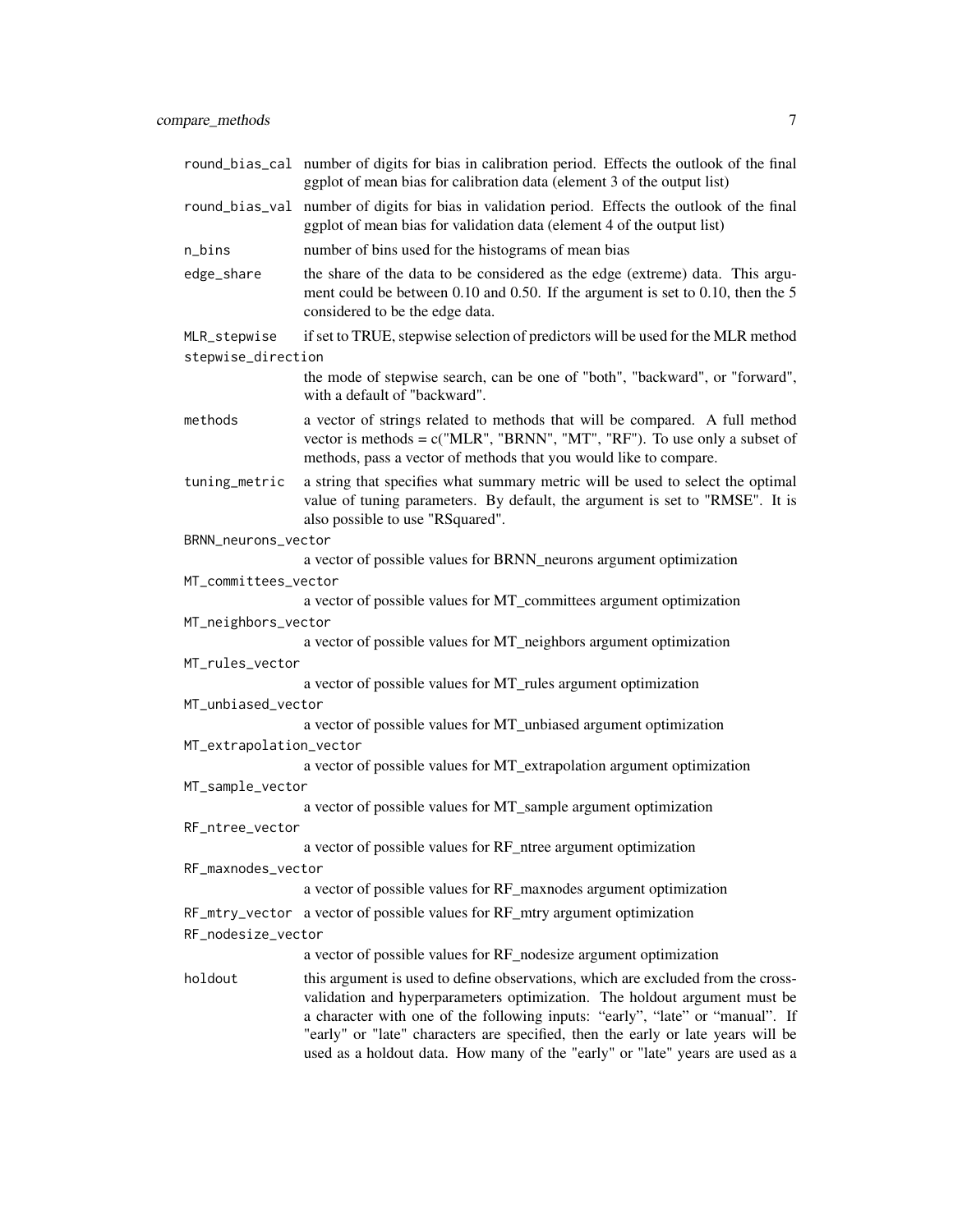holdout is specified with the argument holdout\_share. If the argument holdout is set to "manual", then supply a vector of years (or row names) to the argument holdout manual. Defined years will be used as a holdout. For the holdout data, the same statistical measures are calculated as for the cross-validation. The results for holdout metrics are given in the output element \$holdout\_results.

holdout\_share the share of the whole dataset to be used as a holdout. Default is 0.10.

holdout\_manual a vector of years (or row names) which will be used as a holdout. calculated as for the cross-validation.

# total\_reproducibility

logical, default is FALSE. This argument ensures total reproducibility despite the inclusion/exclusion of different methods. By default, the optimization is done only for the methods, that are included in the methods vector. If one method is absent or added, the optimization phase is different, and this affects all the final cross-validation results. By setting the total reproducibility  $= TRUE$ , all methods will be optimized, even though they are not included in the methods vector and the final results will be subset based on the methods vector. Setting the total\_reproducibility to TRUE will result in longer optimization phase as well.

#### Value

a list with 18 elements:

- 1. \$mean\_std data frame with calculated metrics for the selected \ regression methods. For each regression method and each calculated metric, mean and standard deviation are given
- 2. \$ranks data frame with ranks of calculated metrics: mean rank and share of rank\_1 are given
- 3. \$edge\_results data frame with calculated performance metrics for the central-edge test. The central part of the data represents the calibration data, while the edge data, i.e. extreme values, represent the test/validation data. Different regression models are calibrated using the central data and validated for the edge (extreme) data. This test is particularly important to assess the performance of models for the predictions of the extreme data. The share of the edge (extreme) data is defined with the edge\_share argument
- 4. \$holdout results calculated metrics for the holdout data
- 5. \$bias\_cal ggplot object of mean bias for calibration data
- 6. \$bias\_val ggplot object of mean bias for validation data
- 7. \$transfer\_functions ggplot or plotly object with transfer functions of methods
- 8. \$transfer\_functions\_together ggplot or plotly object with transfer functions of methods plotted together
- 9. \$parameter\_values a data frame with specifications of parameters used for different regression methods
- 10. \$PCA\_output princomp object: the result output of the PCA analysis
- 11. \$reconstructions ggplot object: reconstructed dependent variable based on the dataset\_complete argument, facet is used to split plots by methods
- 12. \$reconstructions\_together ggplot object: reconstructed dependent variable based on the dataset\_complete argument, all reconstructions are on the same plot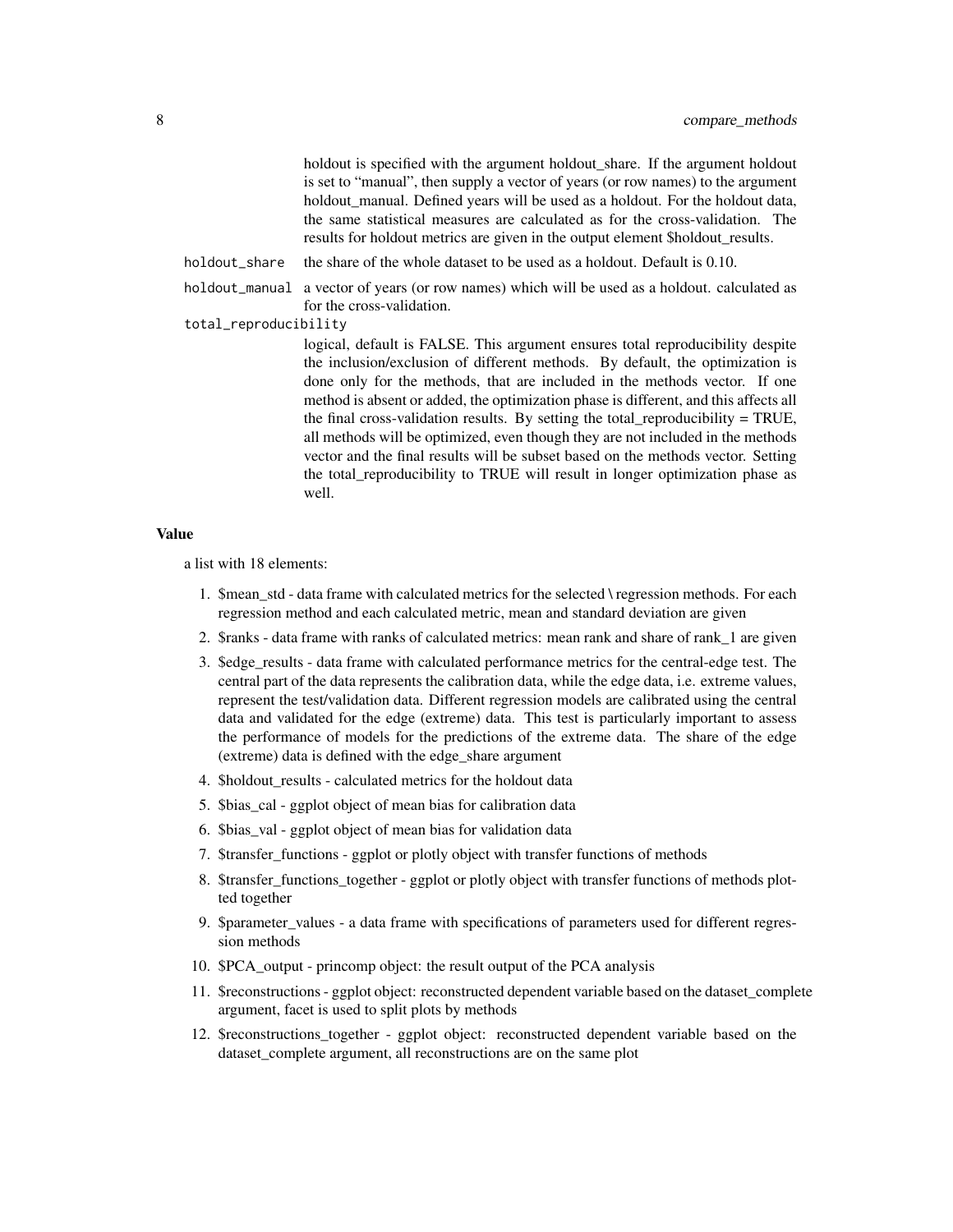- 13. \$normal\_QQ\_cal normal q-q plot for calibration data
- 14. \$normal\_QQ\_holdout normal q-q plot for holdout data
- 15. \$normal\_QQ\_edge- normal q-q plot for edge data
- 16. \$residuals\_vs\_fitted\_cal residuals vs fitted values plot for calibration data
- 17. \$residuals\_vs\_fitted\_holdout residuals vs fitted values plot for holdout data
- 18. \$residuals\_vs\_fitted\_edge residuals vs fitted values plot for edge data

# References

Bishop, C.M., 1995. Neural Networks for Pattern Recognition. Oxford University Press, Inc. 482 pp.

Breiman, L., 1996. Bagging predictors. Machine Learning 24, 123-140.

Breiman, L., 2001. Random forests. Machine Learning 45, 5-32.

Burden, F., Winkler, D., 2008. Bayesian Regularization of Neural Networks, in: Livingstone, D.J. (ed.), Artificial Neural Networks: Methods and Applications, vol. 458. Humana Press, Totowa, NJ, pp. 23-42.

Hastie, T., Tibshirani, R., Friedman, J.H., 2009. The Elements of Statistical Learning : Data Mining, Inference, and Prediction, 2nd ed. Springer, New York xxii, 745 p. pp.

Ho, T.K., 1995. Random decision forests, Proceedings of the Third International Conference on Document Analysis and Recognition Volume 1. IEEE Computer Society, pp. 278-282.

Hornik, K., Buchta, C., Zeileis, A., 2009. Open-source machine learning: R meets Weka. Comput. Stat. 24, 225-232.

Perez-Rodriguez, P., Gianola, D., 2016. Brnn: Brnn (Bayesian Regularization for Feed-forward Neural Networks). R package version 0.6.

Quinlan, J.R., 1992. Learning with Continuous Classes, Proceedings of the 5th Australian Joint Conference on Artificial Intelligence (AI '92). World Scientific, Hobart, pp. 343-348.

# Examples

```
# An example with default settings of machine learning algorithms
library(dendroTools)
data(example_dataset_1)
example_1 <- compare_methods(formula = MVA~., dataset = example_dataset_1,
edge_share = 0, holdout = "late")
example_1$mean_std
example_1$holdout_results
example_1$edge_results
example_1$ranks
example_1$bias_cal
example_1$bias_val
example_1$transfer_functions
example_1$transfer_functions_together
example_1$PCA_output
example_1$parameter_values
```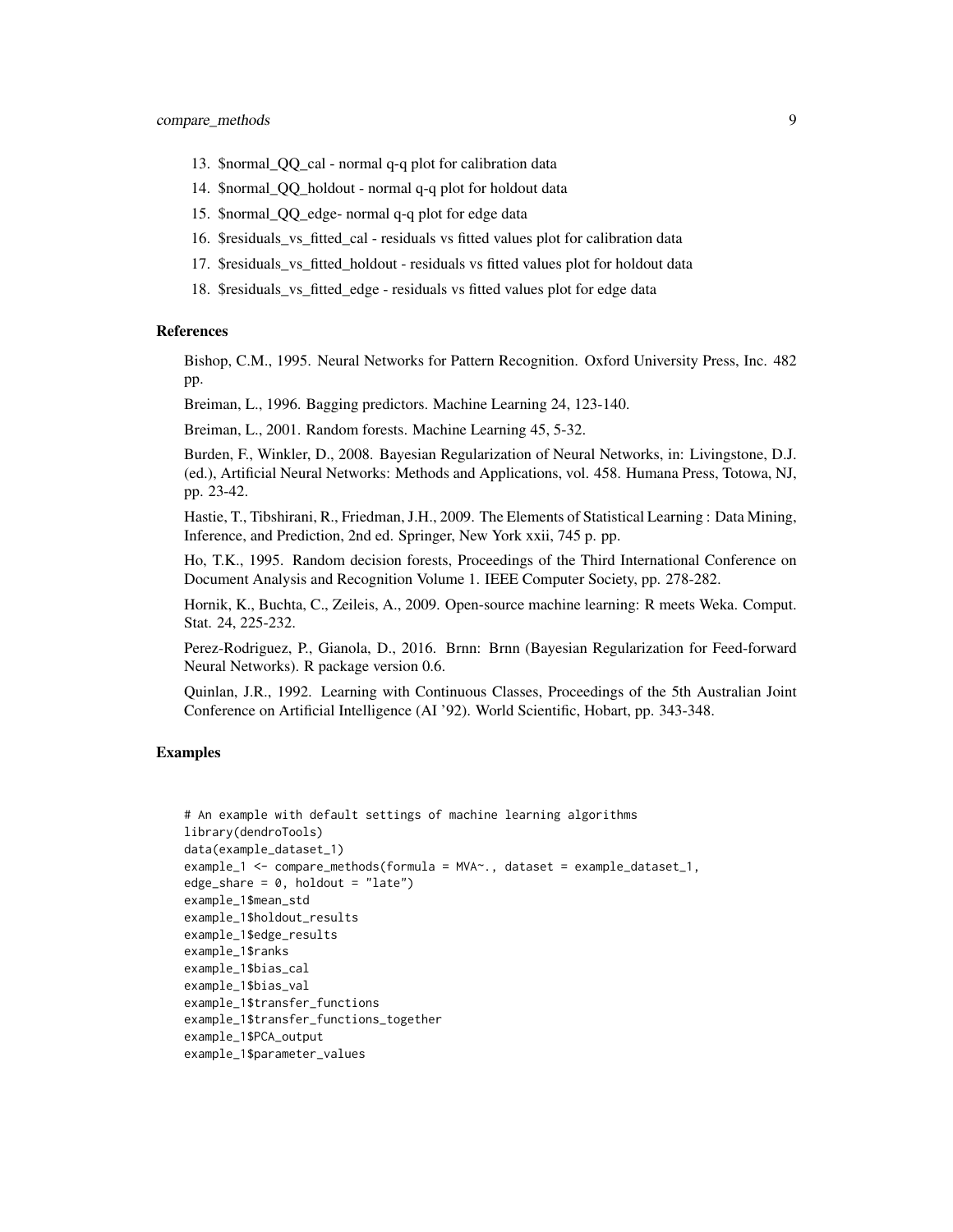```
example_1$residuals_vs_fitted_cal
example_1$residuals_vs_fitted_edge
example_1$residuals_vs_fitted_holdout
example_1$normal_QQ_cal
example_1$normal_QQ_edge
example_1$normal_QQ_holdout
example_2 \leq compare_methods(formula = MVA \sim T_APR,
dataset = example_dataset_1, k = 5, repeats = 10, BRNN_neurons = 1,
RF_ntree = 100, RF_mtry = 2, RF_maxnodes = 35, seed_factor = 5)
example_2$mean_std
example_2$ranks
example_2$bias_cal
example_2$transfer_functions
example_2$transfer_functions_together
example_2$PCA_output
example_2$parameter_values
example_3 <- compare_methods(formula = MVA \sim .,
dataset = example_dataset_1, k = 2, repeats = 5,
methods = c("MLR", "BRNN", "MT"),
optimize = TRUE, MLR_stepwise = TRUE)
example_3$mean_std
example_3$ranks
example_3$bias_val
example_3$transfer_functions
example_3$transfer_functions_together
example_3$parameter_values
library(dendroTools)
library(ggplot2)
data(dataset_TRW)
comparison_TRW <- compare_methods(formula = T_Jun_Jul ~ TRW, dataset = dataset_TRW,
k = 3, repeats = 10, optimize = FALSE, methods = c("MLR", "BRNN", "RF", "MT"),seed_factor = 5, dataset_complete = dataset_TRW_complete, MLR_stepwise = TRUE,
stepwise_direction = "backward")
comparison_TRW$mean_std
comparison_TRW$bias_val
comparison_TRW$transfer_functions + xlab(expression(paste('TRW'))) +
ylab("June-July Mean Temperature [°C]")
comparison_TRW$reconstructions
comparison_TRW$reconstructions_together
comparison_TRW$edge_results
```
critical\_r *critical\_r*

# Description

Calculates critical value of Pearson correlation coefficient for a selected alpha.

<span id="page-9-0"></span>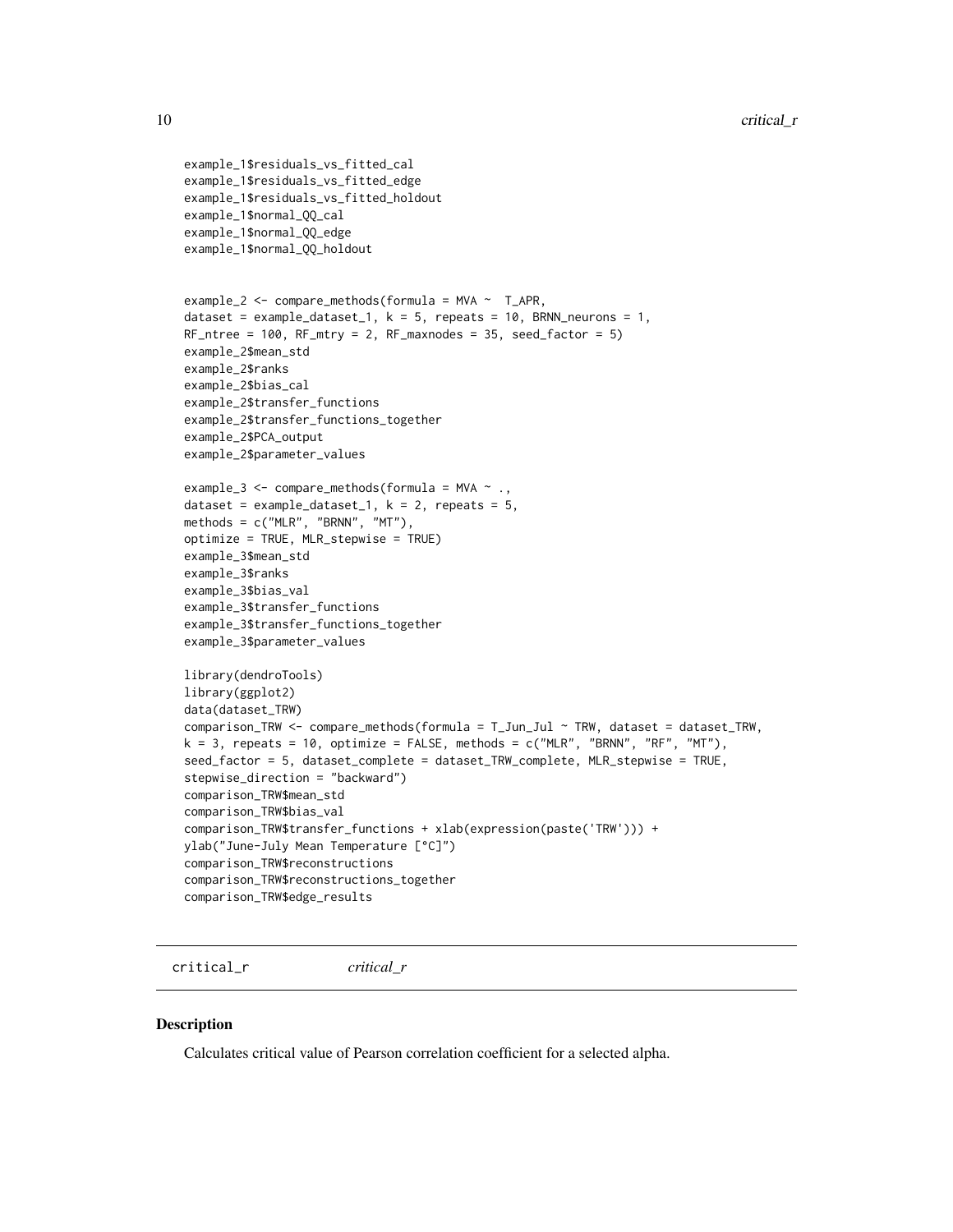# <span id="page-10-0"></span>daily\_response 11

# Usage

 $critical_r(n, alpha = 0.05)$ 

# Arguments

| n     | number of observations |
|-------|------------------------|
| alpha | significance level     |

#### Value

calculated critical value of Pearson correlation coefficient

#### Examples

threshold\_1  $\le$  critical\_r(n = 55, alpha = 0.01) threshold\_2 <- critical\_r( $n = 55$ , alpha = 0.05)

daily\_response *daily\_response*

#### Description

Function calculates all possible values of a selected statistical metric between one or more response variables and daily sequences of environmental data. Calculations are based on moving window which is defined with two arguments: window width and a location in a matrix of daily sequences of environmental data. Window width could be fixed (use fixed\_width) or variable width (use lower limit and upper limit arguments). In this case, all window widths between lower and upper limit will be used. All calculated metrics are stored in a matrix. The location of stored calculated metric in the matrix is indicating a window width (row names) and a location in a matrix of daily sequences of environmental data (column names).

#### Usage

```
daily_response(
  response,
  env_data,
 method = "cor",
 metric = "r.squared",
  cor_method = "pearson",
  lowerlimit = 30,
  upperlimit = 90,
  fixed_width = 0.
  previous_year = FALSE,
  neurons = 1,
  brnn_smooth = TRUE,
  remove_insignificant = FALSE,
  alpha = 0.05,
```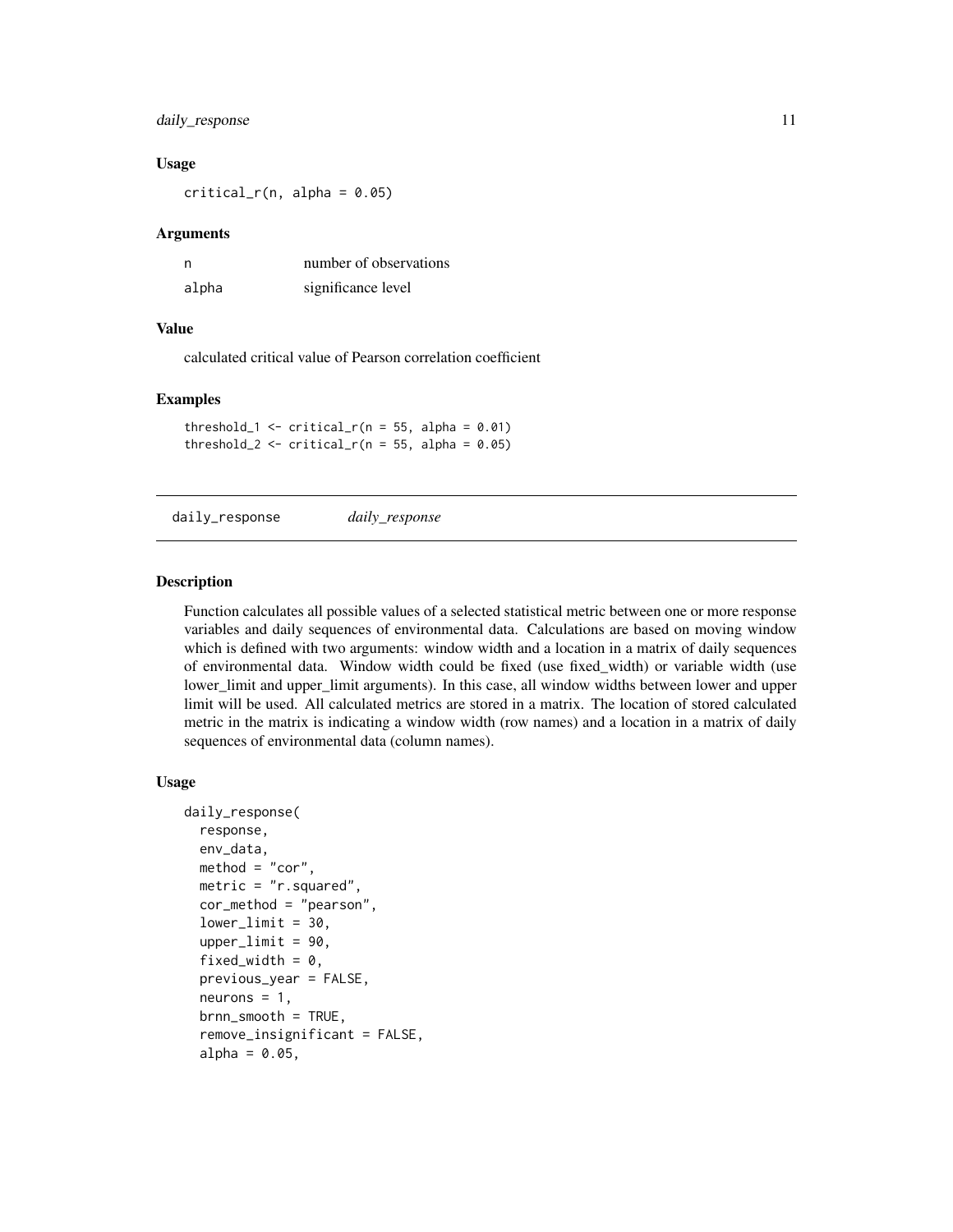```
row_names_subset = FALSE,
 PCA_transformation = FALSE,
  log_preprocess = TRUE,
  components_selection = "automatic",
  eigenvalues_threshold = 1,
 N_components = 2,
  aggregate_function = "mean",
  temporal_stability_check = "sequential",
  k = 2,
  k_running_window = 30,
  cross_validation_type = "blocked",
  subset_years = NULL,
 plot_specific_window = NULL,
 ylimits = NULL,
  seed = NULL,
  tidy_env_data = FALSE,
  reference_window = "start",
 boot = FALSE,
 boot_n = 1000,boot_c_i_type = "norm",boot_conf_int = 0.95,
 day_interval = ifelse(c(previous_year == TRUE, previous_year == TRUE), c(-1, 366),
   c(1, 366)),
 dc_method = NULL,
 dc_nyrs = NULL,
 dc_f = 0.5,
  dc_pos.slope = FALSE,
 dc_constrain.nls = c("never", "when.fail", "always"),
 dc_span = "cv",
 dc_{\text{L}}bass = 0,
 dc_difference = FALSE,
 cor_na_use = "everything"
\mathcal{L}
```
# Arguments

| response | a data frame with tree-ring proxy variables as columns and (optional) years as<br>row names. Row.names should be matched with those from a env_data data<br>frame. If not, set row_names_subset = $TRUE$ .                                                                                                                                                                                                                                                                                                                                     |
|----------|------------------------------------------------------------------------------------------------------------------------------------------------------------------------------------------------------------------------------------------------------------------------------------------------------------------------------------------------------------------------------------------------------------------------------------------------------------------------------------------------------------------------------------------------|
| env_data | a data frame of daily sequences of environmental data as columns and years as<br>row names. Each row represents a year and each column represents a day of<br>a year. Row names should be matched with those from a response data frame.<br>If not, set row_names_subset = TRUE. Alternatively, env_data could be a tidy<br>data with three columns, i.e. Year, DOY and third column representing values<br>of mean temperatures, sum of precipitation etc. If tidy data is passed to the<br>function, set the argument tidy_env_data to TRUE. |
| method   | a character string specifying which method to use. Current possibilities are "cor"<br>(default), "lm" and "brnn".                                                                                                                                                                                                                                                                                                                                                                                                                              |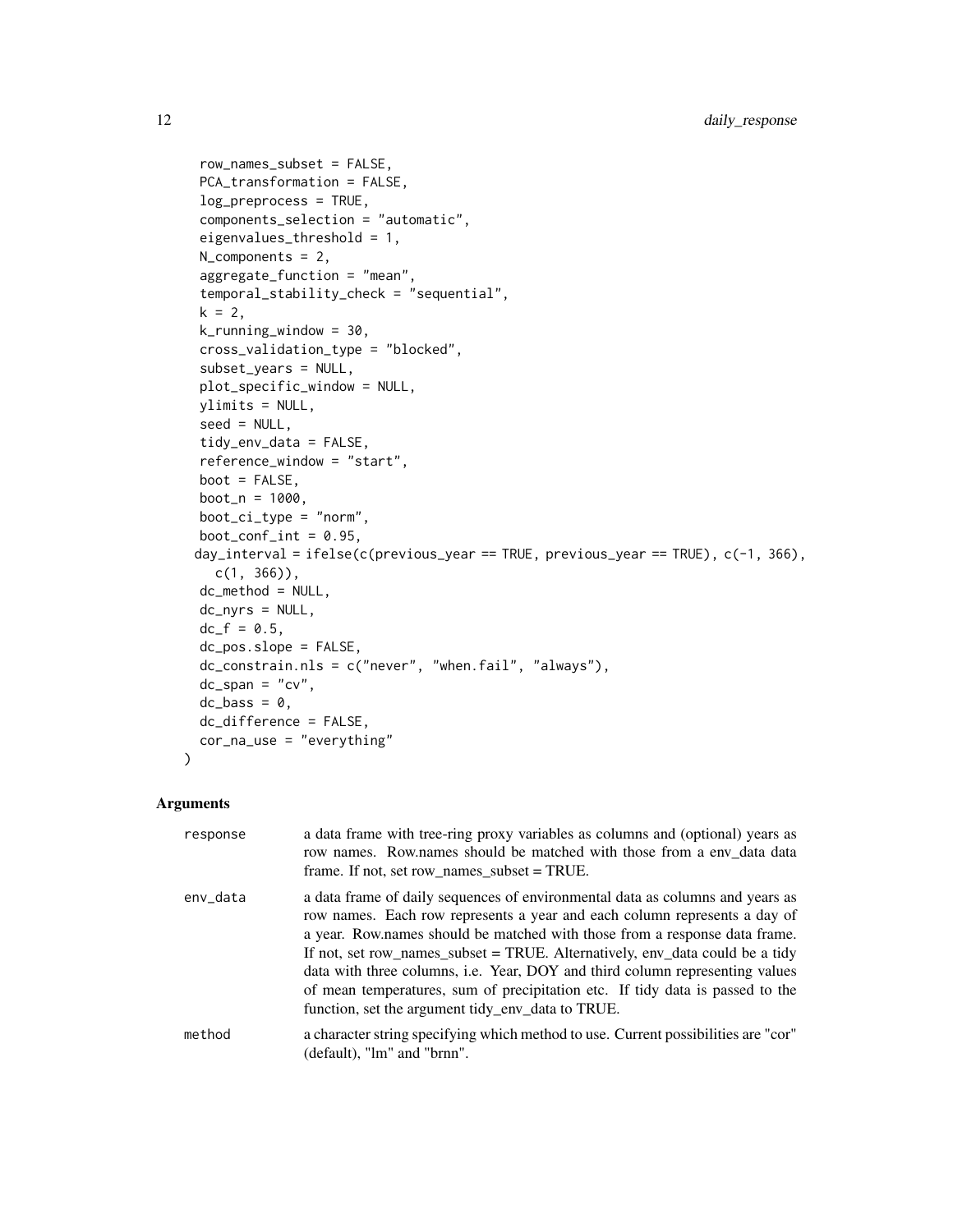daily\_response 13

| metric                   | a character string specifying which metric to use. Current possibilities are<br>"r.squared" and "adj.r.squared". If method = "cor", metric is not relevant.                                                                                                                                                                                                                                                                                                                                                                                                                                                                        |
|--------------------------|------------------------------------------------------------------------------------------------------------------------------------------------------------------------------------------------------------------------------------------------------------------------------------------------------------------------------------------------------------------------------------------------------------------------------------------------------------------------------------------------------------------------------------------------------------------------------------------------------------------------------------|
| cor_method               | a character string indicating which correlation coefficient is to be computed.<br>One of "pearson" (default), "kendall", or "spearman".                                                                                                                                                                                                                                                                                                                                                                                                                                                                                            |
| lower_limit              | lower limit of window width                                                                                                                                                                                                                                                                                                                                                                                                                                                                                                                                                                                                        |
| upper_limit              | upper limit of window width                                                                                                                                                                                                                                                                                                                                                                                                                                                                                                                                                                                                        |
| fixed_width              | fixed width used for calculation. If fixed_width is assigned a value, upper_limit<br>and lower_limit will be ignored                                                                                                                                                                                                                                                                                                                                                                                                                                                                                                               |
| previous_year            | if set to TRUE, env_data and response variables will be rearranged in a way, that<br>also previous year will be used for calculations of selected statistical metric.                                                                                                                                                                                                                                                                                                                                                                                                                                                              |
| neurons                  | positive integer that indicates the number of neurons used for brnn method                                                                                                                                                                                                                                                                                                                                                                                                                                                                                                                                                         |
| brnn_smooth              | if set to TRUE, a smoothing algorithm is applied that removes unrealistic calcu-<br>lations which are a result of neural net failure.                                                                                                                                                                                                                                                                                                                                                                                                                                                                                              |
| remove_insignificant     |                                                                                                                                                                                                                                                                                                                                                                                                                                                                                                                                                                                                                                    |
|                          | if set to TRUE, removes all correlations bellow the significant threshold level,<br>based on a selected alpha. For "lm" and "brnn" method, squared correlation is<br>used as a threshold                                                                                                                                                                                                                                                                                                                                                                                                                                           |
| alpha                    | significance level used to remove insignificant calculations.                                                                                                                                                                                                                                                                                                                                                                                                                                                                                                                                                                      |
| row_names_subset         |                                                                                                                                                                                                                                                                                                                                                                                                                                                                                                                                                                                                                                    |
|                          | if set to TRUE, row.names are used to subset env_data and response data frames.<br>Only years from both data frames are kept.                                                                                                                                                                                                                                                                                                                                                                                                                                                                                                      |
| PCA_transformation       |                                                                                                                                                                                                                                                                                                                                                                                                                                                                                                                                                                                                                                    |
|                          | if set to TRUE, all variables in the response data frame will be transformed using<br>PCA transformation.                                                                                                                                                                                                                                                                                                                                                                                                                                                                                                                          |
| log_preprocess           | if set to TRUE, variables will be transformed with logarithmic transformation<br>before used in PCA                                                                                                                                                                                                                                                                                                                                                                                                                                                                                                                                |
| components_selection     |                                                                                                                                                                                                                                                                                                                                                                                                                                                                                                                                                                                                                                    |
|                          | character string specifying how to select the Principal Components used as pre-<br>dictors. There are three options: "automatic", "manual" and "plot_selection". If<br>argument is set to automatic, all scores with eigenvalues above 1 will be selected.<br>This threshold could be changed by changing the eigenvalues_threshold argu-<br>ment. If parameter is set to "manual", user should set the number of components<br>with N_components argument. If components selection is set to "plot_selection",<br>Scree plot will be shown and a user must manually enter the number of compo-<br>nents to be used as predictors. |
| eigenvalues_threshold    |                                                                                                                                                                                                                                                                                                                                                                                                                                                                                                                                                                                                                                    |
|                          | threshold for automatic selection of Principal Components                                                                                                                                                                                                                                                                                                                                                                                                                                                                                                                                                                          |
| N_components             | number of Principal Components used as predictors                                                                                                                                                                                                                                                                                                                                                                                                                                                                                                                                                                                  |
| aggregate_function       | character string specifying how the daily data should be aggregated. The default                                                                                                                                                                                                                                                                                                                                                                                                                                                                                                                                                   |
| temporal_stability_check | is 'mean', the two other options are 'median' and 'sum'                                                                                                                                                                                                                                                                                                                                                                                                                                                                                                                                                                            |
|                          | character string, specifying, how temporal stability between the optimal selec-<br>tion and response variable(s) will be analysed. Current possibilities are "sequen-<br>tial", "progressive" and "running_window". Sequential check will split data into                                                                                                                                                                                                                                                                                                                                                                          |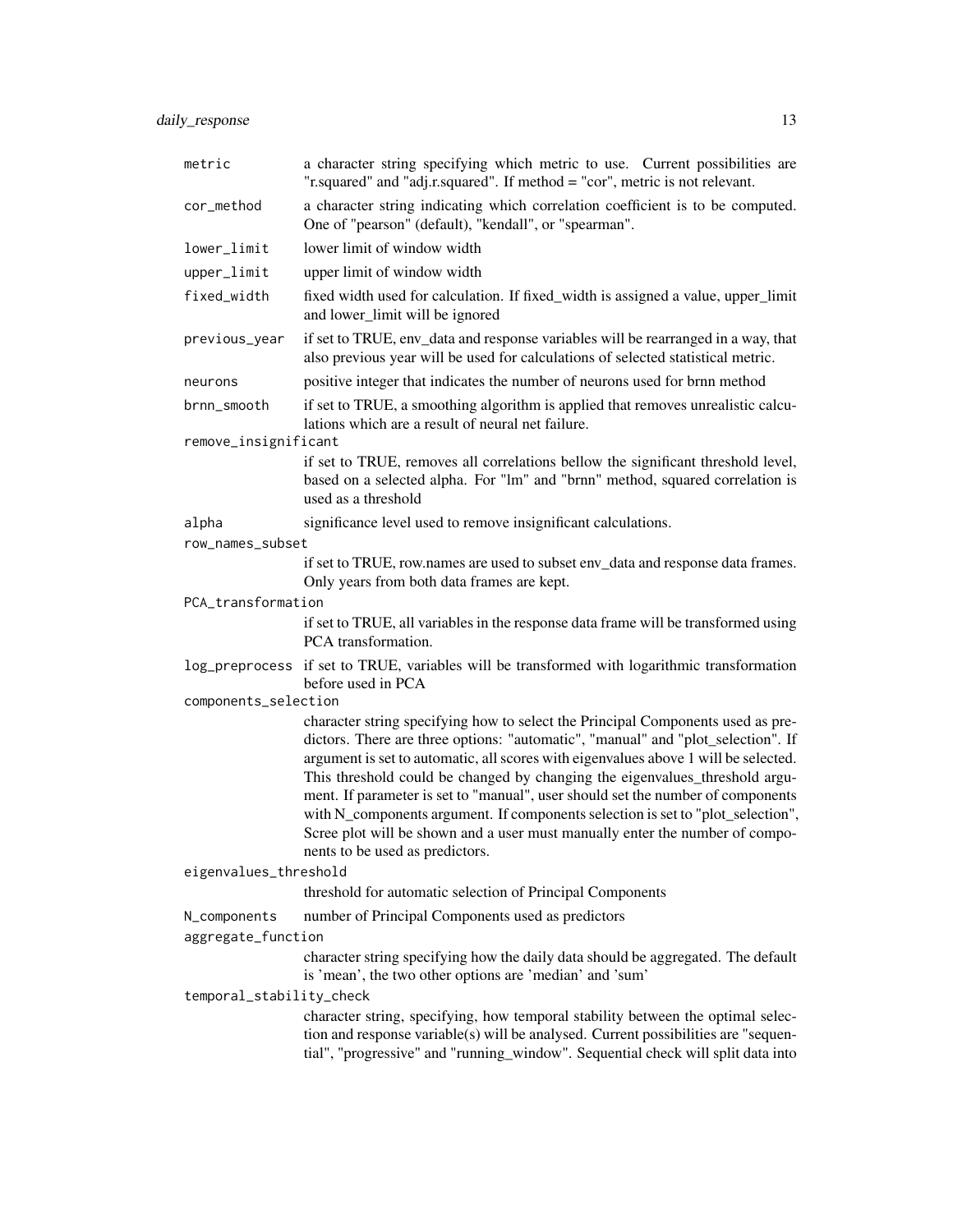|                       | k splits and calculate selected metric for each split. Progressive check will split<br>data into k splits, calculate metric for the first split and then progressively add<br>1 split at a time and calculate selected metric. For running window, select the<br>length of running window with the k_running_window argument.                                                                                                                                                                                                                                                                                                                                                                                                                                                                                                                                                                                                                                                                                                                                                                                                                                         |
|-----------------------|-----------------------------------------------------------------------------------------------------------------------------------------------------------------------------------------------------------------------------------------------------------------------------------------------------------------------------------------------------------------------------------------------------------------------------------------------------------------------------------------------------------------------------------------------------------------------------------------------------------------------------------------------------------------------------------------------------------------------------------------------------------------------------------------------------------------------------------------------------------------------------------------------------------------------------------------------------------------------------------------------------------------------------------------------------------------------------------------------------------------------------------------------------------------------|
| k                     | integer, number of breaks (splits) for temporal stability and cross validation anal-<br>ysis.                                                                                                                                                                                                                                                                                                                                                                                                                                                                                                                                                                                                                                                                                                                                                                                                                                                                                                                                                                                                                                                                         |
| k_running_window      |                                                                                                                                                                                                                                                                                                                                                                                                                                                                                                                                                                                                                                                                                                                                                                                                                                                                                                                                                                                                                                                                                                                                                                       |
|                       | the length of running window for temporal stability check. Applicable only if<br>temporal_stability argument is set to running window.                                                                                                                                                                                                                                                                                                                                                                                                                                                                                                                                                                                                                                                                                                                                                                                                                                                                                                                                                                                                                                |
| cross_validation_type |                                                                                                                                                                                                                                                                                                                                                                                                                                                                                                                                                                                                                                                                                                                                                                                                                                                                                                                                                                                                                                                                                                                                                                       |
|                       | character string, specifying, how to perform cross validation between the opti-<br>mal selection and response variables. If the argument is set to "blocked", years<br>will not be shuffled. If the argument is set to "randomized", years will be shuf-<br>fled.                                                                                                                                                                                                                                                                                                                                                                                                                                                                                                                                                                                                                                                                                                                                                                                                                                                                                                     |
| subset_years          | a subset of years to be analyzed. Should be given in the form of subset_years =<br>c(1980, 2005)                                                                                                                                                                                                                                                                                                                                                                                                                                                                                                                                                                                                                                                                                                                                                                                                                                                                                                                                                                                                                                                                      |
| plot_specific_window  |                                                                                                                                                                                                                                                                                                                                                                                                                                                                                                                                                                                                                                                                                                                                                                                                                                                                                                                                                                                                                                                                                                                                                                       |
|                       | integer representing window width to be displayed for plot_specific                                                                                                                                                                                                                                                                                                                                                                                                                                                                                                                                                                                                                                                                                                                                                                                                                                                                                                                                                                                                                                                                                                   |
| ylimits               | limit of the y axes for plot_extreme and plot_specific. It should be given in the<br>form of: ylimits = $c(0,1)$                                                                                                                                                                                                                                                                                                                                                                                                                                                                                                                                                                                                                                                                                                                                                                                                                                                                                                                                                                                                                                                      |
| seed                  | optional seed argument for reproducible results                                                                                                                                                                                                                                                                                                                                                                                                                                                                                                                                                                                                                                                                                                                                                                                                                                                                                                                                                                                                                                                                                                                       |
| tidy_env_data         | if set to TRUE, env_data should be inserted as a data frame with three columns:<br>"Year", "DOY", "Precipitation/Temperature/etc."                                                                                                                                                                                                                                                                                                                                                                                                                                                                                                                                                                                                                                                                                                                                                                                                                                                                                                                                                                                                                                    |
| reference_window      |                                                                                                                                                                                                                                                                                                                                                                                                                                                                                                                                                                                                                                                                                                                                                                                                                                                                                                                                                                                                                                                                                                                                                                       |
|                       | character string, the reference_window argument describes, how each calcula-<br>tion is referred. There are three different options: 'start' (default), 'end' and<br>'middle'. If the reference_window argument is set to 'start', then each calcula-<br>tion is related to the starting day of window. If the reference_window argument<br>is set to 'middle', each calculation is related to the middle day of window calcu-<br>lation. If the reference_window argument is set to 'end', then each calculation<br>is related to the ending day of window calculation. For example, if we consider<br>correlations with window from DOY 15 to DOY 35. If reference window is set<br>to 'start', then this calculation will be related to the DOY 15. If the reference<br>window is set to 'end', then this calculation will be related to the DOY 35. If the<br>reference_window is set to 'middle', then this calculation is related to DOY 25.<br>The optimal selection, which describes the optimal consecutive days that returns<br>the highest calculated metric and is obtained by the \$plot_extreme output, is the<br>same for all three reference windows. |
| boot                  | logical, if TRUE, bootstrap procedure will be used to calculate estimates corre-<br>lation coefficients, R squared or adjusted R squared metrices                                                                                                                                                                                                                                                                                                                                                                                                                                                                                                                                                                                                                                                                                                                                                                                                                                                                                                                                                                                                                     |
| boot_n                | The number of bootstrap replicates                                                                                                                                                                                                                                                                                                                                                                                                                                                                                                                                                                                                                                                                                                                                                                                                                                                                                                                                                                                                                                                                                                                                    |
| boot_ci_type          | A character string representing the type of bootstrap intervals required. The<br>value should be any subset of the values c("norm","basic", "stud", "perc", "bca").                                                                                                                                                                                                                                                                                                                                                                                                                                                                                                                                                                                                                                                                                                                                                                                                                                                                                                                                                                                                   |
| boot_conf_int         | A scalar or vector containing the confidence $level(s)$ of the required interval(s)                                                                                                                                                                                                                                                                                                                                                                                                                                                                                                                                                                                                                                                                                                                                                                                                                                                                                                                                                                                                                                                                                   |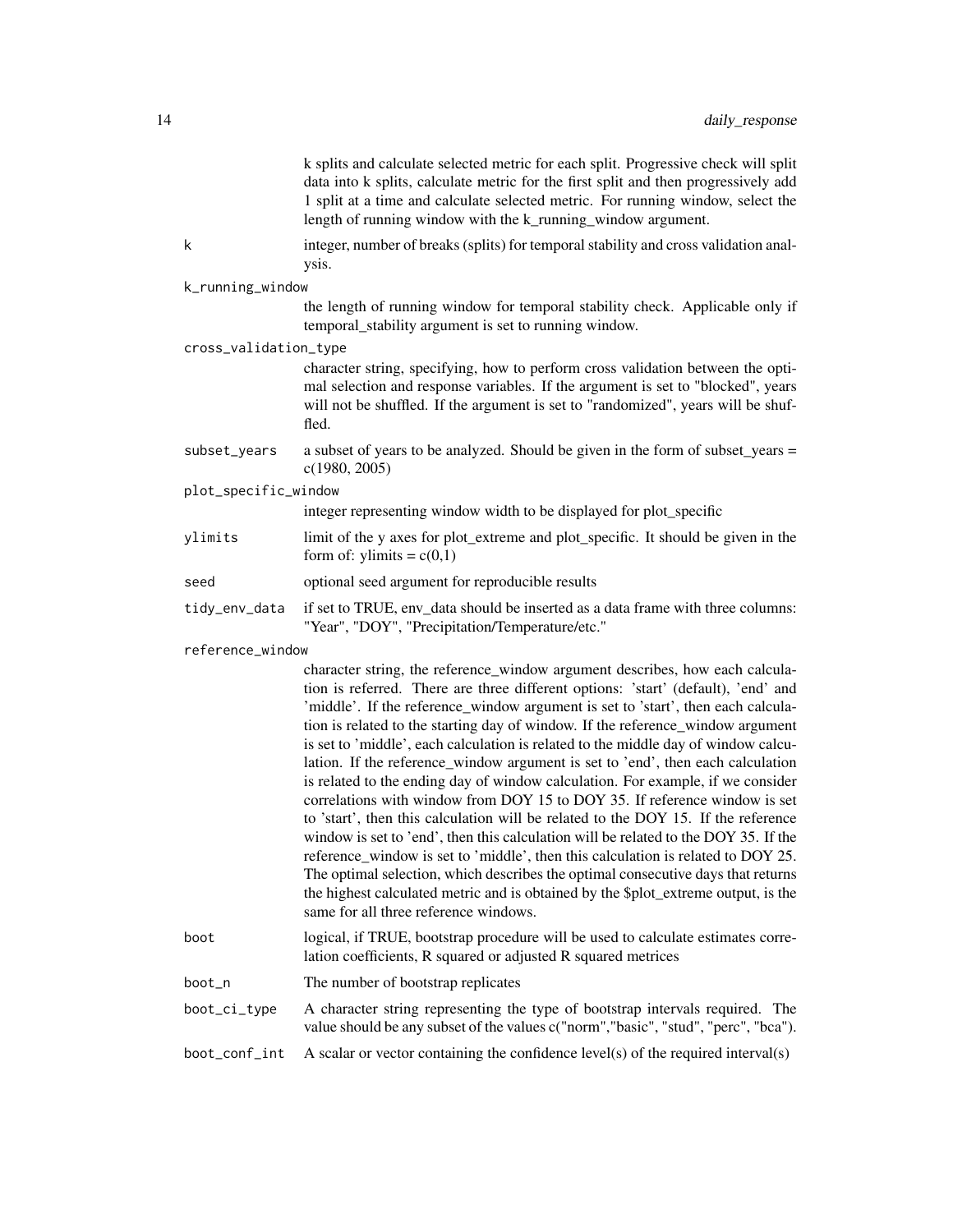| day_interval     | a vector of two values: lower and upper time interval of days that will be used to<br>calculate statistical metrics. Negative values indicate previous growing season<br>days. This argument overwrites the calculation limits defined by lower_limit<br>and upper_limit arguments.                                                                                |
|------------------|--------------------------------------------------------------------------------------------------------------------------------------------------------------------------------------------------------------------------------------------------------------------------------------------------------------------------------------------------------------------|
| dc_method        | a character string to determine the method to detrend climate (environmen-<br>tal) data. Possible values are c("Spline", "ModNegExp", "Mean", "Friedman",<br>"ModHugershoff"). Defaults to "none" (see dplR R package).                                                                                                                                            |
| dc_nyrs          | a number giving the rigidity of the smoothing spline, defaults to 0.67 of series<br>length if nyrs is NULL (see dplR R package).                                                                                                                                                                                                                                   |
| $dc_f$           | a number between 0 and 1 giving the frequency response or wavelength cutoff.<br>Defaults to 0.5 (see dplR R package).                                                                                                                                                                                                                                              |
| dc_pos.slope     | a logical flag. Will allow for a positive slope to be used in method "ModNeg-<br>Exp" and "ModHugershoff". If FALSE the line will be horizontal (see dplR R)<br>package).                                                                                                                                                                                          |
| dc_constrain.nls |                                                                                                                                                                                                                                                                                                                                                                    |
|                  | a character string which controls the constraints of the "ModNegExp" model<br>and the "ModHugershoff" (see dplR R package).                                                                                                                                                                                                                                        |
| dc_span          | a numeric value controlling method "Friedman", or "cv" (default) for automatic<br>choice by cross-validation (see dplR R package).                                                                                                                                                                                                                                 |
| dc_bass          | a numeric value controlling the smoothness of the fitted curve in method "Fried-<br>man" (see dplR R package).                                                                                                                                                                                                                                                     |
| dc_difference    | a logical flag. Compute residuals by subtraction if TRUE, otherwise use division<br>(see dplR R package).                                                                                                                                                                                                                                                          |
| cor_na_use       | an optional character string giving a method for computing covariances in the<br>presence of missing values for correlation coefficients. This must be (an abbre-<br>viation of) one of the strings "everything" (default), "all.obs", "complete.obs",<br>"na.or.complete", or "pairwise.complete.obs". See also the documentation for<br>the base cor() function. |

# Value

a list with 17 elements:

- 1. \$calculations a matrix with calculated metrics
- 2. \$method the character string of a method
- 3. \$metric the character string indicating the metric used for calculations
- 4. \$analysed\_period the character string specifying the analysed period based on the information from row names. If there are no row names, this argument is given as NA
- 5. \$optimized\_return data frame with two columns, response variable and aggregated (averaged) daily data that return the optimal results. This data.frame could be directly used to calibrate a model for climate reconstruction
- 6. \$optimized\_return\_all a data frame with aggregated daily data, that returned the optimal result for the entire env\_data (and not only subset of analysed years)
- 7. \$transfer\_function a ggplot object: scatter plot of optimized return and a transfer line of the selected method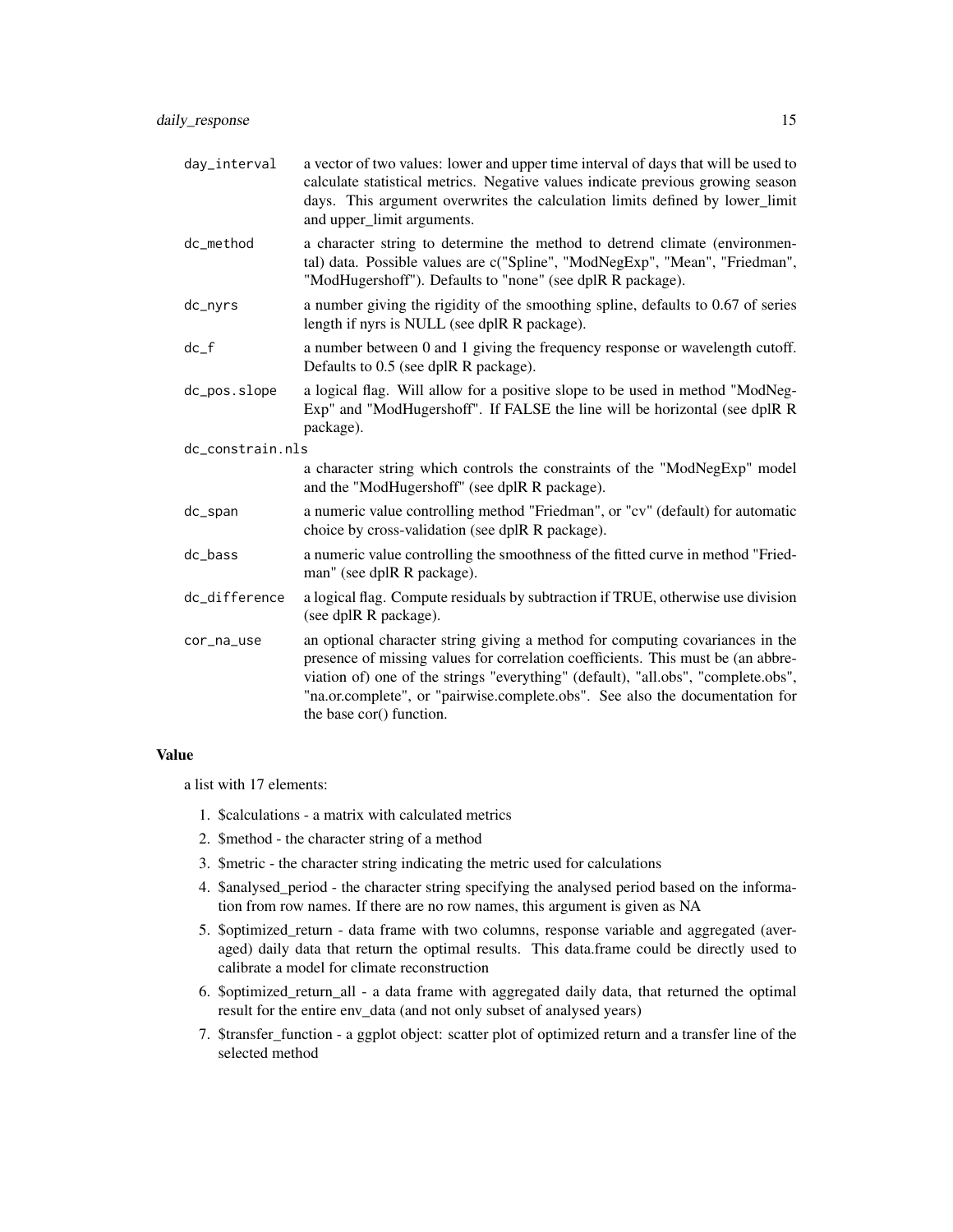- 8. \$temporal\_stability a data frame with calculations of selected metric for different temporal subsets
- 9. \$cross\_validation a data frame with cross validation results
- 10. \$plot\_heatmap ggplot2 object: a heatmap of calculated metrics
- 11. \$plot\_extreme ggplot2 object: line plot of a row with the highest value in a matrix of calculated metrics
- 12. \$plot specific ggplot2 object: line plot of a row with a selected window width in a matrix of calculated metrics
- 13. \$PCA\_output princomp object: the result output of the PCA analysis
- 14. \$type the character string describing type of analysis: daily or monthly
- 15. \$reference\_window character string, which reference window was used for calculations
- 16. \$boot lower matrix with lower limit of confidence intervals of bootstrap calculations
- 17. \$boot upper matrix with upper limit of confidence intervals of bootstrap calculations
- 18. \$aggregated\_climate matrix with all aggregated climate series

# Examples

# Load the dendroTools R package

```
library(dendroTools)
# Load data
data(data_MVA)
data(data_TRW)
data(data_TRW_1)
data(example_proxies_individual)
data(example_proxies_1)
data(LJ_daily_temperatures)
# 1 Example with fixed width. Lower and upper limits are ignored.
example_daily_response <- daily_response(response = data_MVA,
    env_data = LJ_daily_temperatures,
   method = "cor", fixed_width = 30, cor_method = "spearman",
   row_names_subset = TRUE, previous_year = TRUE,
    remove_insignificant = TRUE,
    alpha = 0.05, aggregate_function = 'mean',
    reference_window = "start")
summary(example_daily_response)
plot(example_daily_response, type = 1)
plot(example_daily_response, type = 2)
# 2 Example for past and present. Use subset_years argument.
example_MVA_early <- daily_response(response = data_MVA,
    env_data = LJ_daily_temperatures, cor_method = "kendall",
   method = "cor", lower_limit = 21, upper_limit = 90,
   row_names_subset = TRUE, previous_year = TRUE,
   remove_insignificant = TRUE, alpha = 0.05,
```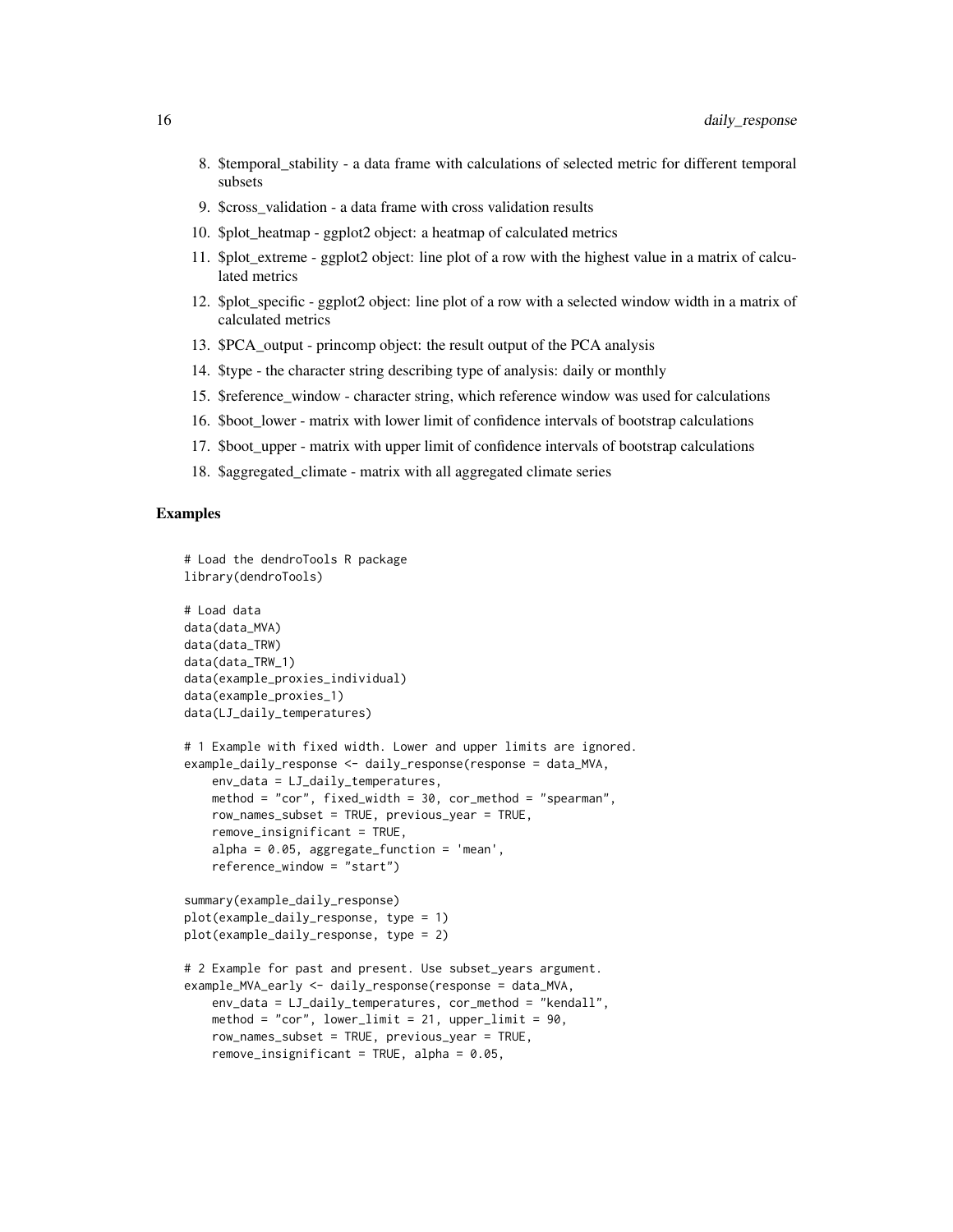```
plot_specific_window = 60, subset_years = c(1940, 1980),
    aggregate_function = 'sum')
example_MVA_late <- daily_response(response = data_MVA,
   env_data = LJ_daily_temperatures,
   method = "cor", lower_limit = 21, upper_limit = 60,
   row_names_subset = TRUE, previous_year = TRUE,
    remove_insignificant = TRUE, alpha = 0.05,
   plot_specific_window = 60, subset_years = c(1981, 2010),
    aggregate_function = 'sum')
plot(example_MVA_early, type = 1)
plot(example_MVA_late, type = 1)
plot(example_MVA_early, type = 2)
plot(example_MVA_late, type = 2)
# 3 Example PCA
example_PCA <- daily_response(response = example_proxies_individual,
    env_data = LJ_daily_temperatures, method = "lm",
    lower\_limit = 21, upper_limit = 180,
    row_names_subset = TRUE, remove_insignificant = TRUE,
    alpha = 0.01, PCA_transformation = TRUE,
    components_selection = "manual", N_components = 2)
summary(example_PCA$PCA_output)
summary(example_PCA)
plot(example_PCA, type = 2)
# 4 Example negative correlations
example_neg_cor <- daily_response(response = data_TRW_1,
    env_data = LJ_daily_temperatures, previous_year = TRUE,
   method = "cor", lower_limit = 21, upper_limit = 90,
    row_names_subset = TRUE, remove_insignificant = TRUE,
    alpha = 0.05)
summary(example_neg_cor)
plot(example_neg_cor, type = 1)
plot(example_neg_cor, type = 2)
example_neg_cor$temporal_stability
# 5 Example of multiproxy analysis
summary(example_proxies_1)
cor(example_proxies_1)
example_multiproxy <- daily_response(response = example_proxies_1,
   env_data = LJ_daily_temperatures,
  method = "lm", metric = "adj.r.squared",
   lowerlimit = 21, upper_limit = 180,
  row_names_subset = TRUE, previous_year = FALSE,
   remove_insignificant = TRUE, alpha = 0.05)
plot(example_multiproxy, type = 1)
```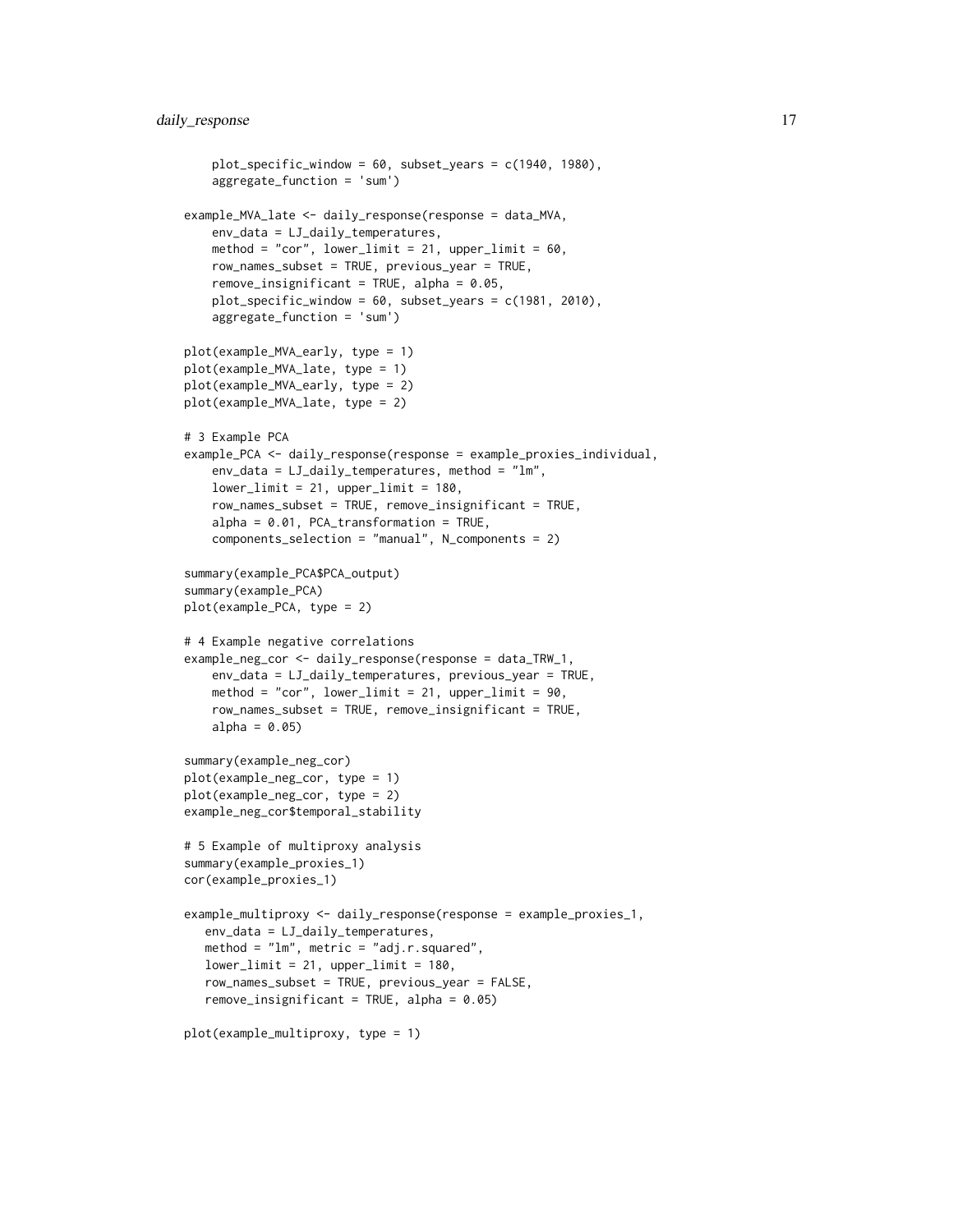```
# 6 Example to test the temporal stability
example_MVA_ts <- daily_response(response = data_MVA,
   env_data = LJ_daily_temperatures, method = "brnn",
  lower\_limit = 100, metric = "adj.r.squared", upper_limit = 180,
  row_names_subset = TRUE, remove_insignificant = TRUE, alpha = 0.05,
   temporal_stability_check = "running_window", k_running_window = 10)
example_MVA_ts$temporal_stability
# 7 Example with nonlinear brnn estimation
example_brnn <- daily_response(response = data_MVA,
   env_data = LJ_daily_temperatures, method = "brnn", boot = FALSE,
  lower_limit = 100, metric = "adj.r.squared", upper_limit = 101,
   row_names_subset = TRUE, remove_insignificant = TRUE, boot_n = 10)
summary(example_brnn)
```
daily\_response\_seascorr

*daily\_response\_seascorr*

# Description

Function calculates all possible partial correlation coefficients between tree-ring chronology and daily environmental (usually climate) data. Calculations are based on moving window which is defined with two arguments: lower\_limit and upper\_limit. All calculated (partial) correlation coefficients are stored in a matrix. The location of stored correlation in the matrix is indicating a window width (row names) and a location in a matrix of daily sequences of environmental data (column names).

# Usage

```
daily_response_seascorr(
  response,
 env_data_primary,
  env_data_control,
  lowerlimit = 30,
  upperlimit = 90,
  fixed_width = 0,
  previous_year = FALSE,
 pcor_method = "pearson",
  remove_insignificant = TRUE,
  alpha = 0.05,
  row_names_subset = FALSE,
  PCA_transformation = FALSE,
  log_preprocess = TRUE,
  components_selection = "automatic",
```
<span id="page-17-0"></span>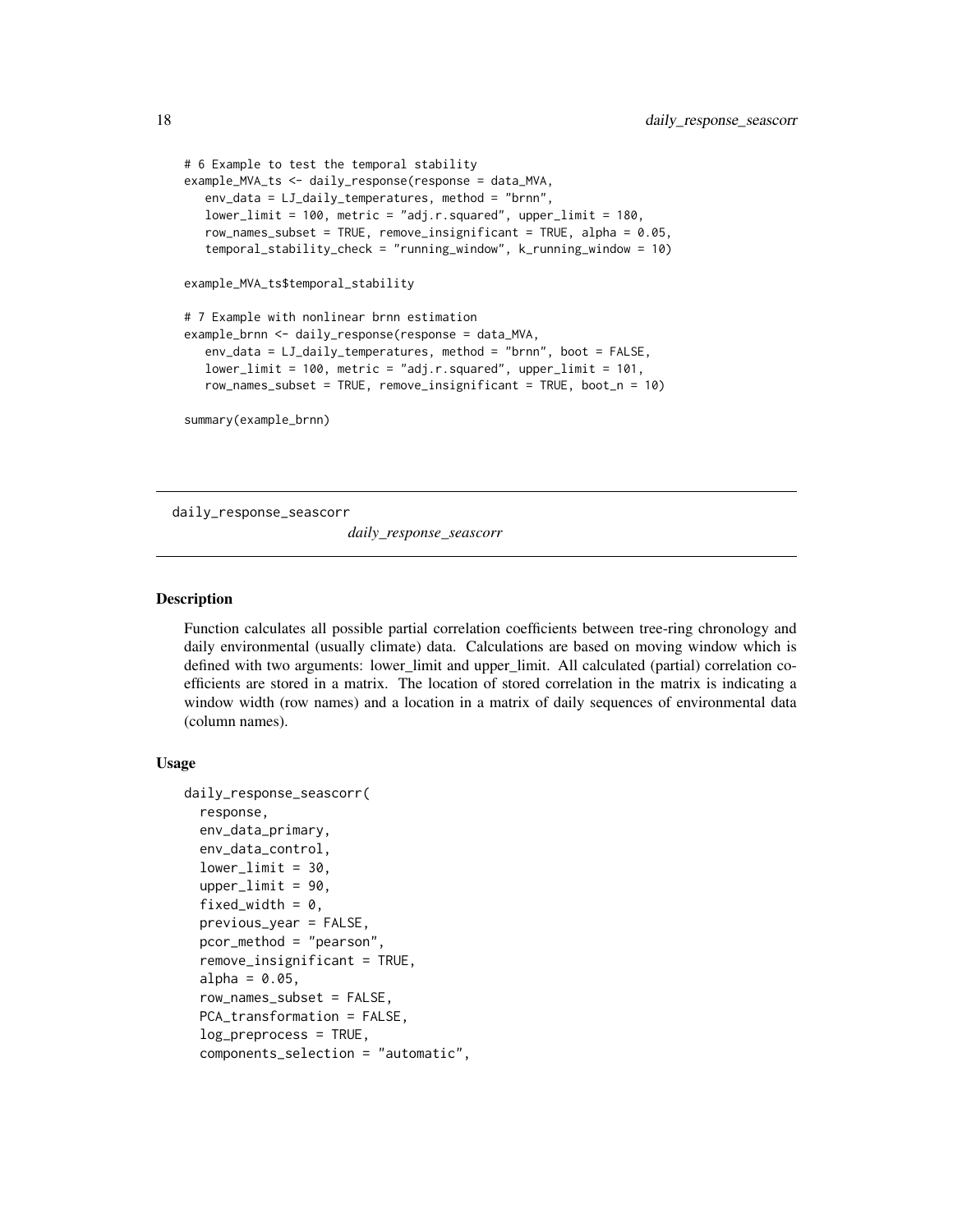```
eigenvalues_threshold = 1,
N_components = 2,
aggregate_function_env_data_primary = "mean",
aggregate_function_env_data_control = "mean",
temporal_stability_check = "sequential",
k = 2,k_running_window = 30,
subset_years = NULL,
plot_specific_window = NULL,
ylimits = NULL,
seed = NULL,
tidy_env_data_primary = FALSE,
tidy_env_data_control = FALSE,
reference_window = "start",
boot = FALSE,boot_n = 1000,boot_ci_type = "norm",
boot_conf_int = 0.95,
day_interval = ifelse(c(previous_year == TRUE, previous_year == TRUE), c(-1, 366),
  c(1, 366),
dc_method = NULL,
dc_nyrs = NULL,
dc_f = 0.5,
dc_pos.slope = FALSE,
dc_constrain.nls = c("never", "when.fail", "always"),
dc_span = "cv",dc_{\text{L}}bass = 0,
dc_difference = FALSE,
pcor_na_use = "pairwise.complete"
```
## Arguments

)

response a data frame with tree-ring proxy variable and (optional) years as row names. Row.names should be matched with those from env\_data\_primary and env\_data\_control data frame. If not, set the row\_names\_subset argument to TRUE.

env\_data\_primary

primary data frame of daily sequences of environmental data as columns and years as row names. Each row represents a year and each column represents a day of a year. Row.names should be matched with those from the response data frame. If not, set the argument row\_names\_subset to TRUE. Alternatively, env\_data\_primary could be a tidy data with three columns, i.e. Year, DOY and third column representing values of mean temperatures, sum of precipitation etc. If tidy data is passed to the function, set the argument tidy\_env\_data\_primary to TRUE.

env\_data\_control

a data frame of daily sequences of environmental data as columns and years as row names. This data is used as control for calculations of partial correlation coefficients. Each row represents a year and each column represents a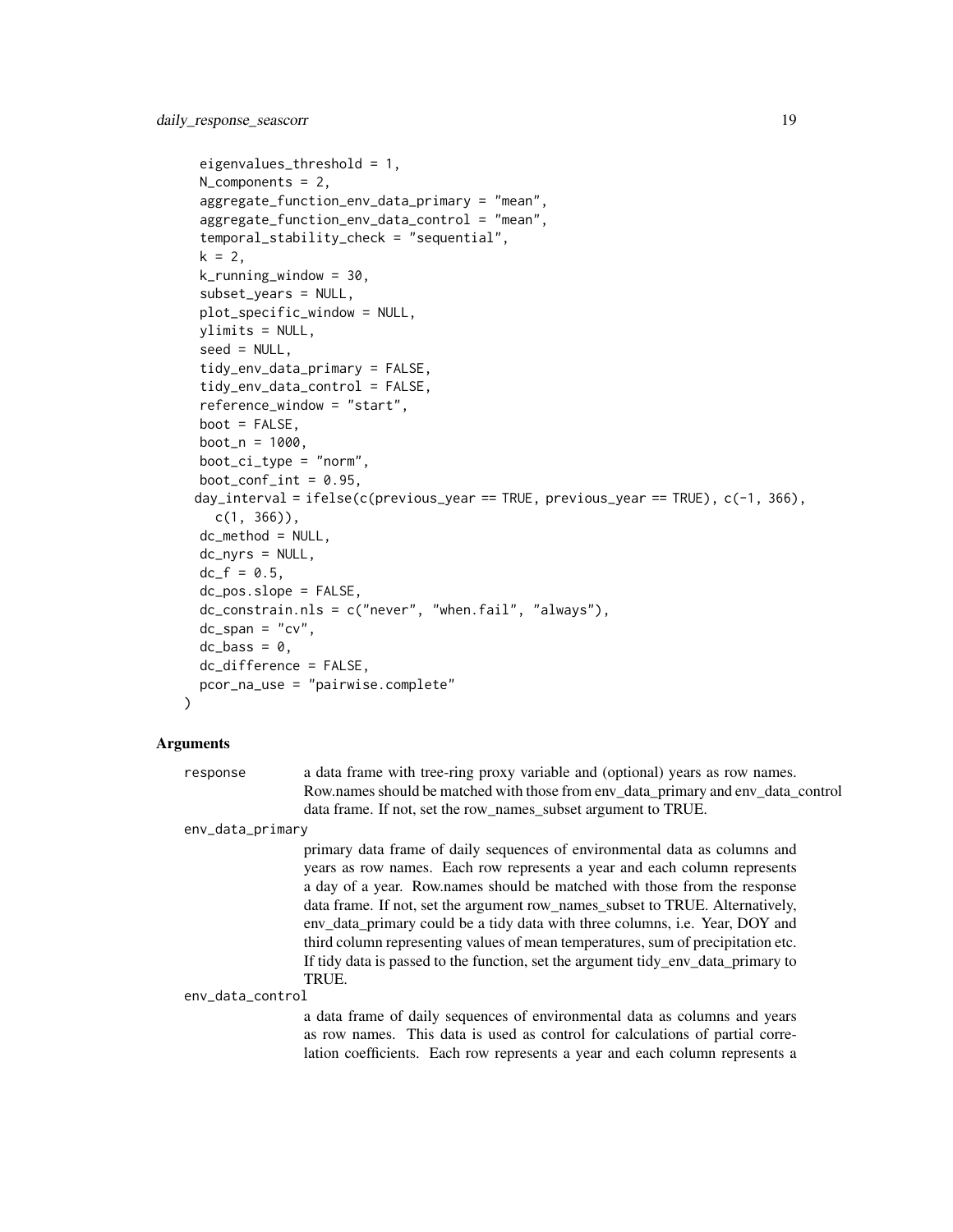|                       | day of a year. Row.names should be matched with those from the response<br>data frame. If not, set the row_names_subset argument to TRUE. Alternatively,<br>env_data_control could be a tidy data with three columns, i.e. Year, DOY and<br>third column representing values of mean temperatures, sum of precipitation etc.<br>If tidy data is passed to the function, set the argument tidy_env_data_control to<br>TRUE.                                                                                                                                                                                                         |
|-----------------------|------------------------------------------------------------------------------------------------------------------------------------------------------------------------------------------------------------------------------------------------------------------------------------------------------------------------------------------------------------------------------------------------------------------------------------------------------------------------------------------------------------------------------------------------------------------------------------------------------------------------------------|
| lower_limit           | lower limit of window width                                                                                                                                                                                                                                                                                                                                                                                                                                                                                                                                                                                                        |
| upper_limit           | upper limit of window width                                                                                                                                                                                                                                                                                                                                                                                                                                                                                                                                                                                                        |
| fixed_width           | fixed width used for calculation. If fixed_width is assigned a value, upper_limit<br>and lower_limit will be ignored                                                                                                                                                                                                                                                                                                                                                                                                                                                                                                               |
| previous_year         | if set to TRUE, env_data_primary, env_data_control and response variables will<br>be rearranged in a way, that also previous year will be used for calculations of<br>selected statistical metric.                                                                                                                                                                                                                                                                                                                                                                                                                                 |
| pcor_method           | a character string indicating which partial correlation coefficient is to be com-<br>puted. One of "pearson" (default), "kendall", or "spearman", can be abbreviated.                                                                                                                                                                                                                                                                                                                                                                                                                                                              |
| remove_insignificant  |                                                                                                                                                                                                                                                                                                                                                                                                                                                                                                                                                                                                                                    |
|                       | if set to TRUE, removes all correlations bellow the significant threshold level,<br>based on a selected alpha.                                                                                                                                                                                                                                                                                                                                                                                                                                                                                                                     |
| alpha                 | significance level used to remove insignificant calculations.                                                                                                                                                                                                                                                                                                                                                                                                                                                                                                                                                                      |
| row_names_subset      |                                                                                                                                                                                                                                                                                                                                                                                                                                                                                                                                                                                                                                    |
|                       | if set to TRUE, row.names are used to subset env_data_primary, env_data_control<br>and response data frames. Only years from all three data frames are kept.                                                                                                                                                                                                                                                                                                                                                                                                                                                                       |
| PCA_transformation    |                                                                                                                                                                                                                                                                                                                                                                                                                                                                                                                                                                                                                                    |
|                       | if set to TRUE, all variables in the response data frame will be transformed using<br>PCA transformation.                                                                                                                                                                                                                                                                                                                                                                                                                                                                                                                          |
|                       | log_preprocess if set to TRUE, variables will be transformed with logarithmic transformation<br>before used in PCA                                                                                                                                                                                                                                                                                                                                                                                                                                                                                                                 |
| components_selection  |                                                                                                                                                                                                                                                                                                                                                                                                                                                                                                                                                                                                                                    |
|                       | character string specifying how to select the Principal Components used as pre-<br>dictors. There are three options: "automatic", "manual" and "plot_selection". If<br>argument is set to automatic, all scores with eigenvalues above 1 will be selected.<br>This threshold could be changed by changing the eigenvalues_threshold argu-<br>ment. If parameter is set to "manual", user should set the number of components<br>with N_components argument. If components selection is set to "plot_selection",<br>Scree plot will be shown and a user must manually enter the number of compo-<br>nents to be used as predictors. |
| eigenvalues_threshold |                                                                                                                                                                                                                                                                                                                                                                                                                                                                                                                                                                                                                                    |
|                       | threshold for automatic selection of Principal Components                                                                                                                                                                                                                                                                                                                                                                                                                                                                                                                                                                          |
| N_components          | number of Principal Components used as predictors                                                                                                                                                                                                                                                                                                                                                                                                                                                                                                                                                                                  |
|                       | aggregate_function_env_data_primary                                                                                                                                                                                                                                                                                                                                                                                                                                                                                                                                                                                                |
|                       | character string specifying how the daily data from env_data_primary should be<br>aggregated. The default is 'mean', the two other options are 'median' and 'sum'                                                                                                                                                                                                                                                                                                                                                                                                                                                                  |
|                       | aggregate_function_env_data_control                                                                                                                                                                                                                                                                                                                                                                                                                                                                                                                                                                                                |
|                       | character string specifying how the daily data from env_data_control should be<br>aggregated. The default is 'mean', the two other options are 'median' and 'sum'                                                                                                                                                                                                                                                                                                                                                                                                                                                                  |
|                       |                                                                                                                                                                                                                                                                                                                                                                                                                                                                                                                                                                                                                                    |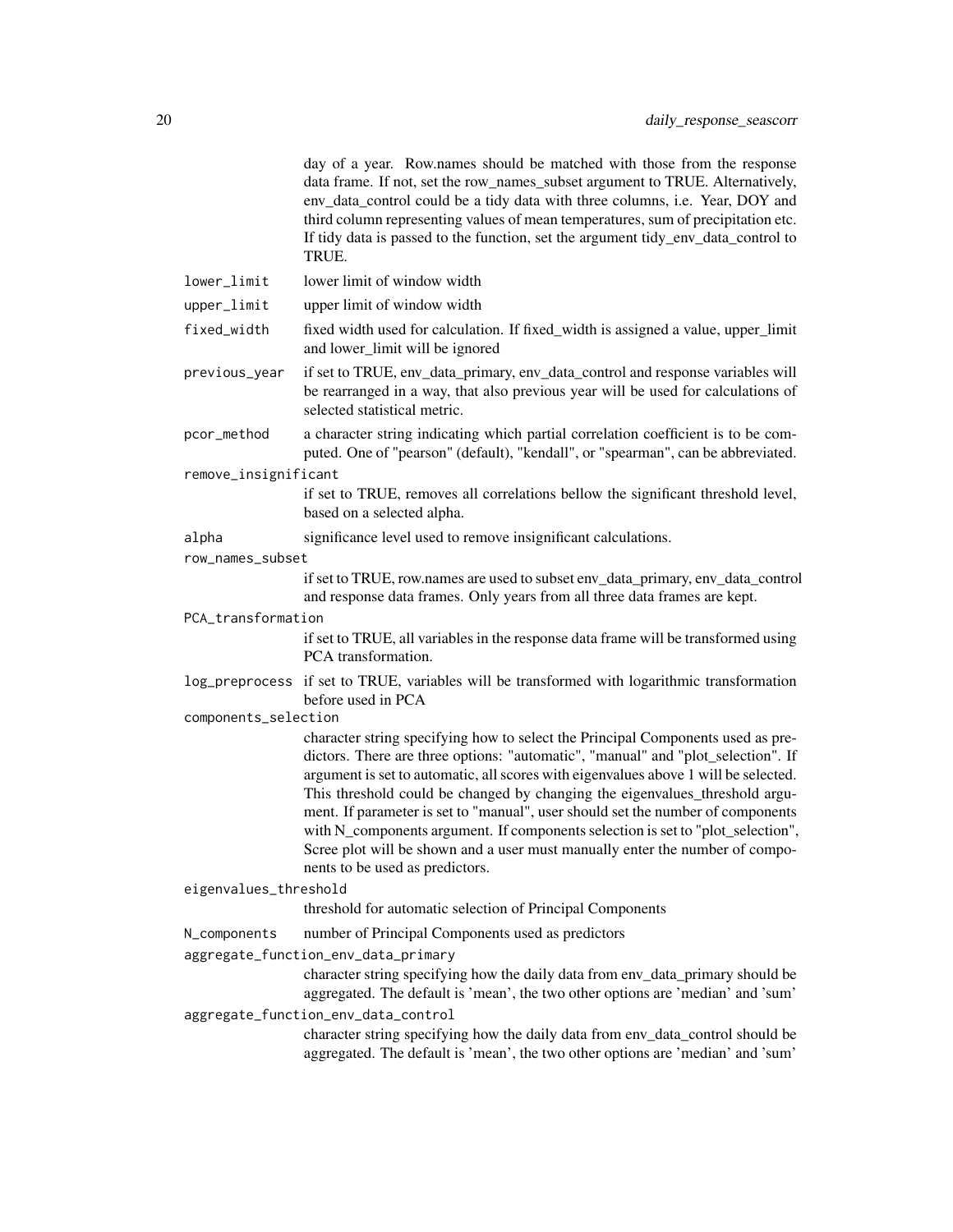temporal\_stability\_check

|                       | character string, specifying, how temporal stability between the optimal selec-<br>tion and response variable(s) will be analysed. Current possibilities are "sequen-<br>tial", "progressive" and "running_window". Sequential check will split data into<br>k splits and calculate selected metric for each split. Progressive check will split<br>data into k splits, calculate metric for the first split and then progressively add<br>1 split at a time and calculate selected metric. For running window, select the<br>length of running window with the k_running_window argument.                                                                                                                                                                                                                                                                                                                                                                                                                                                                                                                                                                            |
|-----------------------|-----------------------------------------------------------------------------------------------------------------------------------------------------------------------------------------------------------------------------------------------------------------------------------------------------------------------------------------------------------------------------------------------------------------------------------------------------------------------------------------------------------------------------------------------------------------------------------------------------------------------------------------------------------------------------------------------------------------------------------------------------------------------------------------------------------------------------------------------------------------------------------------------------------------------------------------------------------------------------------------------------------------------------------------------------------------------------------------------------------------------------------------------------------------------|
| k                     | integer, number of breaks (splits) for temporal stability                                                                                                                                                                                                                                                                                                                                                                                                                                                                                                                                                                                                                                                                                                                                                                                                                                                                                                                                                                                                                                                                                                             |
| k_running_window      |                                                                                                                                                                                                                                                                                                                                                                                                                                                                                                                                                                                                                                                                                                                                                                                                                                                                                                                                                                                                                                                                                                                                                                       |
|                       | the length of running window for temporal stability check. Applicable only if<br>temporal_stability argument is set to running window.                                                                                                                                                                                                                                                                                                                                                                                                                                                                                                                                                                                                                                                                                                                                                                                                                                                                                                                                                                                                                                |
| subset_years          | a subset of years to be analyzed. Should be given in the form of subset_years =<br>c(1980, 2005)                                                                                                                                                                                                                                                                                                                                                                                                                                                                                                                                                                                                                                                                                                                                                                                                                                                                                                                                                                                                                                                                      |
| plot_specific_window  |                                                                                                                                                                                                                                                                                                                                                                                                                                                                                                                                                                                                                                                                                                                                                                                                                                                                                                                                                                                                                                                                                                                                                                       |
|                       | integer representing window width to be displayed for plot_specific                                                                                                                                                                                                                                                                                                                                                                                                                                                                                                                                                                                                                                                                                                                                                                                                                                                                                                                                                                                                                                                                                                   |
| ylimits               | limit of the y axes for plot_extreme and plot_specific. It should be given in the<br>form of: ylimits = $c(0,1)$                                                                                                                                                                                                                                                                                                                                                                                                                                                                                                                                                                                                                                                                                                                                                                                                                                                                                                                                                                                                                                                      |
| seed                  | optional seed argument for reproducible results                                                                                                                                                                                                                                                                                                                                                                                                                                                                                                                                                                                                                                                                                                                                                                                                                                                                                                                                                                                                                                                                                                                       |
| tidy_env_data_primary |                                                                                                                                                                                                                                                                                                                                                                                                                                                                                                                                                                                                                                                                                                                                                                                                                                                                                                                                                                                                                                                                                                                                                                       |
|                       | if set to TRUE, env_data_primary should be inserted as a data frame with three<br>columns: "Year", "DOY", "Precipitation/Temperature/etc."                                                                                                                                                                                                                                                                                                                                                                                                                                                                                                                                                                                                                                                                                                                                                                                                                                                                                                                                                                                                                            |
| tidy_env_data_control |                                                                                                                                                                                                                                                                                                                                                                                                                                                                                                                                                                                                                                                                                                                                                                                                                                                                                                                                                                                                                                                                                                                                                                       |
|                       | if set to TRUE, env_data_control should be inserted as a data frame with three<br>columns: "Year", "DOY", "Precipitation/Temperature/etc."                                                                                                                                                                                                                                                                                                                                                                                                                                                                                                                                                                                                                                                                                                                                                                                                                                                                                                                                                                                                                            |
| reference_window      |                                                                                                                                                                                                                                                                                                                                                                                                                                                                                                                                                                                                                                                                                                                                                                                                                                                                                                                                                                                                                                                                                                                                                                       |
|                       | character string, the reference_window argument describes, how each calcula-<br>tion is referred. There are three different options: 'start' (default), 'end' and<br>'middle'. If the reference_window argument is set to 'start', then each calcula-<br>tion is related to the starting day of window. If the reference_window argument<br>is set to 'middle', each calculation is related to the middle day of window calcu-<br>lation. If the reference_window argument is set to 'end', then each calculation<br>is related to the ending day of window calculation. For example, if we consider<br>correlations with window from DOY 15 to DOY 35. If reference window is set<br>to 'start', then this calculation will be related to the DOY 15. If the reference<br>window is set to 'end', then this calculation will be related to the DOY 35. If the<br>reference_window is set to 'middle', then this calculation is related to DOY 25.<br>The optimal selection, which describes the optimal consecutive days that returns<br>the highest calculated metric and is obtained by the \$plot_extreme output, is the<br>same for all three reference windows. |
| boot                  | logical, if TRUE, bootstrap procedure will be used to calculate partial correlation<br>coefficients                                                                                                                                                                                                                                                                                                                                                                                                                                                                                                                                                                                                                                                                                                                                                                                                                                                                                                                                                                                                                                                                   |
| boot_n                | The number of bootstrap replicates                                                                                                                                                                                                                                                                                                                                                                                                                                                                                                                                                                                                                                                                                                                                                                                                                                                                                                                                                                                                                                                                                                                                    |
| boot_ci_type          | A character string representing the type of bootstrap intervals required. The<br>value should be any subset of the values c("norm","basic", "stud", "perc", "bca").                                                                                                                                                                                                                                                                                                                                                                                                                                                                                                                                                                                                                                                                                                                                                                                                                                                                                                                                                                                                   |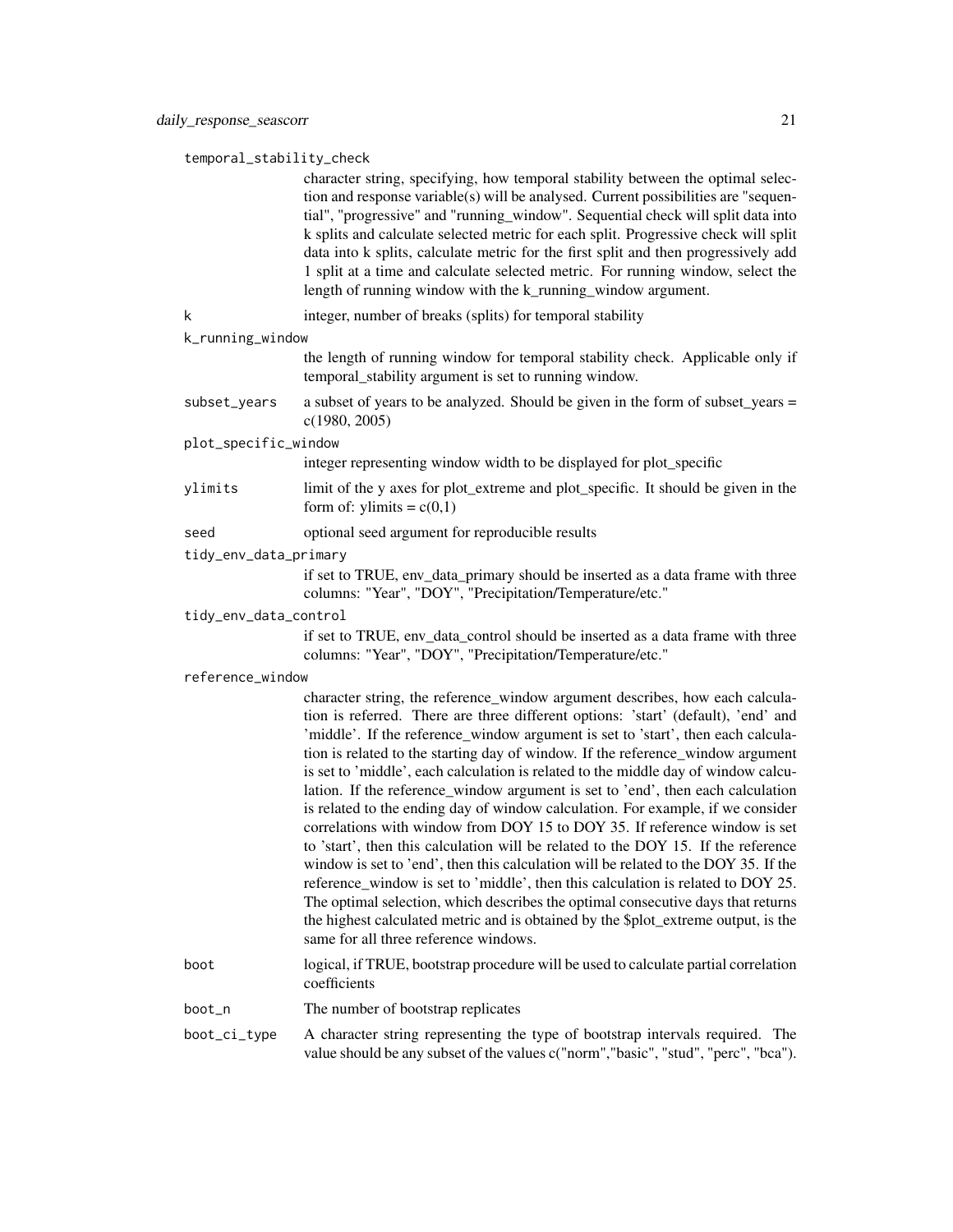| boot_conf_int      | A scalar or vector containing the confidence level(s) of the required interval(s)                                                                                                                                                                                                                                                                                                       |
|--------------------|-----------------------------------------------------------------------------------------------------------------------------------------------------------------------------------------------------------------------------------------------------------------------------------------------------------------------------------------------------------------------------------------|
| day_interval       | a vector of two values: lower and upper time interval of days that will be used to<br>calculate statistical metrics. Negative values indicate previous growing season<br>days. This argument overwrites the calculation limits defined by lower_limit<br>and upper_limit arguments.                                                                                                     |
| dc_method          | a character string to determine the method to detrend climate (environmen-<br>tal) data. Possible values are c("Spline", "ModNegExp", "Mean", "Friedman",<br>"ModHugershoff"). Defaults to "none" (see dplR R package).                                                                                                                                                                 |
| dc_nyrs            | a number giving the rigidity of the smoothing spline, defaults to 0.67 of series<br>length if nyrs is NULL (see dplR R package).                                                                                                                                                                                                                                                        |
| $dc$ <sub>-f</sub> | a number between 0 and 1 giving the frequency response or wavelength cutoff.<br>Defaults to 0.5 (see dplR R package).                                                                                                                                                                                                                                                                   |
| dc_pos.slope       | a logical flag. Will allow for a positive slope to be used in method "ModNeg-<br>Exp" and "ModHugershoff". If FALSE the line will be horizontal (see dplR R<br>package).                                                                                                                                                                                                                |
| dc constrain.nls   |                                                                                                                                                                                                                                                                                                                                                                                         |
|                    | a character string which controls the constraints of the "ModNegExp" model<br>and the "ModHugershoff" (see dplR R package).                                                                                                                                                                                                                                                             |
| dc_span            | a numeric value controlling method "Friedman", or "cv" (default) for automatic<br>choice by cross-validation (see dplR R package).                                                                                                                                                                                                                                                      |
| dc_bass            | a numeric value controlling the smoothness of the fitted curve in method "Fried-<br>man" (see dplR R package).                                                                                                                                                                                                                                                                          |
| dc_difference      | a logical flag. Compute residuals by subtraction if TRUE, otherwise use division<br>(see dplR R package).                                                                                                                                                                                                                                                                               |
| pcor_na_use        | an optional character string giving a method for computing covariances in the<br>presence of missing values for partial correlation coefficients. This must be<br>(an abbreviation of) one of the strings "all.obs", "everything", "complete.obs",<br>"na.or.complete", or "pairwise.complete.obs" (default). See also the documen-<br>tation for the base partial.r in psych R package |

#### Value

a list with 15 elements:

- 1. \$calculations a matrix with calculated metrics
- 2. \$method the character string of a method
- 3. \$metric the character string indicating the metric used for calculations
- 4. \$analysed\_period the character string specifying the analysed period based on the information from row names. If there are no row names, this argument is given as NA
- 5. \$optimized\_return data frame with two columns, response variable and aggregated (averaged) daily data that return the optimal results. This data.frame could be directly used to calibrate a model for climate reconstruction
- 6. \$optimized\_return\_all a data frame with aggregated daily data, that returned the optimal result for the entire env\_data\_primary (and not only subset of analysed years)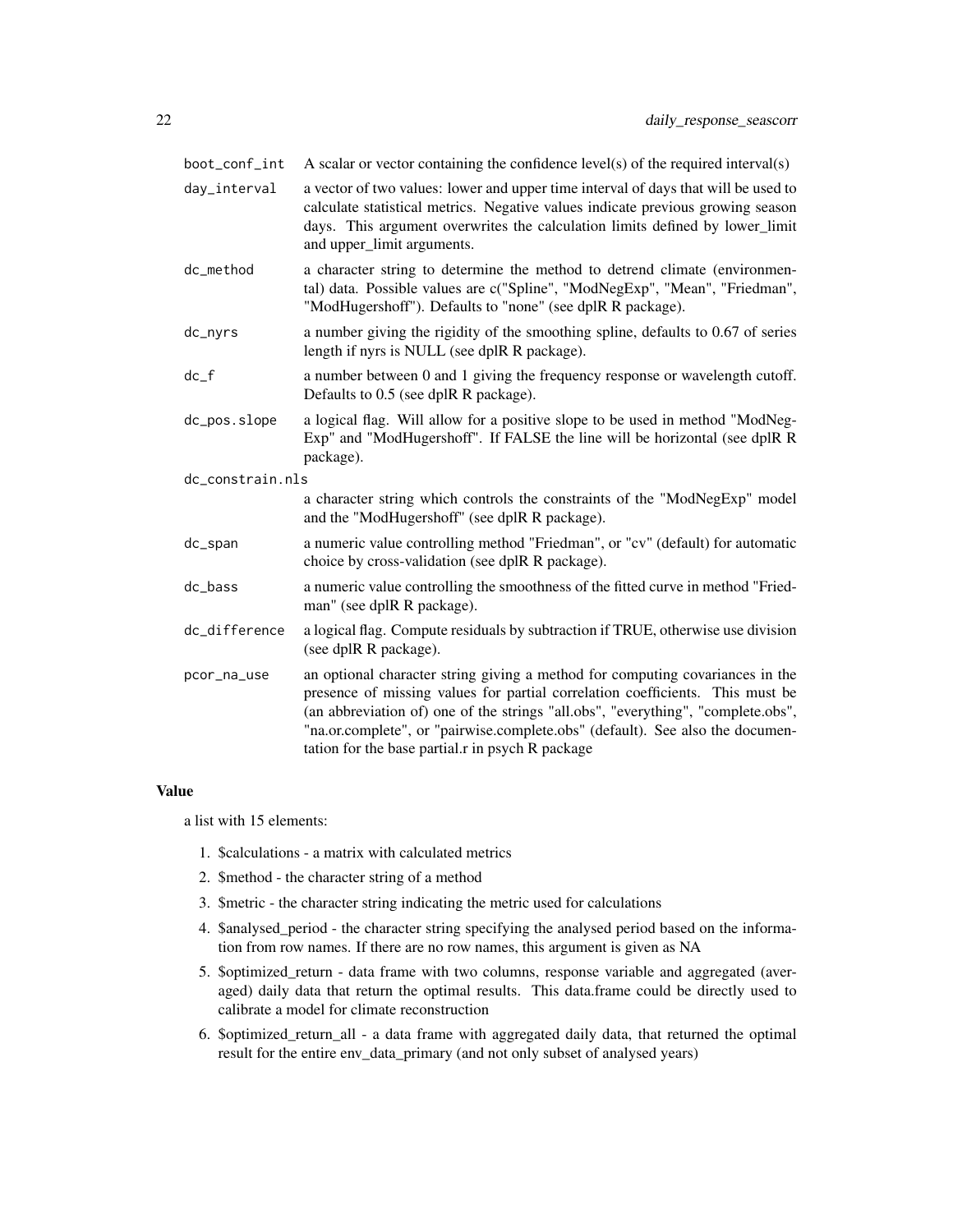- 7. \$transfer\_function a ggplot object: scatter plot of optimized return and a transfer line of the selected method
- 8. \$temporal\_stability a data frame with calculations of selected metric for different temporal subsets
- 9. \$cross\_validation not available for partial correlations
- 10. \$plot\_heatmap ggplot2 object: a heatmap of calculated metrics
- 11. \$plot\_extreme ggplot2 object: line plot of a row with the highest value in a matrix of calculated metrics
- 12. \$plot specific ggplot2 object: line plot of a row with a selected window width in a matrix of calculated metrics
- 13. \$PCA\_output princomp object: the result output of the PCA analysis
- 14. \$type the character string describing type of analysis: daily or monthly
- 15. \$reference\_window character string, which reference window was used for calculations
- 16. \$aggregated\_climate\_primary matrix with all aggregated climate series of primary data
- 17. \$aggregated\_climate\_control matrix with all aggregated climate series of control data

# Examples

```
# Load the dendroTools R package
library(dendroTools)
# Load data
data(data_MVA)
data(data_TRW)
data(data_TRW_1)
data(example_proxies_individual)
data(example_proxies_1)
data(LJ_daily_temperatures)
data(LJ_daily_precipitation)
# 1 Basic example
example_basic <- daily_response_seascorr(response = data_MVA,
                          env_data_primary = LJ_daily_temperatures,
                          env_data_control = LJ_daily_precipitation,
                          row_names_subset = TRUE, fixed_width = 25,
                          lowerlimit = 35, upper_limit = 45,
                          remove_insignificant = TRUE,
                          aggregate_function_env_data_primary = 'median',
                          aggregate_function_env_data_control = 'median',
                          alpha = 0.05, pcor_method = "spearman",
                          tidy_env_data_primary = FALSE,
                          previous_year = FALSE, boot = TRUE,
                          tidy_env_data_control = TRUE, boot_n = 10,
                          reference_window = "end", k = 5,
                          day_interval = c(-100, 250))
summary(example_basic)
plot(example_basic, type = 1)
```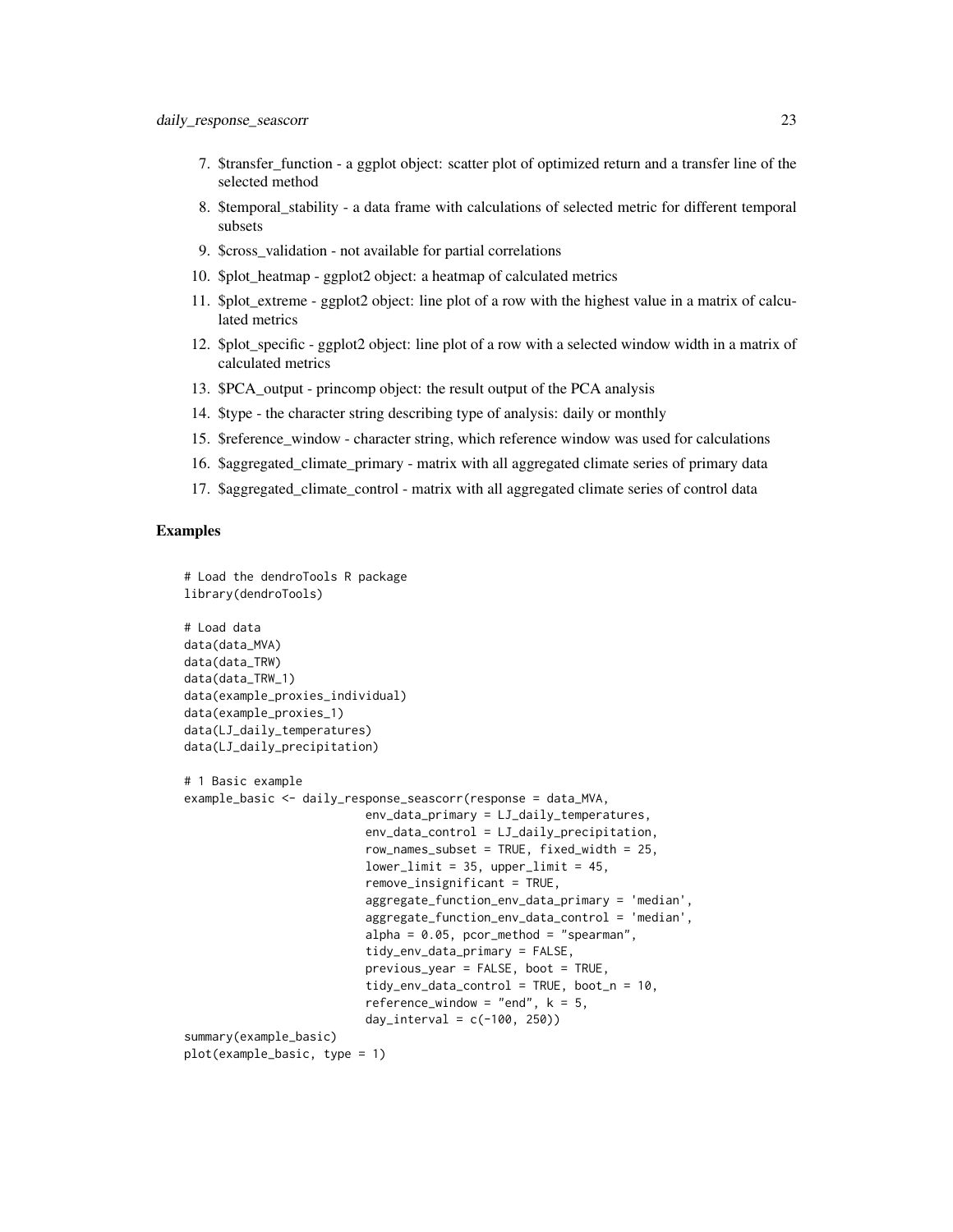```
plot(example_basic, type = 2)
plot(example_basic, type = 3)
example_basic$optimized_return
example_basic$optimized_return_all
example_basic$temporal_stability
# 2 Example with fixed temporal time window
example_fixed_width <- daily_response_seascorr(response = data_MVA,
                          env_data_primary = LJ_daily_temperatures,
                          env_data_control = LJ_daily_precipitation,
                          row_names_subset = TRUE,
                          remove_insignificant = TRUE,
                          aggregate_function_env_data_primary = 'mean',
                          aggregate_function_env_data_control = 'mean',
                          alpha = 0.05,
                          fixed_width = 45,
                          tidy_env_data_primary = FALSE,
                          tidy_env_data_control = TRUE,
                          reference_window = "end")
summary(example_fixed_width)
plot(example_fixed_width, type = 1)
plot(example_fixed_width, type = 2)
example_fixed_width$optimized_return
example_fixed_width$optimized_return_all
```
dataset\_MVA *MVA and mean April temperature*

# **Description**

A dataset with a mean vessel area (MVA) chronology of Quercus robur from a lowland oak forest in Eastern Slovenia and a mean April temperature. This dataset includes years for the period 2012- 1934. For a detailed description about the MVA chronology development, sampling site and the calculations of mean monthly correlations, see Jevšenak and Levanič (2015).

# Usage

dataset\_MVA

# Format

A data frame with 79 rows and 2 variables:

MVA Mean vessel area measurements from 2012 - 1934

T\_Apr Mean April temperature for the meteorological station Maribor from 2012 - 1934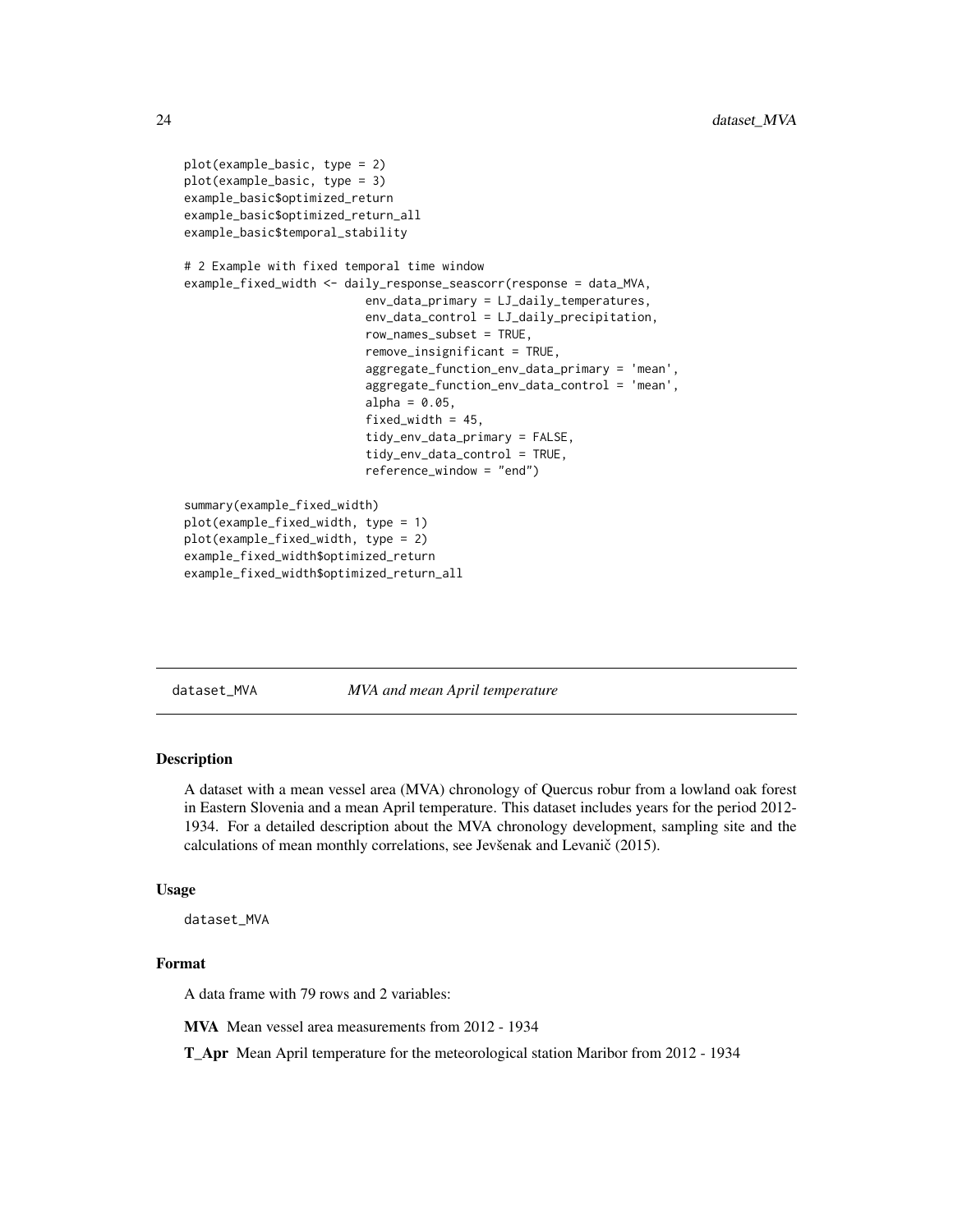# <span id="page-24-0"></span>Source

Jevšenak J., Levanič T. 2015. Dendrochronological and wood-anatomical features of differently vital pedunculate oak (Quercus robur L.) stands and their response to climate. Topola, 195/196: 85-96

dataset\_MVA\_individual

*Example of dataset with individual chronologies of MVA and mean April temperature*

# Description

A dataset of individual tree-ring chronologies from a lowland forest in Slovenia. The first row represents a value of a year in 2015.

# Usage

dataset\_MVA\_individual

# Format

A data frame with 56 rows and 54 columns :

T\_Apr mean April temperature for Ljubljana

MVA\_1 Mean vessel area chronology for tree 1

MVA\_2 Mean vessel area chronology for tree 2 [mm^2]

MVA\_3 Mean vessel area chronology for tree 3 [mm^2]

MVA\_4 Mean vessel area chronology for tree 4 [mm^2]

MVA\_5 Mean vessel area chronology for tree 5 [mm^2]

MVA\_6 Mean vessel area chronology for tree 6 [mm^2]

MVA\_7 Mean vessel area chronology for tree 7 [mm^2]

MVA\_8 Mean vessel area chronology for tree 8 [mm^2]

MVA\_9 Mean vessel area chronology for tree 9 [mm^2]

MVA\_10 Mean vessel area chronology for tree 10 [mm^2]

# Source

Slovenian Forestry Institute, Večna pot 2, Ljubljana, Slovenia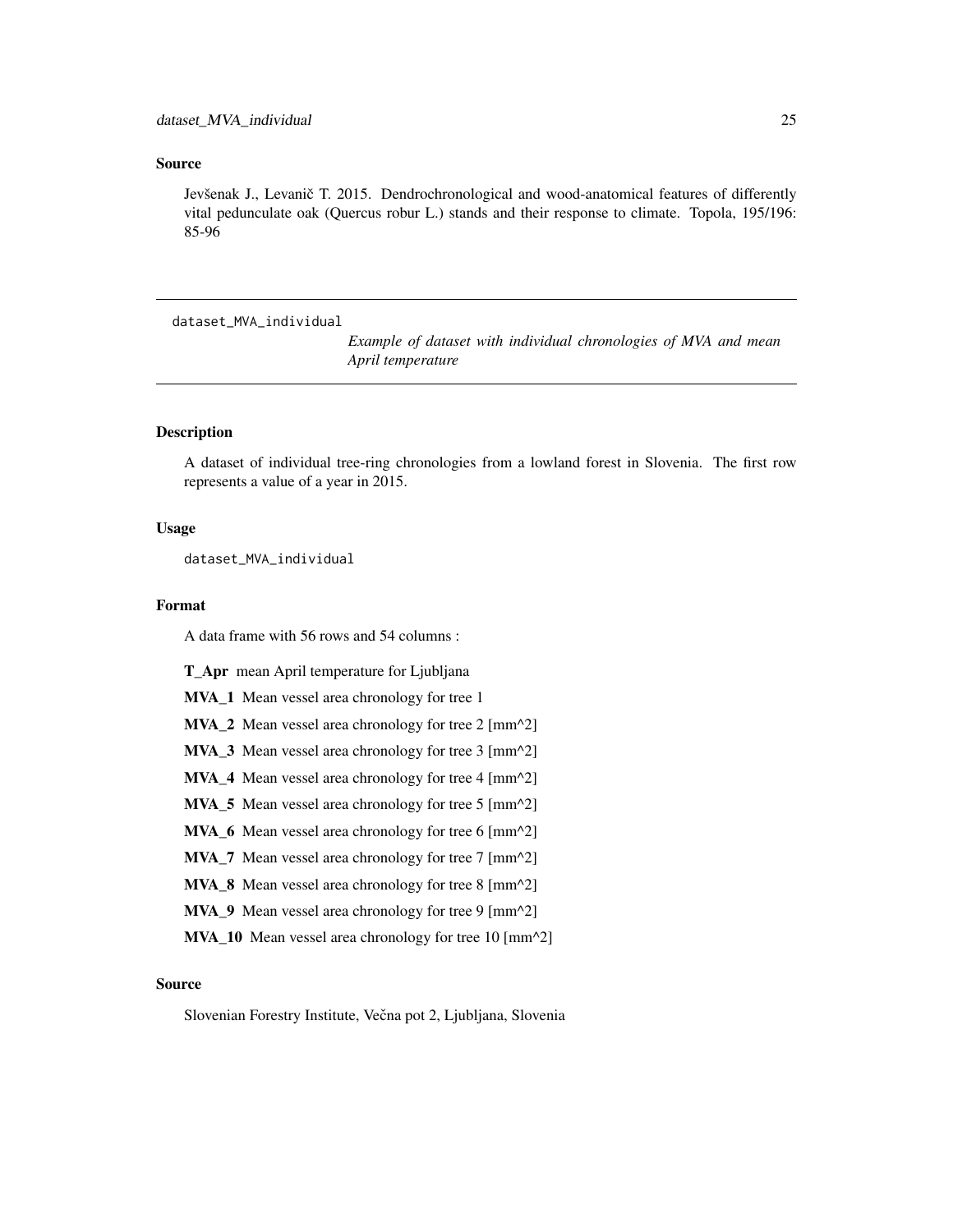<span id="page-25-0"></span>

# Description

A dataset with a tree-ring width (TRW) chronology of Pinus nigra from Albania and mean June-July temperature. This TRW chronology has a span of 59 years (period 2009 - 1951) and was already used to reconstruct summer temperatures by Levanič et al. (2015). In this paper, all the details about sample replication, site description and correlation statistics are described.

### Usage

dataset\_TRW

#### Format

A data frame with 59 rows and 2 variables:

TRW Standardised tree-ring width chronology of Pinus nigra from Albania

**T** Jun Jul Mean June - July temperature for Albania downloaded from KNMI Climate Explorer

#### Source

Levanič, T., Poljanšek, S., Toromani, E., 2015. Early summer temperatures reconstructed from black pine (Pinus nigra Arnold) tree-ring widths from Albania. The Holocene 25, 469-481.

dataset\_TRW\_complete *The complete dataset of standardized tree-ring chronology from Albania*

#### **Description**

A dataset with a tree-ring width (TRW) chronology of Pinus nigra from Albania This TRW chronology has a span of 551 years (period 2009 - 1459) and was already used to reconstruct summer temperatures by Levanič et al. (2015). In this paper, all the details about sample replication, site description and correlation statistics are described.

# Usage

dataset\_TRW\_complete

#### Format

A data frame with 551 rows and 1 variable:

TRW Standardised tree-ring width chronology of Pinus nigra from Albania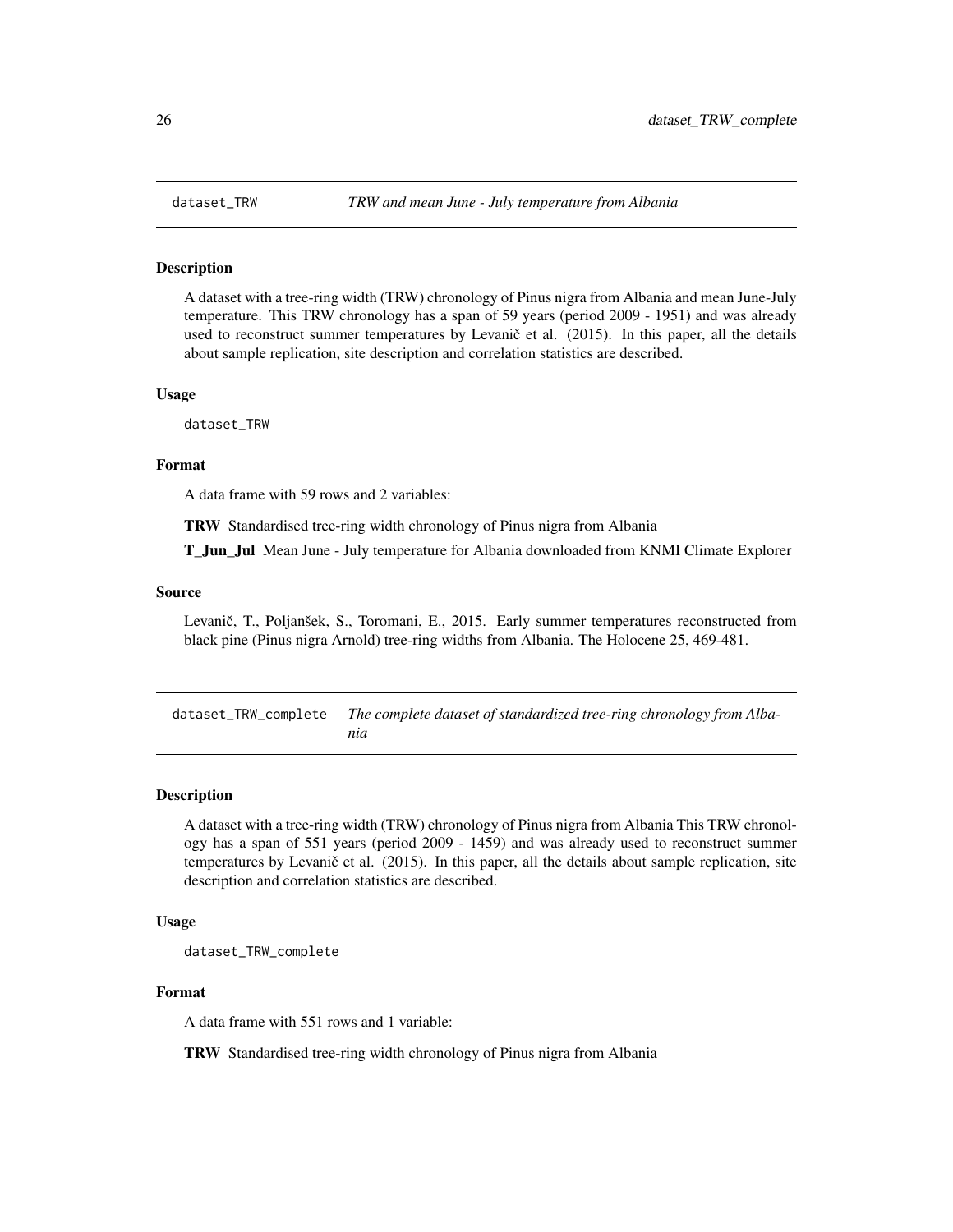# <span id="page-26-0"></span>data\_MVA 27

# Source

Levanič, T., Poljanšek, S., Toromani, E., 2015. Early summer temperatures reconstructed from black pine (Pinus nigra Arnold) tree-ring widths from Albania. The Holocene 25, 469-481.

data\_MVA *Mean vessel area example proxy from 2012 - 1940*

# Description

A dataset with MVA proxy records from a lowland forest Mlače in Slovenia. The first row represents a value of a year in 2012. Row names represent years.

#### Usage

data\_MVA

# Format

A data frame with 73 rows and 1 variable:

MVA Mean vessel area [mm^2] indices from 2012 - 1940

# Source

Jernej Jevšenak, Slovenian Forestry Institute, Večna pot 2, Ljubljana, Slovenia

data\_transform *data\_transform*

# Description

Transforms daily data with two columns (date and variable) into data frame suitable for daily or monthly analysis with dendroTools.

# Usage

```
data_transform(
  input,
  format = "daily",monthly_aggregate_function = "auto",
  date_format = "ymd"
)
```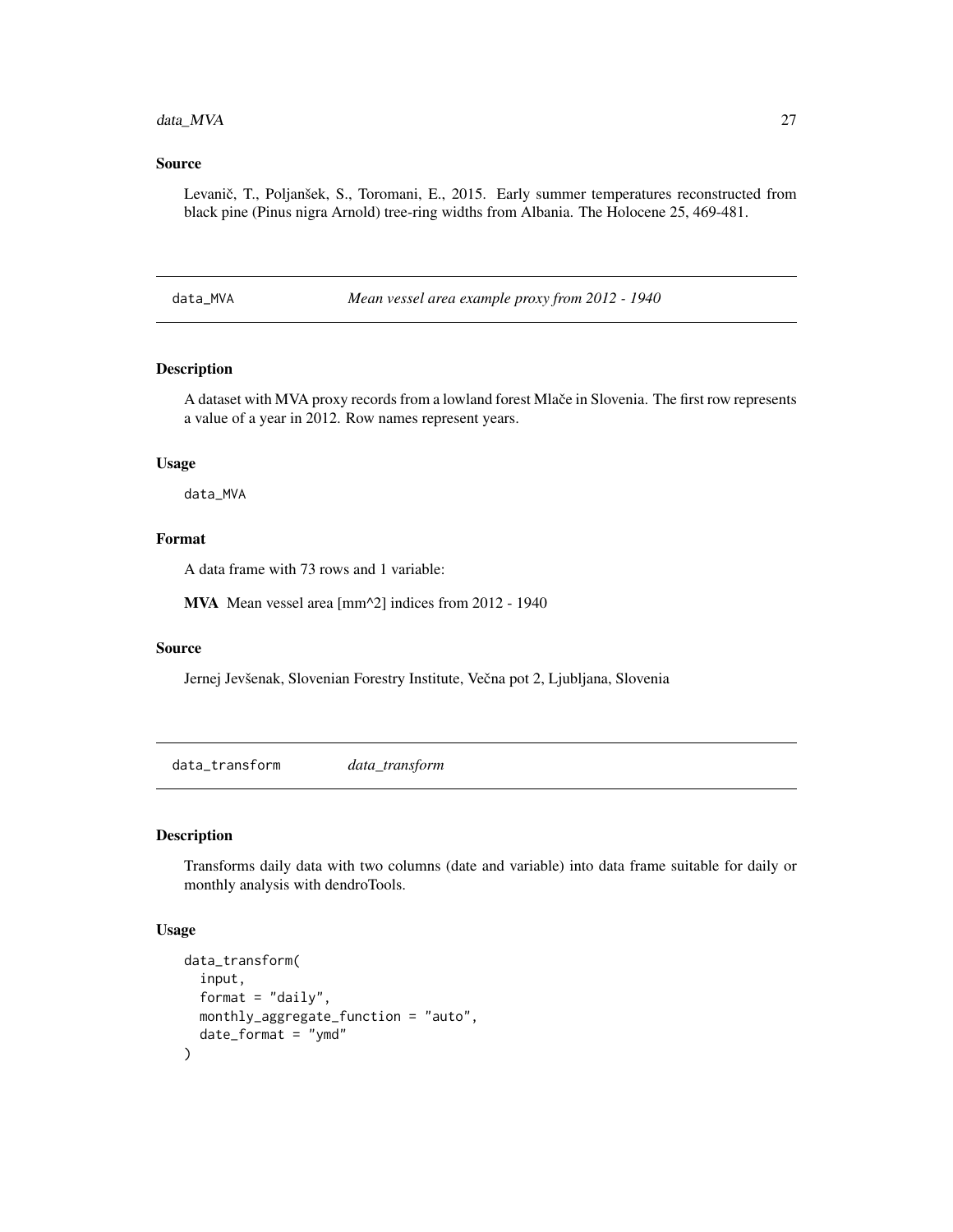# <span id="page-27-0"></span>Arguments

| input                      | typical daily data format: Data frame with two columns, first column represents<br>date, second column represents variable, such as mean temperature, precipita-<br>tion, etc. Date should be in format Year-Month-Day (e.g. "2019-05-15")                                                             |
|----------------------------|--------------------------------------------------------------------------------------------------------------------------------------------------------------------------------------------------------------------------------------------------------------------------------------------------------|
| format                     | character string indicating the desired output format. Should be "daily" or "monthly".<br>Daily format returns a data frame with 366 columns (days), while monthly for-<br>mat returns data frame with 12 columns (months). Years are indicated as row<br>names.                                       |
| monthly_aggregate_function | character string indicating, how to aggregate daily into monthly data. It can be<br>"mean" or "sum". Third option is "auto" (default). In this case function will try<br>to guess whether input is temperature or precipitation data. For temperature, it<br>will use "mean", for precipitation "sum". |
| date_format                | Describe the format of date. It should be one of "ymd", "ydm", "myd", "mdy",<br>"dmy", "dym".                                                                                                                                                                                                          |

# Value

env\_data suitable for daily or monthly analysis with dendroTools.

# Examples

```
data(swit272_daily_temperatures)
proper_daily_data <- data_transform(swit272_daily_temperatures, format = "daily",
   date_format = "ymd")
proper_monthly_data <- data_transform(swit272_daily_temperatures, format = "monthly",
   date_format = "ymd")
data(swit272_daily_precipitation)
proper_daily_data <- data_transform(swit272_daily_precipitation, format = "daily",
   date_format = "ymd")
proper_monthly_data <- data_transform(swit272_daily_precipitation, format = "monthly",
   date_format = "ymd")
```
data\_TRW *Tree-ring width (TRW) example proxy from 1981 - 1757*

# Description

A dataset with TRW proxy records from a site in Slovenian Alps - Vrsic. The first row represents a TRW value in a year 1757. Row names represent years.

# Usage

data\_TRW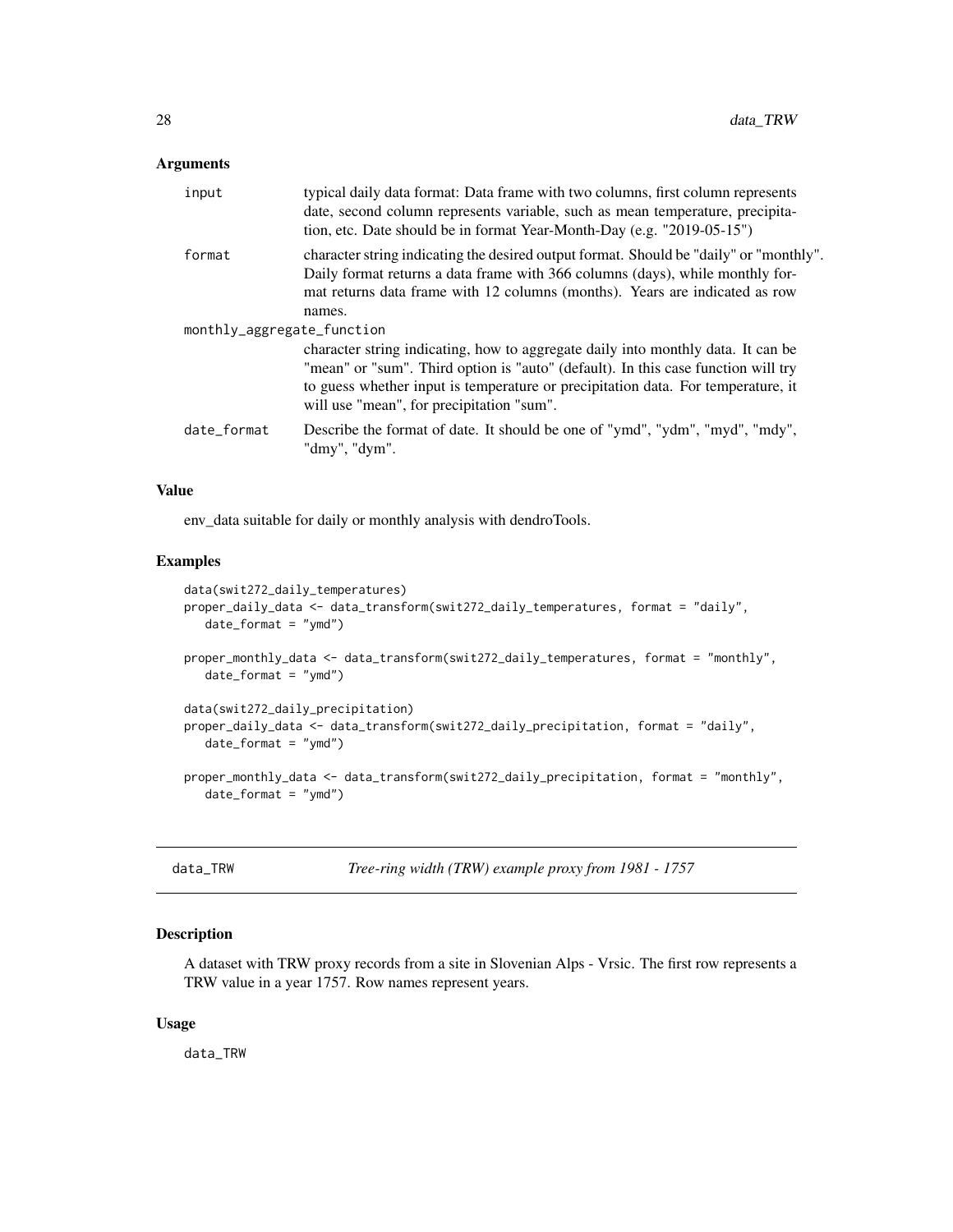# <span id="page-28-0"></span>data\_TRW\_1 29

# Format

A data frame with 225 rows and 1 variable:

TRW residual TRW indices from 1981 - 1757

# Source

- Schweingruber, F.H., 1981. Vrsic Krajnska Gora PCAB ITRDB YUGO001.
- https://www.ncei.noaa.gov/access/paleo-search/study/4728

data\_TRW\_1 *Tree-ring width (TRW) data from 2012 - 1961*

# Description

A dataset of tree-ring widths (TRW) from a site in Krakovo forest (Slovenia). The first row represents a value of a year in 1961.

### Usage

data\_TRW\_1

# Format

A data frame with 52 rows and 1 variable:

TRW Standardized tree-ring width indices from 2012 - 1961

#### Source

Tom Levanič, Slovenian Forestry Institute, Večna pot 2, Ljubljana, Slovenia

example\_dataset\_1 *Example of dataset as required for compare\_methods()*

# Description

A dataset of Mean Vessel Area (MVA) tree-ring parameter from a lowland forest in Slovenia. The first row represents a value of a year in 2012.

#### Usage

example\_dataset\_1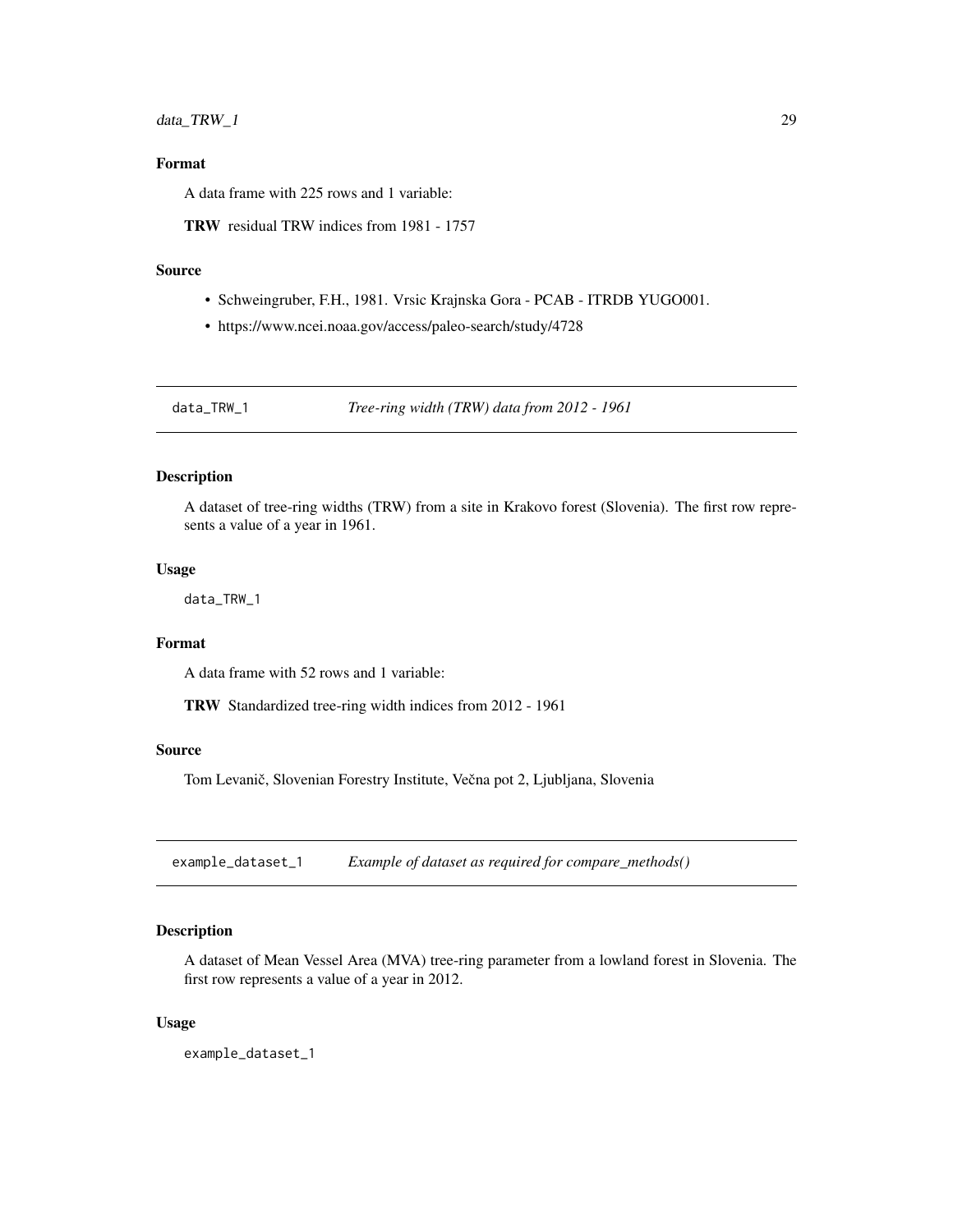<span id="page-29-0"></span>A data frame with 58 rows and 3 columns :

MVA Mean Vessel Area measurements from 2012 - 1955

T\_APR Mean April temperatures from 2012 - 1955

T\_aug\_sep Mean August-September temperatures from preceding growing season from 2012 - 1955

# Source

Jernej Jevšenak, Slovenian Forestry Institute, Večna pot 2, Ljubljana, Slovenia

example\_proxies\_1 *Tree-ring example proxies 1 from 2015 - 1961*

# **Description**

A dataset with three tree-ring proxy records from a site near Ljubljana (Slovenia). The first row represents a value of a year in 1961. The three proxy records are MVA (Mean vessel area [mm ^2]), O (stable oxygen isotope ratios) and TRW (Tree-ring widths)

# Usage

example\_proxies\_1

# Format

A data frame with 55 rows and 3 variables:

MVA Mean vessel area [mm^2] indices from 2015 - 1961

O18 Scaled Stable oxygen isotope ratios from 2015 - 1961

TRW Tree-ring widths from 2015 - 1961

#### Source

Jernej Jevšenak, Slovenian Forestry Institute, Večna pot 2, Ljubljana, Slovenia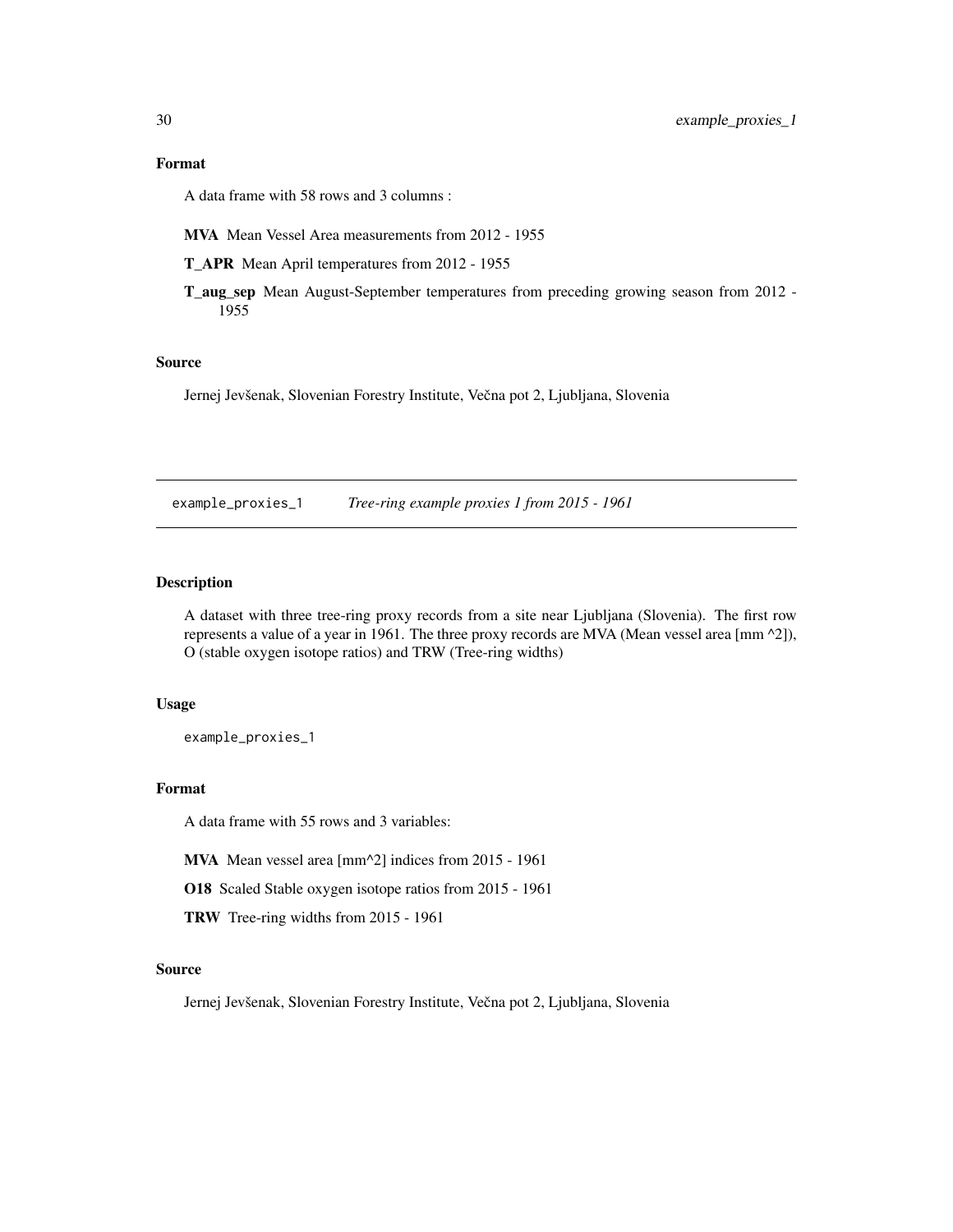<span id="page-30-0"></span>example\_proxies\_individual

*Example of dataset with individual chronologies of MVA.*

# Description

A dataset of individual tree-ring chronologies from a lowland forest in Slovenia. The first row represents a value of a year in 2015.

### Usage

example\_proxies\_individual

# Format

A data frame with 56 rows and 54 columns :

- MVA\_1 Mean vessel area chronology for tree 1
- MVA\_2 Mean vessel area chronology for tree 2
- MVA\_3 Mean vessel area chronology for tree 3
- MVA\_4 Mean vessel area chronology for tree 4
- MVA\_5 Mean vessel area chronology for tree 5
- MVA\_6 Mean vessel area chronology for tree 6
- MVA\_7 Mean vessel area chronology for tree 7
- MVA\_8 Mean vessel area chronology for tree 8
- MVA\_9 Mean vessel area chronology for tree 9
- MVA\_10 Mean vessel area chronology for tree 10

# Source

Jernej Jevšenak, Slovenian Forestry Institute, Večna pot 2, Ljubljana, Slovenia

glimpse\_daily\_data *glimpse\_daily\_data*

# Description

Visual presentation of daily data to spot missing values.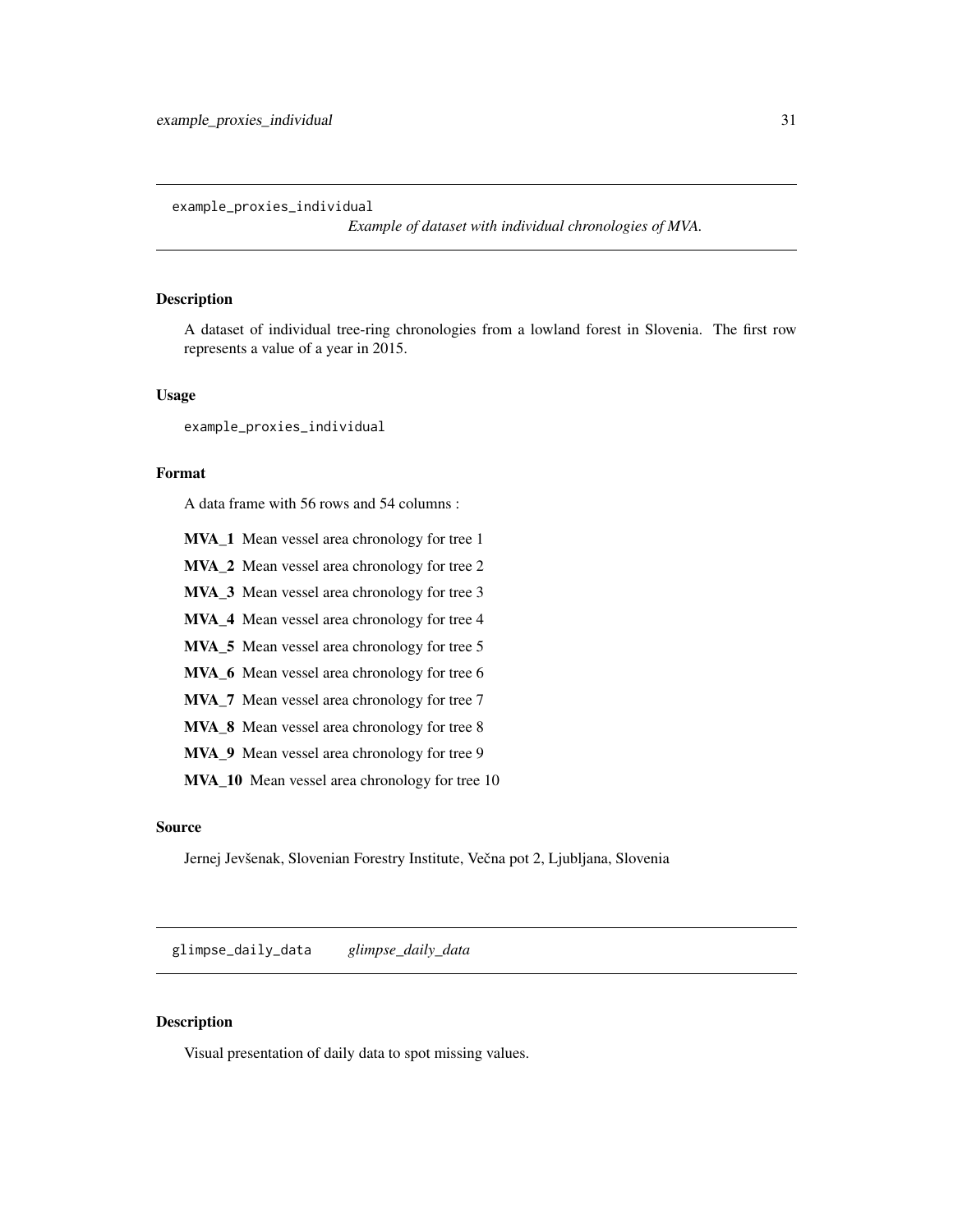# <span id="page-31-0"></span>Usage

```
glimpse_daily_data(
  env_data,
  na.color = "red",
  low_color = "blue",
  high_color = "green",
  tidy_env_data = FALSE
)
```
# Arguments

| env_data      | a data frame of daily sequences of environmental data as columns and years<br>as row names. Each row represents a year and each column represents a day<br>of a year. Alternatively, env_data could be a tidy data with three columns, i.e.<br>Year, DOY and third column representing values of mean temperatures, sum<br>of precipitation etc. If tidy data is passed to the function, set the argument |
|---------------|-----------------------------------------------------------------------------------------------------------------------------------------------------------------------------------------------------------------------------------------------------------------------------------------------------------------------------------------------------------------------------------------------------------|
|               | tidy_env_data to TRUE.                                                                                                                                                                                                                                                                                                                                                                                    |
| na.color      | color to use for missing values                                                                                                                                                                                                                                                                                                                                                                           |
| low_color     | colours for low end of the gradient                                                                                                                                                                                                                                                                                                                                                                       |
| high_color    | colours for high end of the gradient                                                                                                                                                                                                                                                                                                                                                                      |
| tidy_env_data | if set to TRUE, env data should be inserted as a data frame with three columns:<br>"Year", "DOY", "Precipitation/Temperature/etc."                                                                                                                                                                                                                                                                        |

# Examples

```
library(dendroTools)
data("LJ_daily_temperatures")
glimpse_daily_data(env_data = LJ_daily_temperatures,
   tidy_env_data = FALSE, na.color = "white")
data("LJ_daily_precipitation")
glimpse_daily_data(env_data = LJ_daily_precipitation,
   tidy_env_data = TRUE, na.color = "white")
```
KRE\_daily\_temperatures

*Daily mean temperatures for Kredarica (Alps in Slovenia) from 2017 - 1955*

# Description

A dataset of daily mean temperatures in Kredarica (Slovenia). The first row represents temperatures in 1955. The first column represents the first day of a year, the second column represents the second day of a year, etc. Row names represent years.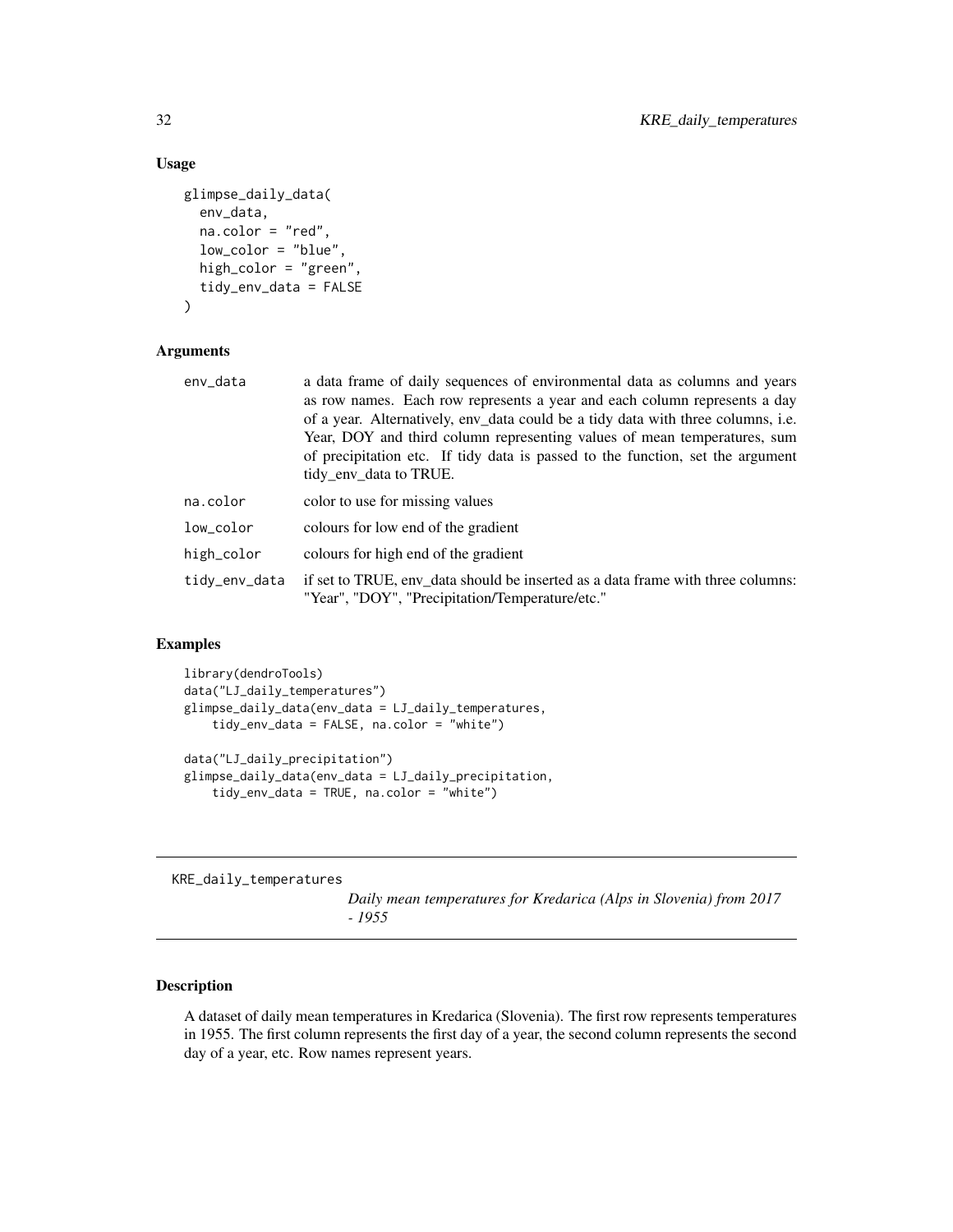# Usage

KRE\_daily\_temperatures

#### Format

A data frame with 63 rows and 366 variables:

X1 Temperatures on the day 1 of a year X2 Temperatures on the day 2 of a year X3 Temperatures on the day 3 of a year X4 Temperatures on the day 4 of a year X5 Temperatures on the day 5 of a year X6 Temperatures on the day 6 of a year X7 Temperatures on the day 7 of a year X8 Temperatures on the day 8 of a year X9 Temperatures on the day 9 of a year X10 Temperatures on the day 10 of a year X11 Temperatures on the day 11 of a year X12 Temperatures on the day 12 of a year X13 Temperatures on the day 13 of a year X14 Temperatures on the day 14 of a year X15 Temperatures on the day 15 of a year X16 Temperatures on the day 16 of a year X17 Temperatures on the day 17 of a year X18 Temperatures on the day 18 of a year X19 Temperatures on the day 19 of a year X20 Temperatures on the day 20 of a year X21 Temperatures on the day 21 of a year X22 Temperatures on the day 22 of a year X23 Temperatures on the day 23 of a year X24 Temperatures on the day 24 of a year X25 Temperatures on the day 25 of a year X26 Temperatures on the day 26 of a year X27 Temperatures on the day 27 of a year X28 Temperatures on the day 28 of a year X29 Temperatures on the day 29 of a year X30 Temperatures on the day 30 of a year X31 Temperatures on the day 31 of a year X32 Temperatures on the day 32 of a year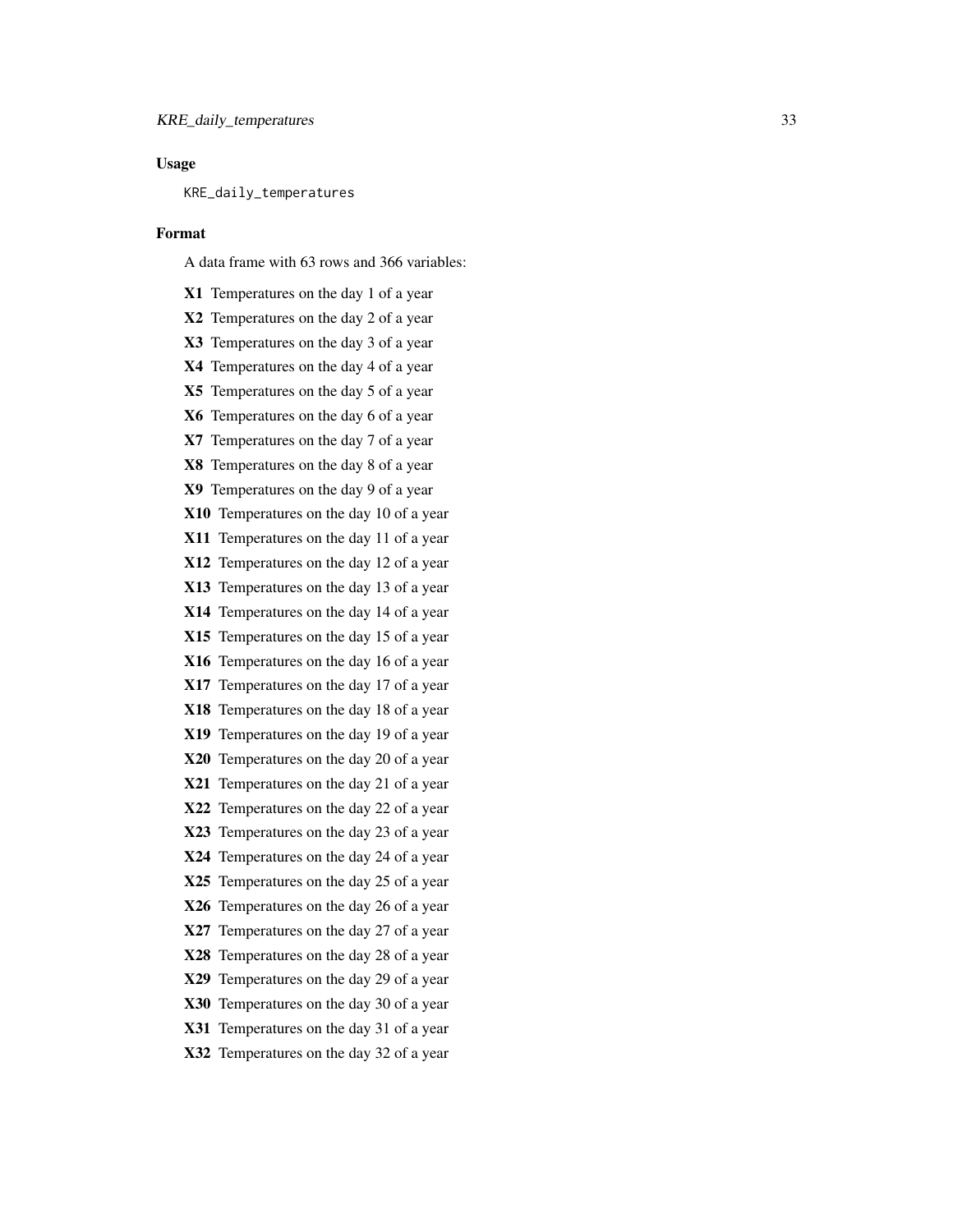X33 Temperatures on the day 33 of a year X34 Temperatures on the day 34 of a year X35 Temperatures on the day 35 of a year X36 Temperatures on the day 36 of a year X37 Temperatures on the day 37 of a year X38 Temperatures on the day 38 of a year X39 Temperatures on the day 39 of a year X40 Temperatures on the day 40 of a year X41 Temperatures on the day 41 of a year X42 Temperatures on the day 42 of a year X43 Temperatures on the day 43 of a year X44 Temperatures on the day 44 of a year X45 Temperatures on the day 45 of a year X46 Temperatures on the day 46 of a year X47 Temperatures on the day 47 of a year X48 Temperatures on the day 48 of a year X49 Temperatures on the day 49 of a year X50 Temperatures on the day 50 of a year X51 Temperatures on the day 51 of a year X52 Temperatures on the day 52 of a year X53 Temperatures on the day 53 of a year X54 Temperatures on the day 54 of a year X55 Temperatures on the day 55 of a year X56 Temperatures on the day 56 of a year X57 Temperatures on the day 57 of a year X58 Temperatures on the day 58 of a year X59 Temperatures on the day 59 of a year X60 Temperatures on the day 60 of a year X61 Temperatures on the day 61 of a year X62 Temperatures on the day 62 of a year X63 Temperatures on the day 63 of a year X64 Temperatures on the day 64 of a year X65 Temperatures on the day 65 of a year X66 Temperatures on the day 66 of a year X67 Temperatures on the day 67 of a year X68 Temperatures on the day 68 of a year X69 Temperatures on the day 69 of a year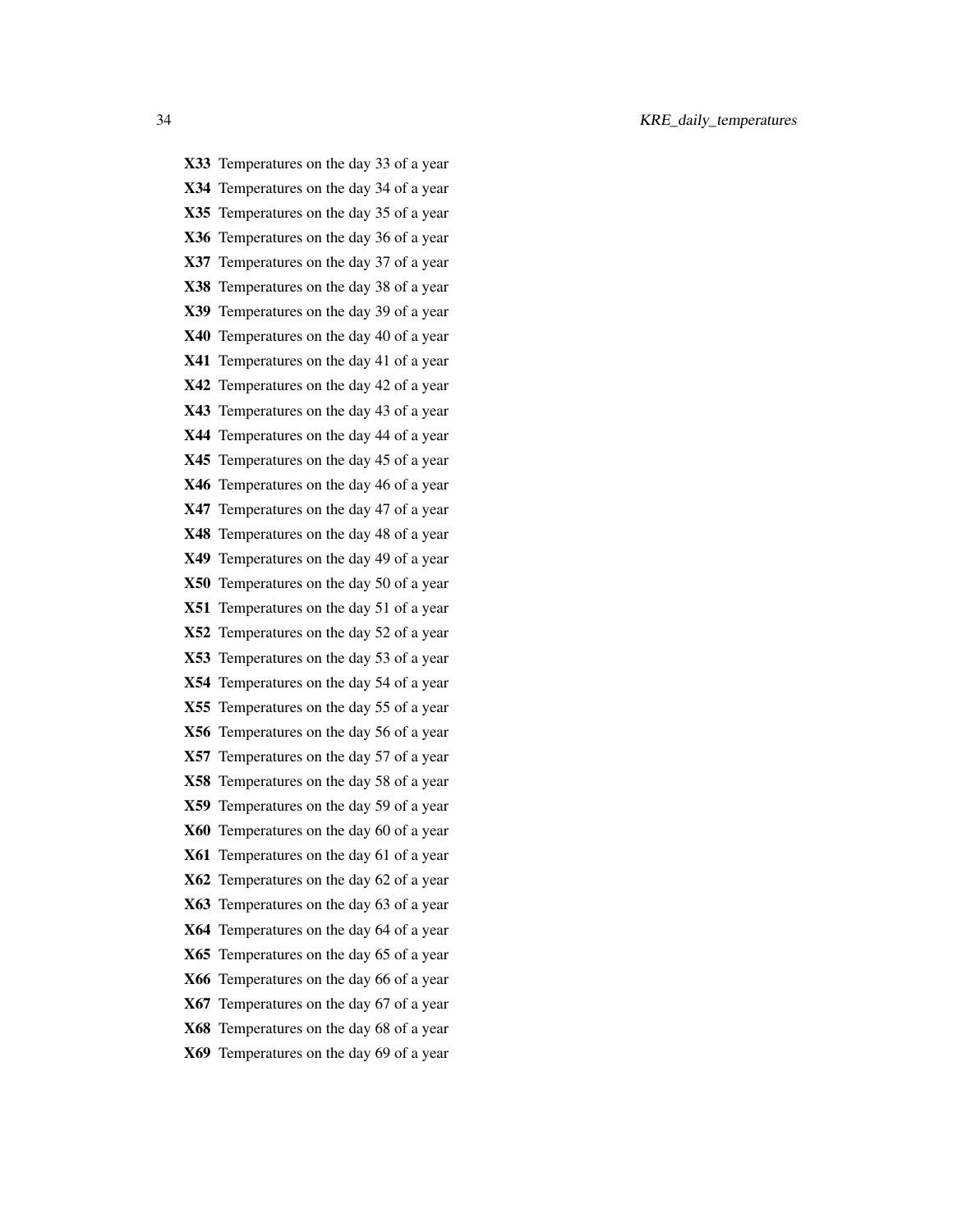- X70 Temperatures on the day 70 of a year
- X71 Temperatures on the day 71 of a year
- X72 Temperatures on the day 72 of a year
- X73 Temperatures on the day 73 of a year
- X74 Temperatures on the day 74 of a year
- X75 Temperatures on the day 75 of a year
- X76 Temperatures on the day 76 of a year
- X77 Temperatures on the day 77 of a year
- X78 Temperatures on the day 78 of a year
- X79 Temperatures on the day 79 of a year
- X80 Temperatures on the day 80 of a year
- X81 Temperatures on the day 81 of a year
- X82 Temperatures on the day 82 of a year
- X83 Temperatures on the day 83 of a year
- X84 Temperatures on the day 84 of a year
- X85 Temperatures on the day 85 of a year
- X86 Temperatures on the day 86 of a year
- X87 Temperatures on the day 87 of a year
- X88 Temperatures on the day 88 of a year
- X89 Temperatures on the day 89 of a year
- X90 Temperatures on the day 90 of a year
- X91 Temperatures on the day 91 of a year
- X92 Temperatures on the day 92 of a year
- X93 Temperatures on the day 93 of a year
- X94 Temperatures on the day 94 of a year
- X95 Temperatures on the day 95 of a year
- X96 Temperatures on the day 96 of a year
- X97 Temperatures on the day 97 of a year
- X98 Temperatures on the day 98 of a year
- X99 Temperatures on the day 99 of a year
- X100 Temperatures on the day 100 of a year
- X101 Temperatures on the day 101 of a year
- X102 Temperatures on the day 102 of a year
- X103 Temperatures on the day 103 of a year
- X104 Temperatures on the day 104 of a year
- X105 Temperatures on the day 105 of a year
- X106 Temperatures on the day 106 of a year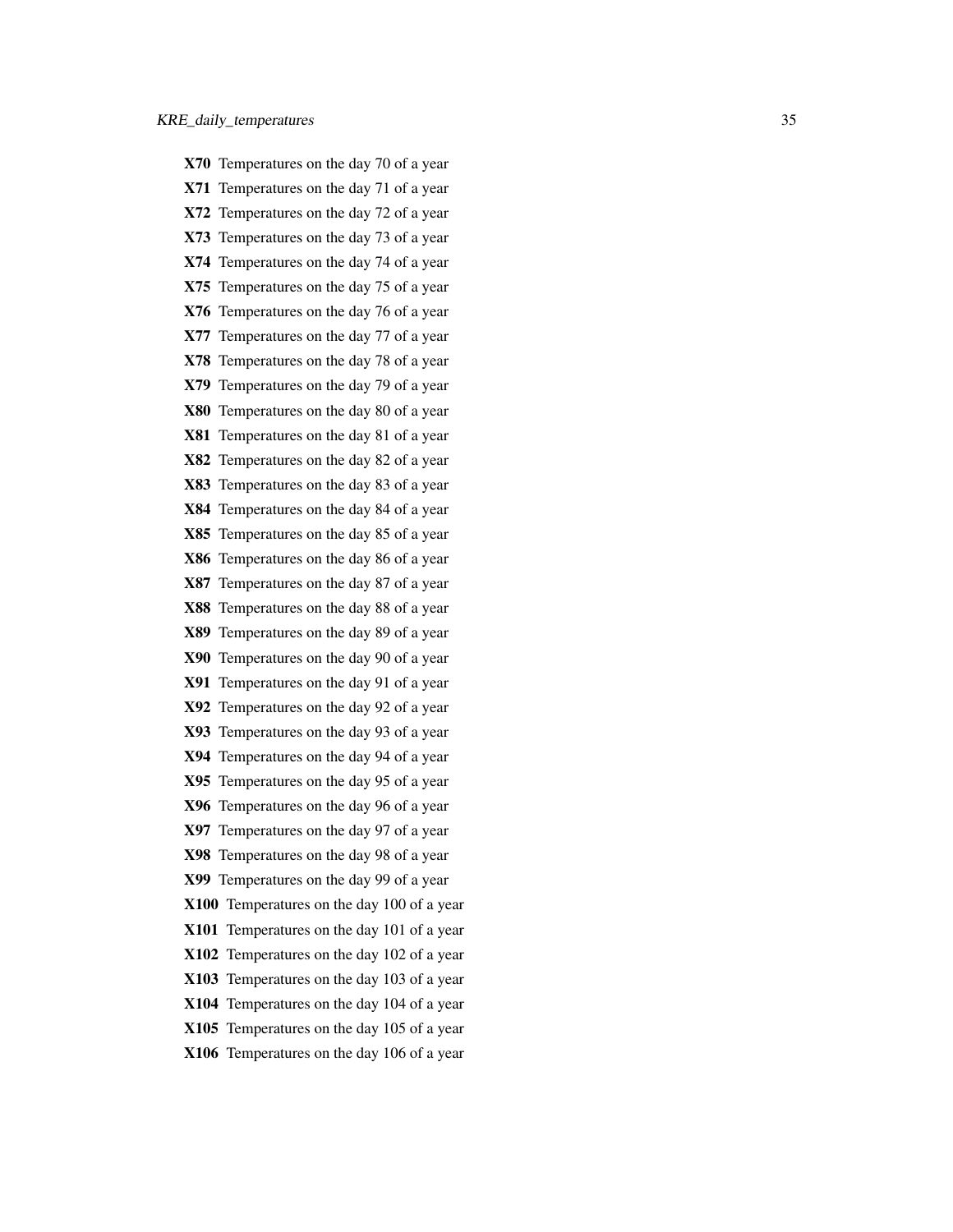| X107 Temperatures on the day 107 of a year |
|--------------------------------------------|
| X108 Temperatures on the day 108 of a year |
| X109 Temperatures on the day 109 of a year |
| X110 Temperatures on the day 110 of a year |
| X111 Temperatures on the day 111 of a year |
| X112 Temperatures on the day 112 of a year |
| X113 Temperatures on the day 113 of a year |
| X114 Temperatures on the day 114 of a year |
| X115 Temperatures on the day 115 of a year |
| X116 Temperatures on the day 116 of a year |
| X117 Temperatures on the day 117 of a year |
| X118 Temperatures on the day 118 of a year |
| X119 Temperatures on the day 119 of a year |
| X120 Temperatures on the day 120 of a year |
| X121 Temperatures on the day 121 of a year |
| X122 Temperatures on the day 122 of a year |
| X123 Temperatures on the day 123 of a year |
| X124 Temperatures on the day 124 of a year |
| X125 Temperatures on the day 125 of a year |
| X126 Temperatures on the day 126 of a year |
| X127 Temperatures on the day 127 of a year |
| X128 Temperatures on the day 128 of a year |
| X129 Temperatures on the day 129 of a year |
| X130 Temperatures on the day 130 of a year |
| X131 Temperatures on the day 131 of a year |
| X132 Temperatures on the day 132 of a year |
| X133 Temperatures on the day 133 of a year |
| X134 Temperatures on the day 134 of a year |
| X135 Temperatures on the day 135 of a year |
| X136 Temperatures on the day 136 of a year |
| X137 Temperatures on the day 137 of a year |
| X138 Temperatures on the day 138 of a year |
| X139 Temperatures on the day 139 of a year |
| X140 Temperatures on the day 140 of a year |
| X141 Temperatures on the day 141 of a year |
| X142 Temperatures on the day 142 of a year |
| X143 Temperatures on the day 143 of a year |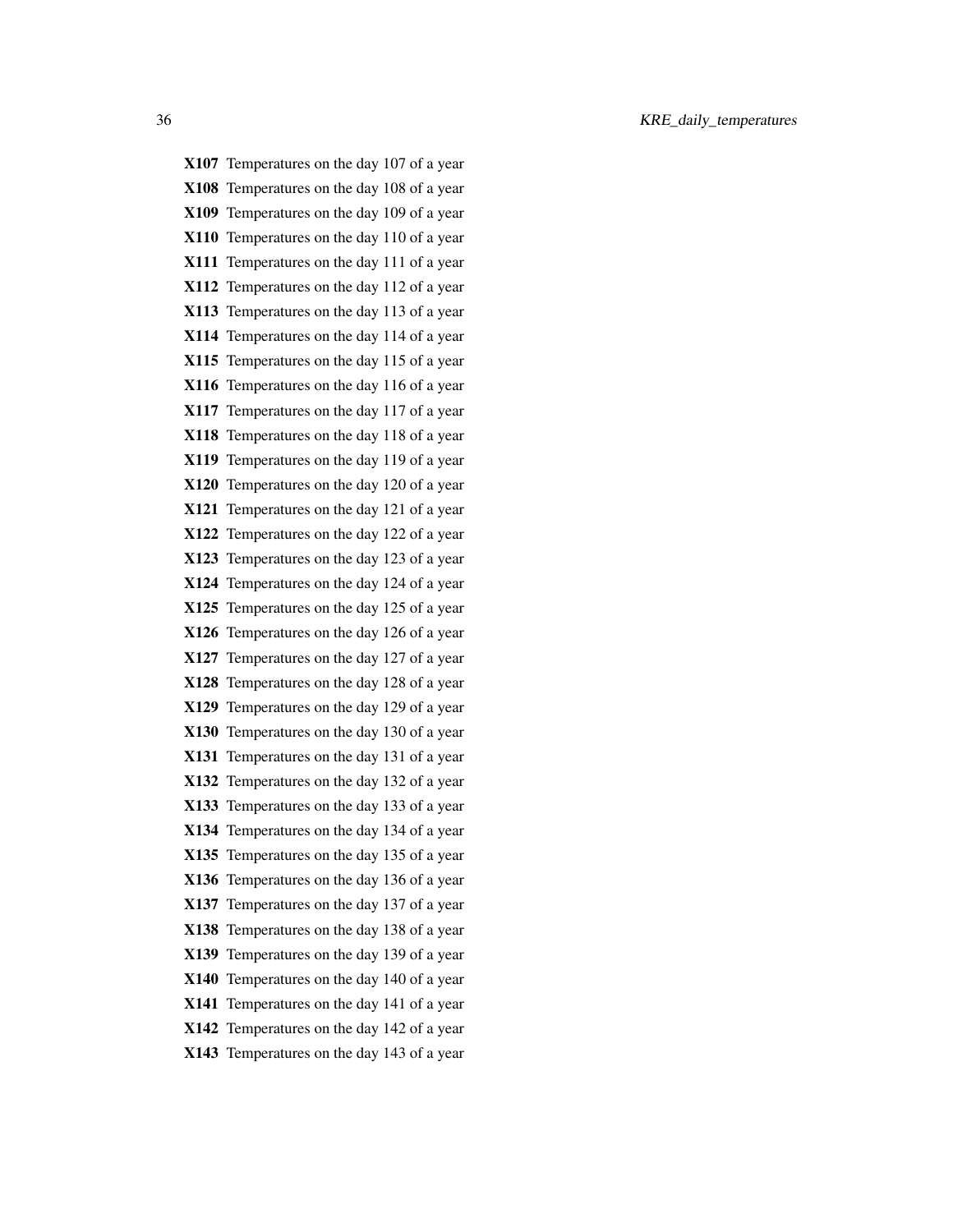|      | X144 Temperatures on the day 144 of a year |
|------|--------------------------------------------|
|      | X145 Temperatures on the day 145 of a year |
|      | X146 Temperatures on the day 146 of a year |
|      | X147 Temperatures on the day 147 of a year |
|      | X148 Temperatures on the day 148 of a year |
|      | X149 Temperatures on the day 149 of a year |
|      | X150 Temperatures on the day 150 of a year |
|      | X151 Temperatures on the day 151 of a year |
|      | X152 Temperatures on the day 152 of a year |
|      | X153 Temperatures on the day 153 of a year |
|      | X154 Temperatures on the day 154 of a year |
|      | X155 Temperatures on the day 155 of a year |
|      | X156 Temperatures on the day 156 of a year |
|      | X157 Temperatures on the day 157 of a year |
|      | X158 Temperatures on the day 158 of a year |
|      | X159 Temperatures on the day 159 of a year |
|      | X160 Temperatures on the day 160 of a year |
|      | X161 Temperatures on the day 161 of a year |
|      | X162 Temperatures on the day 162 of a year |
|      | X163 Temperatures on the day 163 of a year |
|      | X164 Temperatures on the day 164 of a year |
|      | X165 Temperatures on the day 165 of a year |
|      | X166 Temperatures on the day 166 of a year |
|      | X167 Temperatures on the day 167 of a year |
|      | X168 Temperatures on the day 168 of a year |
|      | X169 Temperatures on the day 169 of a year |
|      | X170 Temperatures on the day 170 of a year |
|      | X171 Temperatures on the day 171 of a year |
|      | X172 Temperatures on the day 172 of a year |
|      | X173 Temperatures on the day 173 of a year |
|      | X174 Temperatures on the day 174 of a year |
|      | X175 Temperatures on the day 175 of a year |
| X176 | Temperatures on the day 176 of a year      |
|      | X177 Temperatures on the day 177 of a year |
|      | X178 Temperatures on the day 178 of a year |
|      | X179 Temperatures on the day 179 of a year |
|      | X180 Temperatures on the day 180 of a year |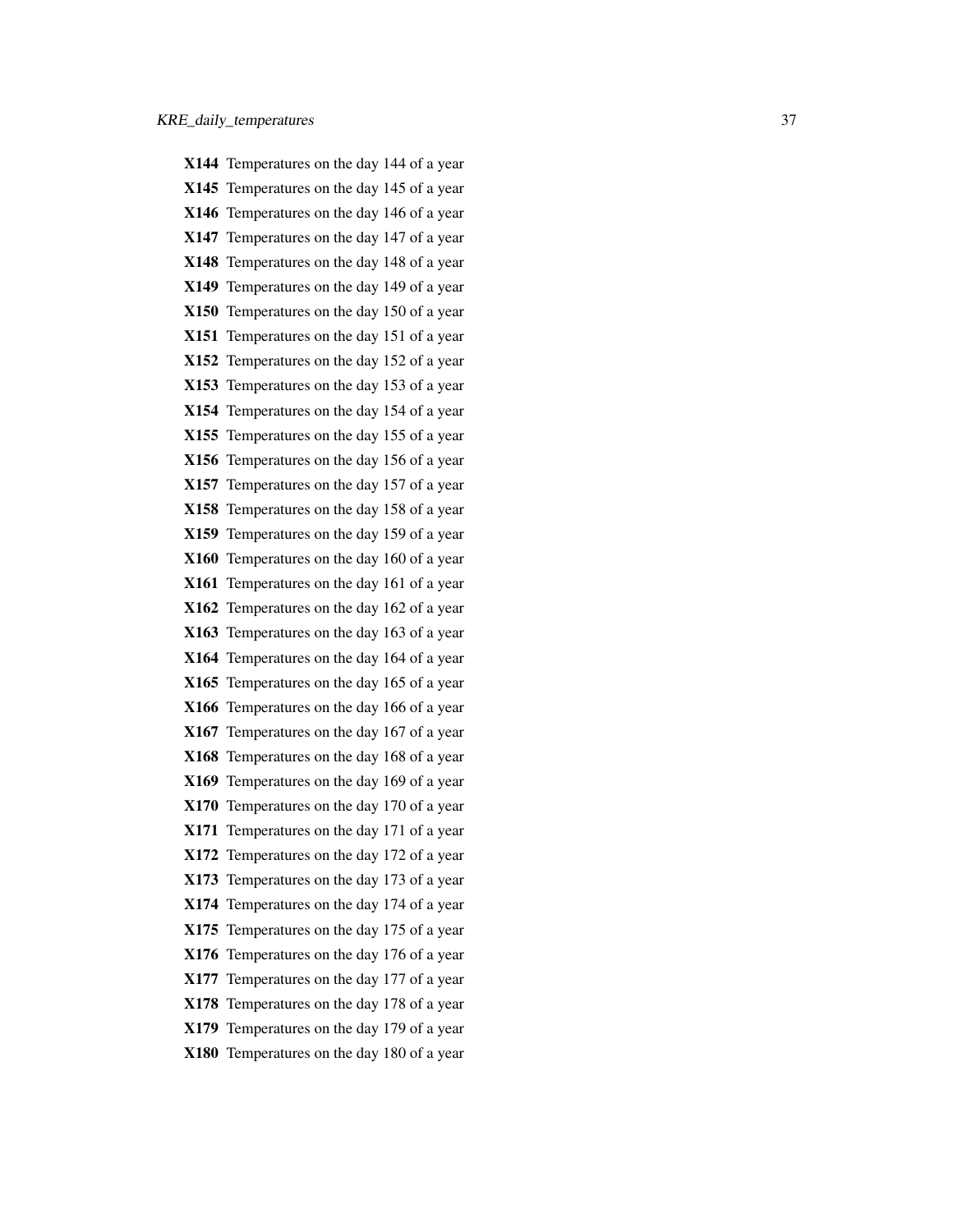| X181 Temperatures on the day 181 of a year |
|--------------------------------------------|
| X182 Temperatures on the day 182 of a year |
| X183 Temperatures on the day 183 of a year |
| X184 Temperatures on the day 184 of a year |
| X185 Temperatures on the day 185 of a year |
| X186 Temperatures on the day 186 of a year |
| X187 Temperatures on the day 187 of a year |
| X188 Temperatures on the day 188 of a year |
| X189 Temperatures on the day 189 of a year |
| X190 Temperatures on the day 190 of a year |
| X191 Temperatures on the day 191 of a year |
| X192 Temperatures on the day 192 of a year |
| X193 Temperatures on the day 193 of a year |
| X194 Temperatures on the day 194 of a year |
| X195 Temperatures on the day 195 of a year |
| X196 Temperatures on the day 196 of a year |
| X197 Temperatures on the day 197 of a year |
| X198 Temperatures on the day 198 of a year |
| X199 Temperatures on the day 199 of a year |
| X200 Temperatures on the day 200 of a year |
| X201 Temperatures on the day 201 of a year |
| X202 Temperatures on the day 202 of a year |
| X203 Temperatures on the day 203 of a year |
| X204 Temperatures on the day 204 of a year |
| X205 Temperatures on the day 205 of a year |
| X206 Temperatures on the day 206 of a year |
| X207 Temperatures on the day 207 of a year |
| X208 Temperatures on the day 208 of a year |
| X209 Temperatures on the day 209 of a year |
| X210 Temperatures on the day 210 of a year |
| X211 Temperatures on the day 211 of a year |
| X212 Temperatures on the day 212 of a year |
| X213 Temperatures on the day 213 of a year |
| X214 Temperatures on the day 214 of a year |
| X215 Temperatures on the day 215 of a year |
| X216 Temperatures on the day 216 of a year |
| X217 Temperatures on the day 217 of a year |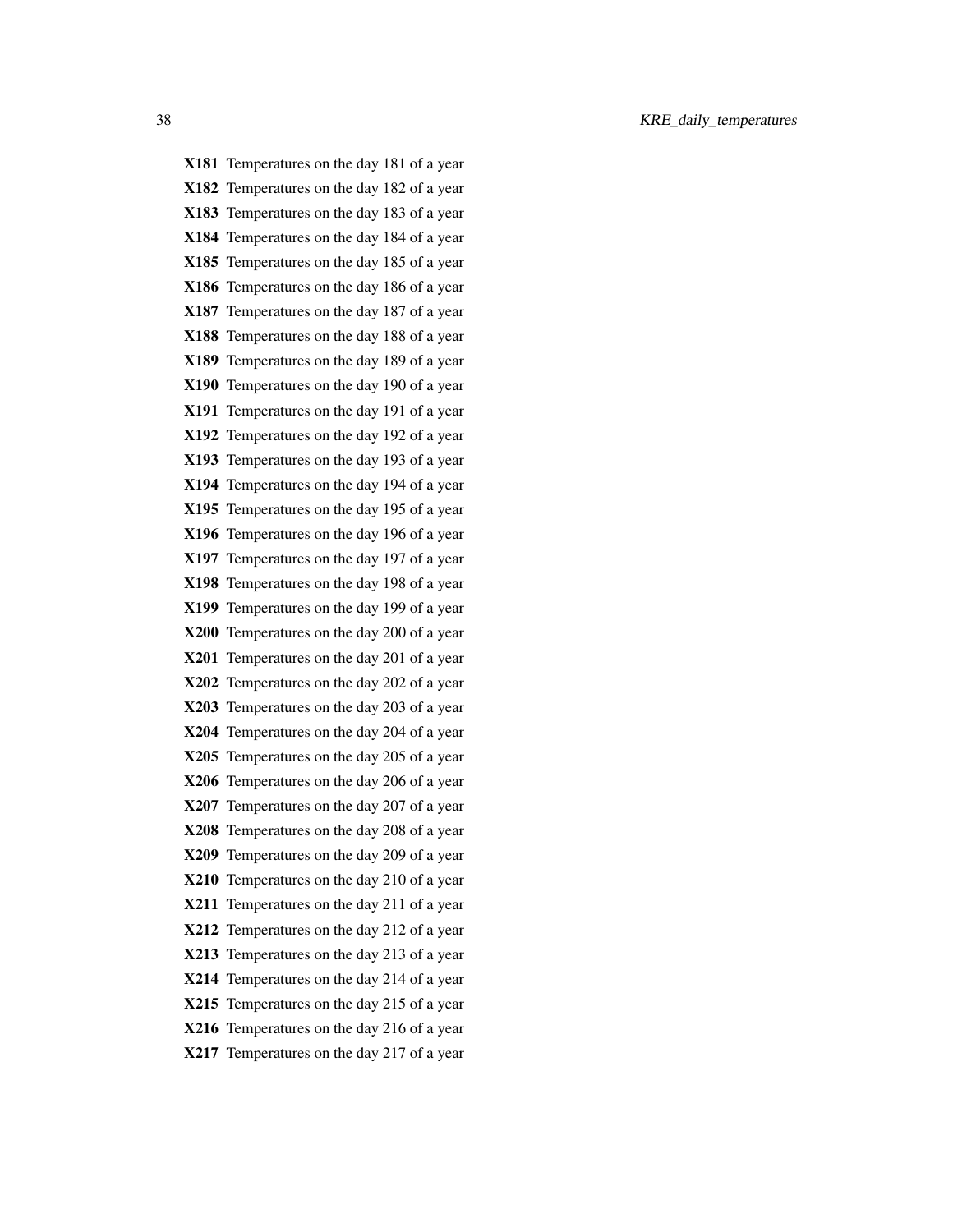X218 Temperatures on the day 218 of a year X219 Temperatures on the day 219 of a year X220 Temperatures on the day 220 of a year X221 Temperatures on the day 221 of a year X222 Temperatures on the day 222 of a year X223 Temperatures on the day 223 of a year X224 Temperatures on the day 224 of a year X225 Temperatures on the day 225 of a year X226 Temperatures on the day 226 of a year X227 Temperatures on the day 227 of a year X228 Temperatures on the day 228 of a year X229 Temperatures on the day 229 of a year X230 Temperatures on the day 230 of a year X231 Temperatures on the day 231 of a year X232 Temperatures on the day 232 of a year X233 Temperatures on the day 233 of a year X234 Temperatures on the day 234 of a year X235 Temperatures on the day 235 of a year X236 Temperatures on the day 236 of a year X237 Temperatures on the day 237 of a year X238 Temperatures on the day 238 of a year X239 Temperatures on the day 239 of a year X240 Temperatures on the day 240 of a year X241 Temperatures on the day 241 of a year X242 Temperatures on the day 242 of a year X243 Temperatures on the day 243 of a year X244 Temperatures on the day 244 of a year X245 Temperatures on the day 245 of a year X246 Temperatures on the day 246 of a year X247 Temperatures on the day 247 of a year X248 Temperatures on the day 248 of a year X249 Temperatures on the day 249 of a year X250 Temperatures on the day 250 of a year X251 Temperatures on the day 251 of a year X252 Temperatures on the day 252 of a year X253 Temperatures on the day 253 of a year X254 Temperatures on the day 254 of a year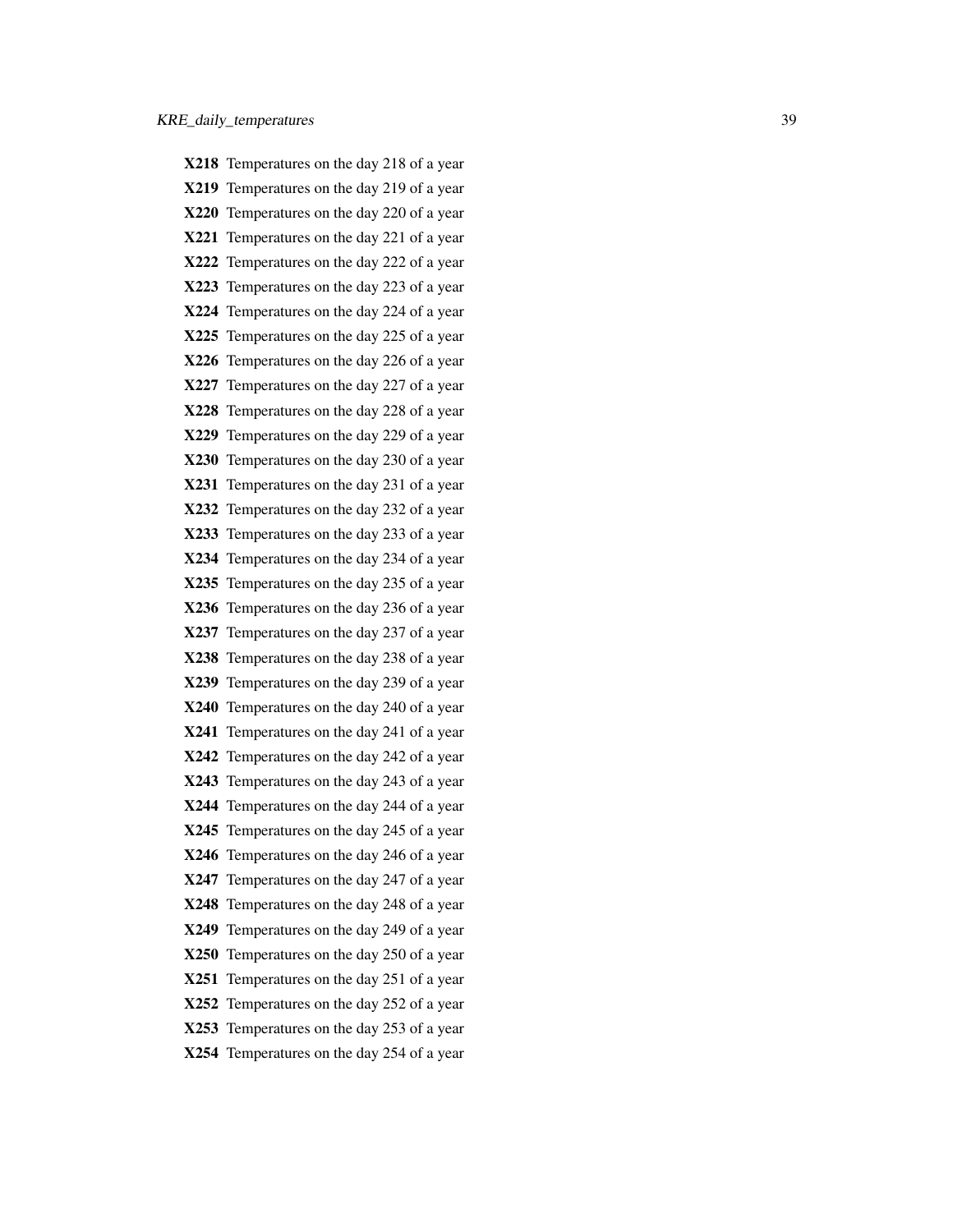X255 Temperatures on the day 255 of a year X256 Temperatures on the day 256 of a year X257 Temperatures on the day 257 of a year X258 Temperatures on the day 258 of a year X259 Temperatures on the day 259 of a year X260 Temperatures on the day 260 of a year X261 Temperatures on the day 261 of a year X262 Temperatures on the day 262 of a year X263 Temperatures on the day 263 of a year X264 Temperatures on the day 264 of a year X265 Temperatures on the day 265 of a year X266 Temperatures on the day 266 of a year X267 Temperatures on the day 267 of a year X268 Temperatures on the day 268 of a year X269 Temperatures on the day 269 of a year X270 Temperatures on the day 270 of a year X271 Temperatures on the day 271 of a year X272 Temperatures on the day 272 of a year X273 Temperatures on the day 273 of a year X274 Temperatures on the day 274 of a year X275 Temperatures on the day 275 of a year X276 Temperatures on the day 276 of a year X277 Temperatures on the day 277 of a year X278 Temperatures on the day 278 of a year X279 Temperatures on the day 279 of a year X280 Temperatures on the day 280 of a year X281 Temperatures on the day 281 of a year X282 Temperatures on the day 282 of a year X283 Temperatures on the day 283 of a year X284 Temperatures on the day 284 of a year X285 Temperatures on the day 285 of a year X286 Temperatures on the day 286 of a year X287 Temperatures on the day 287 of a year X288 Temperatures on the day 288 of a year X289 Temperatures on the day 289 of a year X290 Temperatures on the day 290 of a year X291 Temperatures on the day 291 of a year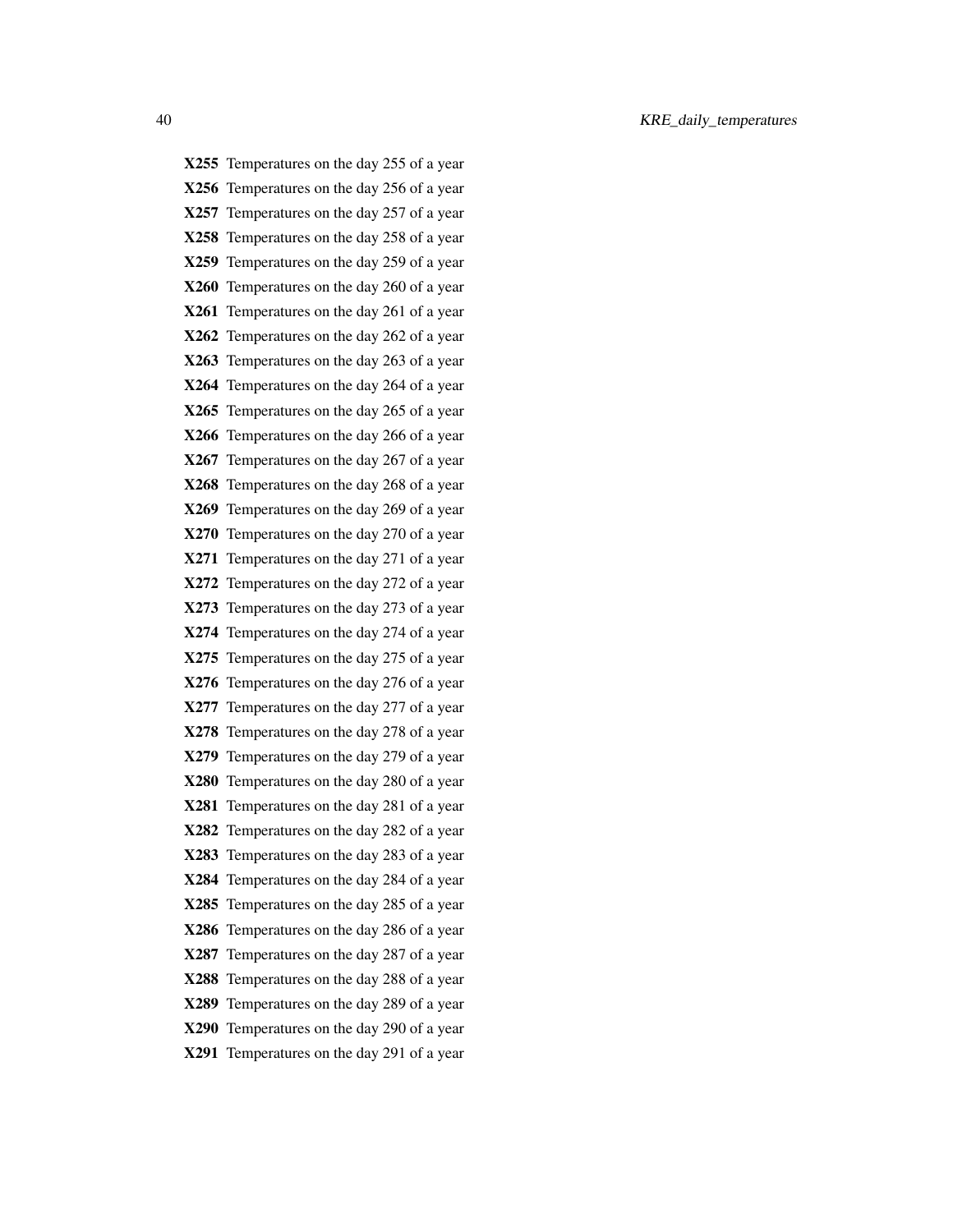X292 Temperatures on the day 292 of a year X293 Temperatures on the day 293 of a year X294 Temperatures on the day 294 of a year X295 Temperatures on the day 295 of a year X296 Temperatures on the day 296 of a year X297 Temperatures on the day 297 of a year X298 Temperatures on the day 298 of a year X299 Temperatures on the day 299 of a year X300 Temperatures on the day 300 of a year X301 Temperatures on the day 301 of a year X302 Temperatures on the day 302 of a year X303 Temperatures on the day 303 of a year X304 Temperatures on the day 304 of a year X305 Temperatures on the day 305 of a year X306 Temperatures on the day 306 of a year X307 Temperatures on the day 307 of a year X308 Temperatures on the day 308 of a year X309 Temperatures on the day 309 of a year X310 Temperatures on the day 310 of a year X311 Temperatures on the day 311 of a year X312 Temperatures on the day 312 of a year X313 Temperatures on the day 313 of a year X314 Temperatures on the day 314 of a year X315 Temperatures on the day 315 of a year X316 Temperatures on the day 316 of a year X317 Temperatures on the day 317 of a year X318 Temperatures on the day 318 of a year X319 Temperatures on the day 319 of a year X320 Temperatures on the day 320 of a year X321 Temperatures on the day 321 of a year X322 Temperatures on the day 322 of a year X323 Temperatures on the day 323 of a year X324 Temperatures on the day 324 of a year X325 Temperatures on the day 325 of a year X326 Temperatures on the day 326 of a year X327 Temperatures on the day 327 of a year X328 Temperatures on the day 328 of a year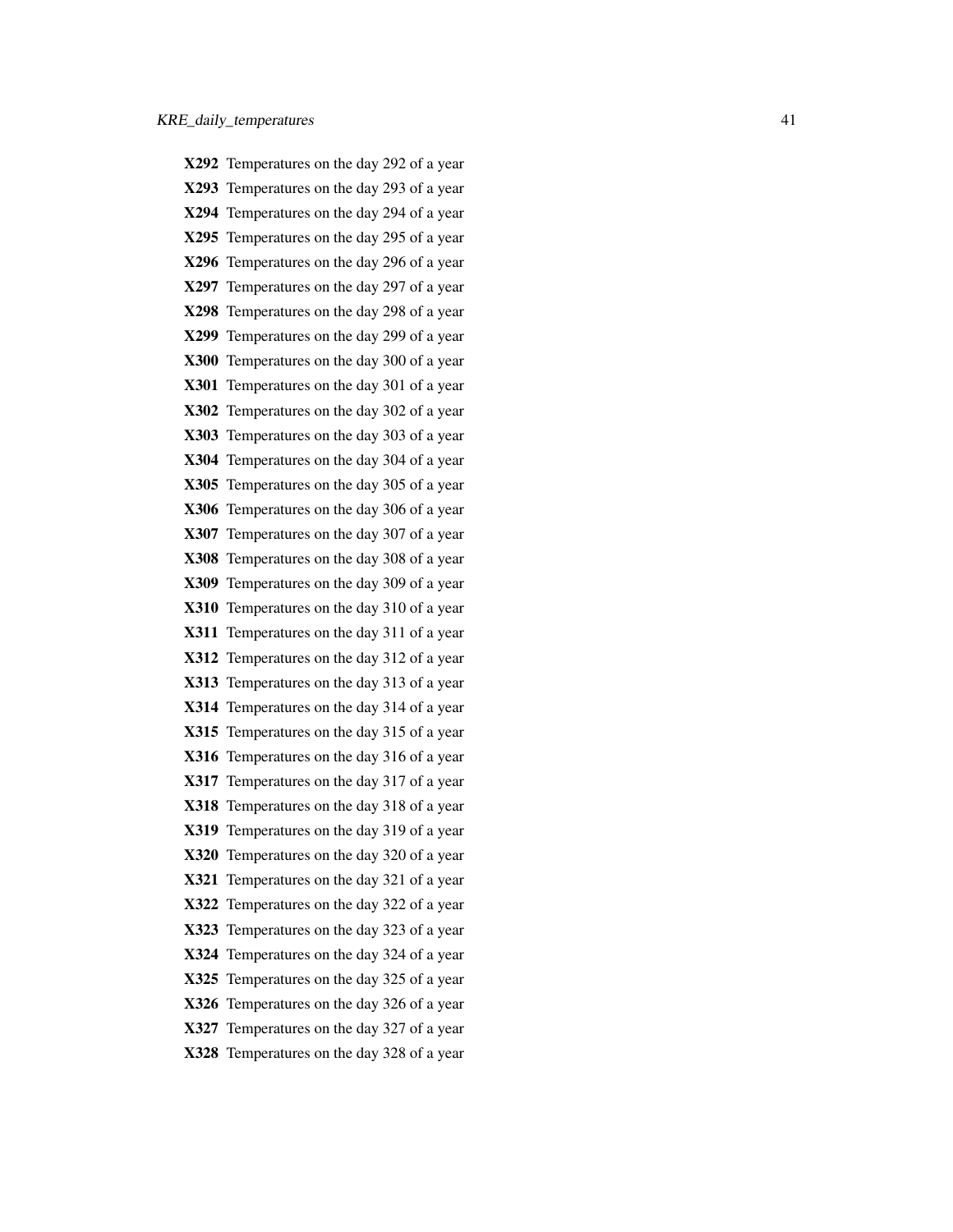X329 Temperatures on the day 329 of a year X330 Temperatures on the day 330 of a year X331 Temperatures on the day 331 of a year X332 Temperatures on the day 332 of a year X333 Temperatures on the day 333 of a year X334 Temperatures on the day 334 of a year X335 Temperatures on the day 335 of a year X336 Temperatures on the day 336 of a year X337 Temperatures on the day 337 of a year X338 Temperatures on the day 338 of a year X339 Temperatures on the day 339 of a year X340 Temperatures on the day 340 of a year X341 Temperatures on the day 341 of a year X342 Temperatures on the day 342 of a year X343 Temperatures on the day 343 of a year X344 Temperatures on the day 344 of a year X345 Temperatures on the day 345 of a year X346 Temperatures on the day 346 of a year X347 Temperatures on the day 347 of a year X348 Temperatures on the day 348 of a year X349 Temperatures on the day 349 of a year X350 Temperatures on the day 350 of a year X351 Temperatures on the day 351 of a year X352 Temperatures on the day 352 of a year X353 Temperatures on the day 353 of a year X354 Temperatures on the day 354 of a year X355 Temperatures on the day 355 of a year X356 Temperatures on the day 356 of a year X357 Temperatures on the day 357 of a year X358 Temperatures on the day 358 of a year X359 Temperatures on the day 359 of a year X360 Temperatures on the day 360 of a year X361 Temperatures on the day 361 of a year X362 Temperatures on the day 362 of a year X363 Temperatures on the day 363 of a year X364 Temperatures on the day 364 of a year X365 Temperatures on the day 365 of a year X366 Temperatures on the day 366 of a year

#### Source

<http://meteo.arso.gov.si/met/sl/archive/>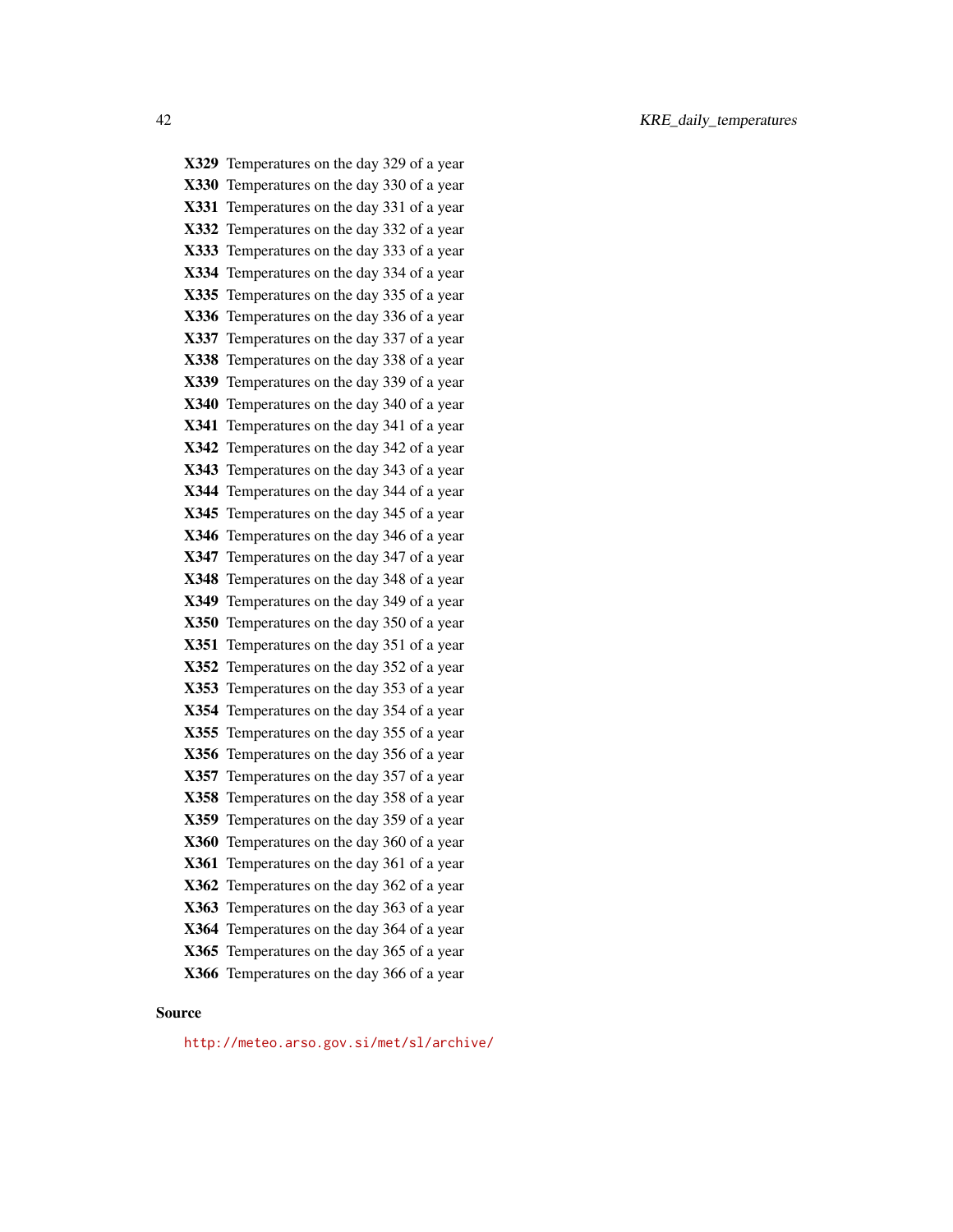# <span id="page-42-0"></span>LJ\_daily\_precipitation

*Daily precipitation for Ljubljana from 2017 - 1900*

# Description

A dataset of daily sum of precipitation [mm] in Ljubljana (Slovenia). The first row represents precipitation in 1900 on DOY 1.

# Usage

LJ\_daily\_precipitation

# Format

A data frame with 43067 rows and 3 variables:

Year year

DOY day of year

Precipitation Sum of precipitation in mm

# Source

<http://climexp.knmi.nl/start.cgi>

LJ\_daily\_temperatures *Daily mean temperatures for Ljubljana from 2016 - 1930*

# Description

A dataset of daily mean temperatures in Ljubljana (Slovenia). The first row represents temperatures in 1930. The first column represents the first day of a year, the second column represents the second day of a year, etc.

# Usage

LJ\_daily\_temperatures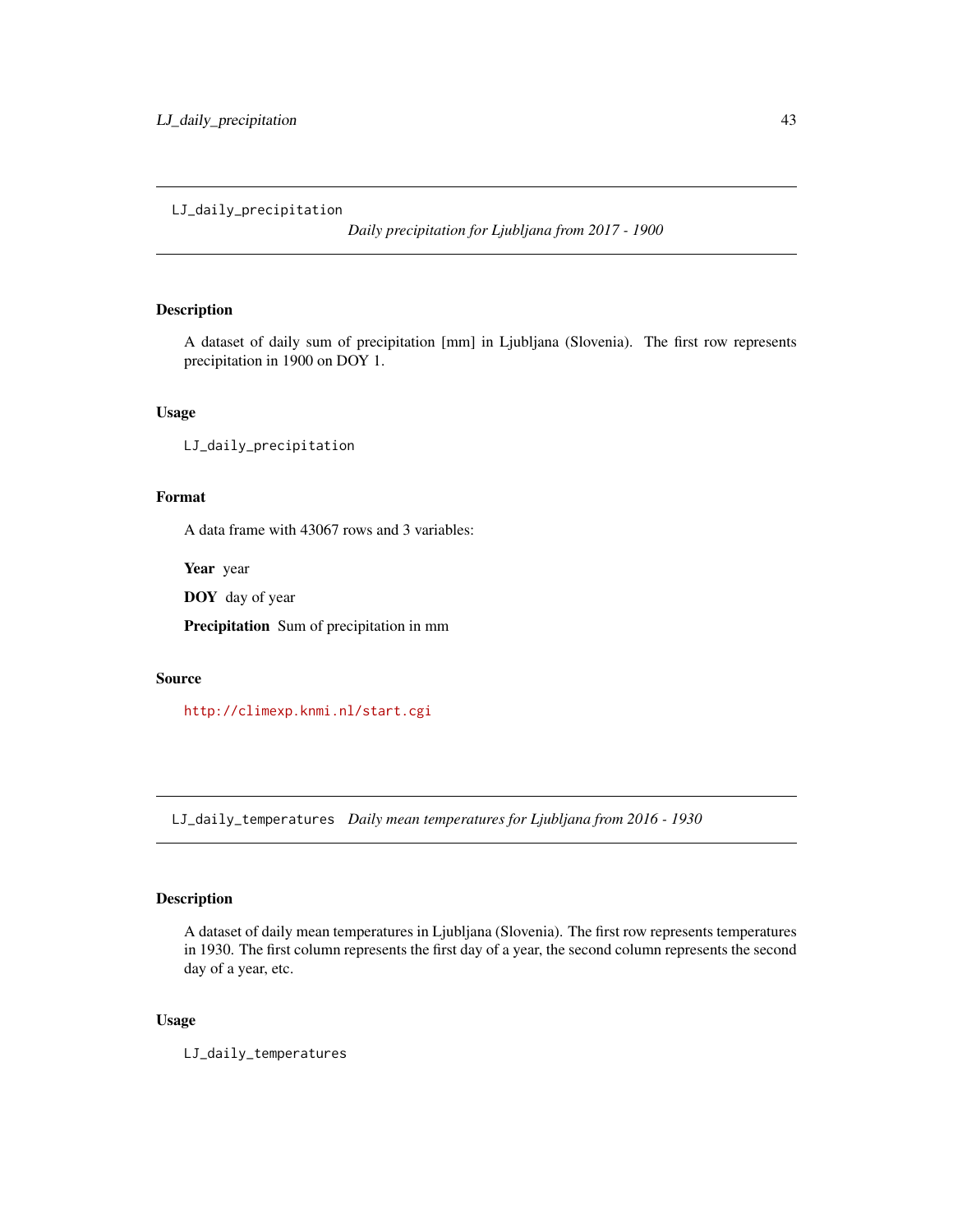### Format

A data frame with 87 rows and 366 variables:

X1 Temperatures on the day 1 of a year X2 Temperatures on the day 2 of a year X3 Temperatures on the day 3 of a year X4 Temperatures on the day 4 of a year X5 Temperatures on the day 5 of a year X6 Temperatures on the day 6 of a year X7 Temperatures on the day 7 of a year X8 Temperatures on the day 8 of a year X9 Temperatures on the day 9 of a year X10 Temperatures on the day 10 of a year X11 Temperatures on the day 11 of a year X12 Temperatures on the day 12 of a year X13 Temperatures on the day 13 of a year X14 Temperatures on the day 14 of a year X15 Temperatures on the day 15 of a year X16 Temperatures on the day 16 of a year X17 Temperatures on the day 17 of a year X18 Temperatures on the day 18 of a year X19 Temperatures on the day 19 of a year X20 Temperatures on the day 20 of a year X21 Temperatures on the day 21 of a year X22 Temperatures on the day 22 of a year X23 Temperatures on the day 23 of a year X24 Temperatures on the day 24 of a year X25 Temperatures on the day 25 of a year X26 Temperatures on the day 26 of a year X27 Temperatures on the day 27 of a year X28 Temperatures on the day 28 of a year X29 Temperatures on the day 29 of a year X30 Temperatures on the day 30 of a year X31 Temperatures on the day 31 of a year X32 Temperatures on the day 32 of a year X33 Temperatures on the day 33 of a year X34 Temperatures on the day 34 of a year X35 Temperatures on the day 35 of a year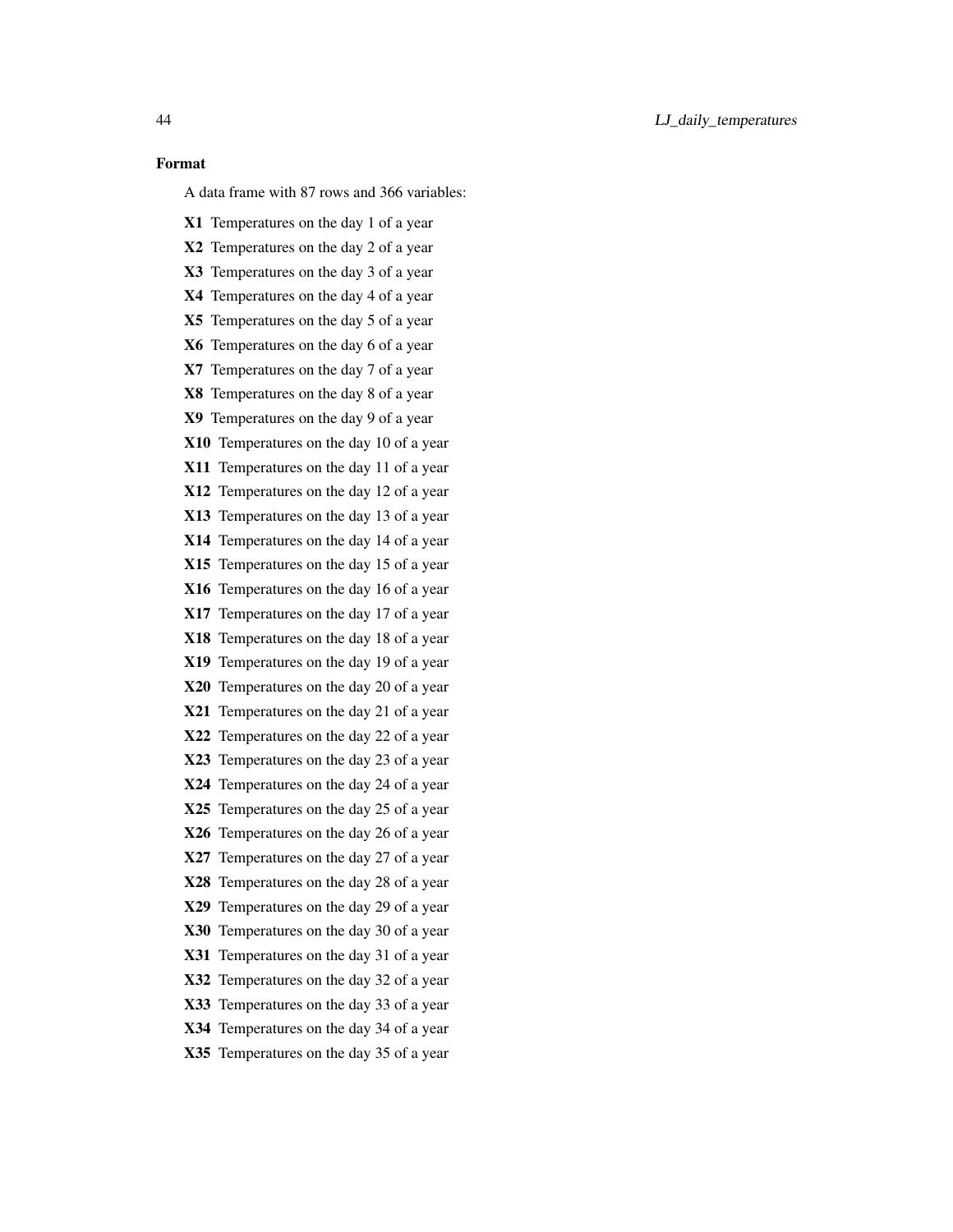|     | X36 Temperatures on the day 36 of a year |
|-----|------------------------------------------|
|     | X37 Temperatures on the day 37 of a year |
|     | X38 Temperatures on the day 38 of a year |
|     | X39 Temperatures on the day 39 of a year |
|     | X40 Temperatures on the day 40 of a year |
|     | X41 Temperatures on the day 41 of a year |
|     | X42 Temperatures on the day 42 of a year |
|     | X43 Temperatures on the day 43 of a year |
|     | X44 Temperatures on the day 44 of a year |
|     | X45 Temperatures on the day 45 of a year |
|     | X46 Temperatures on the day 46 of a year |
|     | X47 Temperatures on the day 47 of a year |
|     | X48 Temperatures on the day 48 of a year |
|     | X49 Temperatures on the day 49 of a year |
|     | X50 Temperatures on the day 50 of a year |
|     | X51 Temperatures on the day 51 of a year |
|     | X52 Temperatures on the day 52 of a year |
|     | X53 Temperatures on the day 53 of a year |
|     | X54 Temperatures on the day 54 of a year |
|     | X55 Temperatures on the day 55 of a year |
|     | X56 Temperatures on the day 56 of a year |
|     | X57 Temperatures on the day 57 of a year |
|     | X58 Temperatures on the day 58 of a year |
|     | X59 Temperatures on the day 59 of a year |
|     | X60 Temperatures on the day 60 of a year |
|     | X61 Temperatures on the day 61 of a year |
|     | X62 Temperatures on the day 62 of a year |
|     | X63 Temperatures on the day 63 of a year |
|     | X64 Temperatures on the day 64 of a year |
|     | X65 Temperatures on the day 65 of a year |
| X66 | Temperatures on the day 66 of a year     |
|     | X67 Temperatures on the day 67 of a year |
|     | X68 Temperatures on the day 68 of a year |
|     | X69 Temperatures on the day 69 of a year |
|     | X70 Temperatures on the day 70 of a year |
|     | X71 Temperatures on the day 71 of a year |
|     | X72 Temperatures on the day 72 of a year |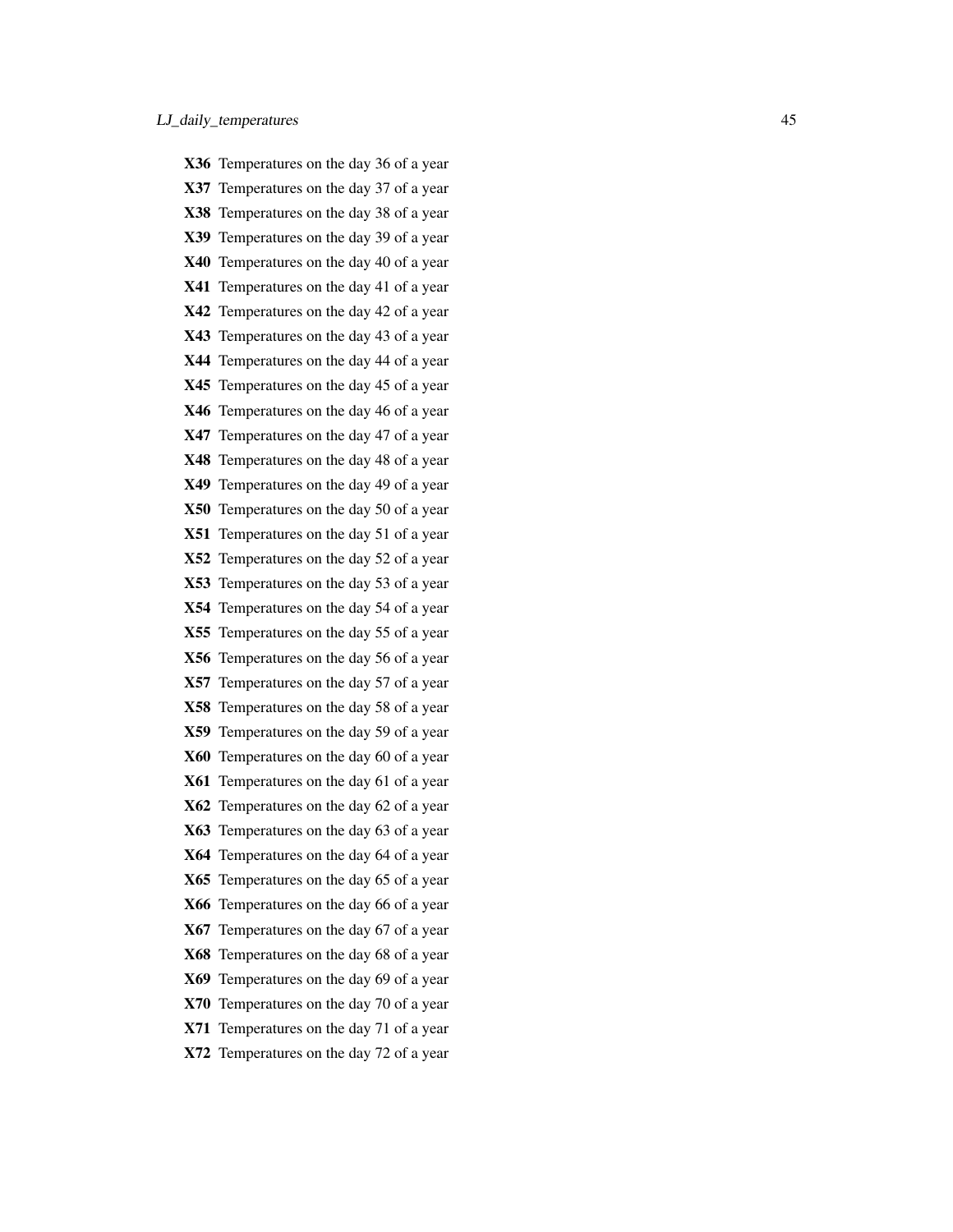X73 Temperatures on the day 73 of a year X74 Temperatures on the day 74 of a year X75 Temperatures on the day 75 of a year X76 Temperatures on the day 76 of a year X77 Temperatures on the day 77 of a year X78 Temperatures on the day 78 of a year X79 Temperatures on the day 79 of a year X80 Temperatures on the day 80 of a year X81 Temperatures on the day 81 of a year X82 Temperatures on the day 82 of a year X83 Temperatures on the day 83 of a year X84 Temperatures on the day 84 of a year X85 Temperatures on the day 85 of a year X86 Temperatures on the day 86 of a year X87 Temperatures on the day 87 of a year X88 Temperatures on the day 88 of a year X89 Temperatures on the day 89 of a year X90 Temperatures on the day 90 of a year X91 Temperatures on the day 91 of a year X92 Temperatures on the day 92 of a year X93 Temperatures on the day 93 of a year X94 Temperatures on the day 94 of a year X95 Temperatures on the day 95 of a year X96 Temperatures on the day 96 of a year X97 Temperatures on the day 97 of a year X98 Temperatures on the day 98 of a year X99 Temperatures on the day 99 of a year X100 Temperatures on the day 100 of a year X101 Temperatures on the day 101 of a year X102 Temperatures on the day 102 of a year X103 Temperatures on the day 103 of a year X104 Temperatures on the day 104 of a year X105 Temperatures on the day 105 of a year X106 Temperatures on the day 106 of a year X107 Temperatures on the day 107 of a year X108 Temperatures on the day 108 of a year X109 Temperatures on the day 109 of a year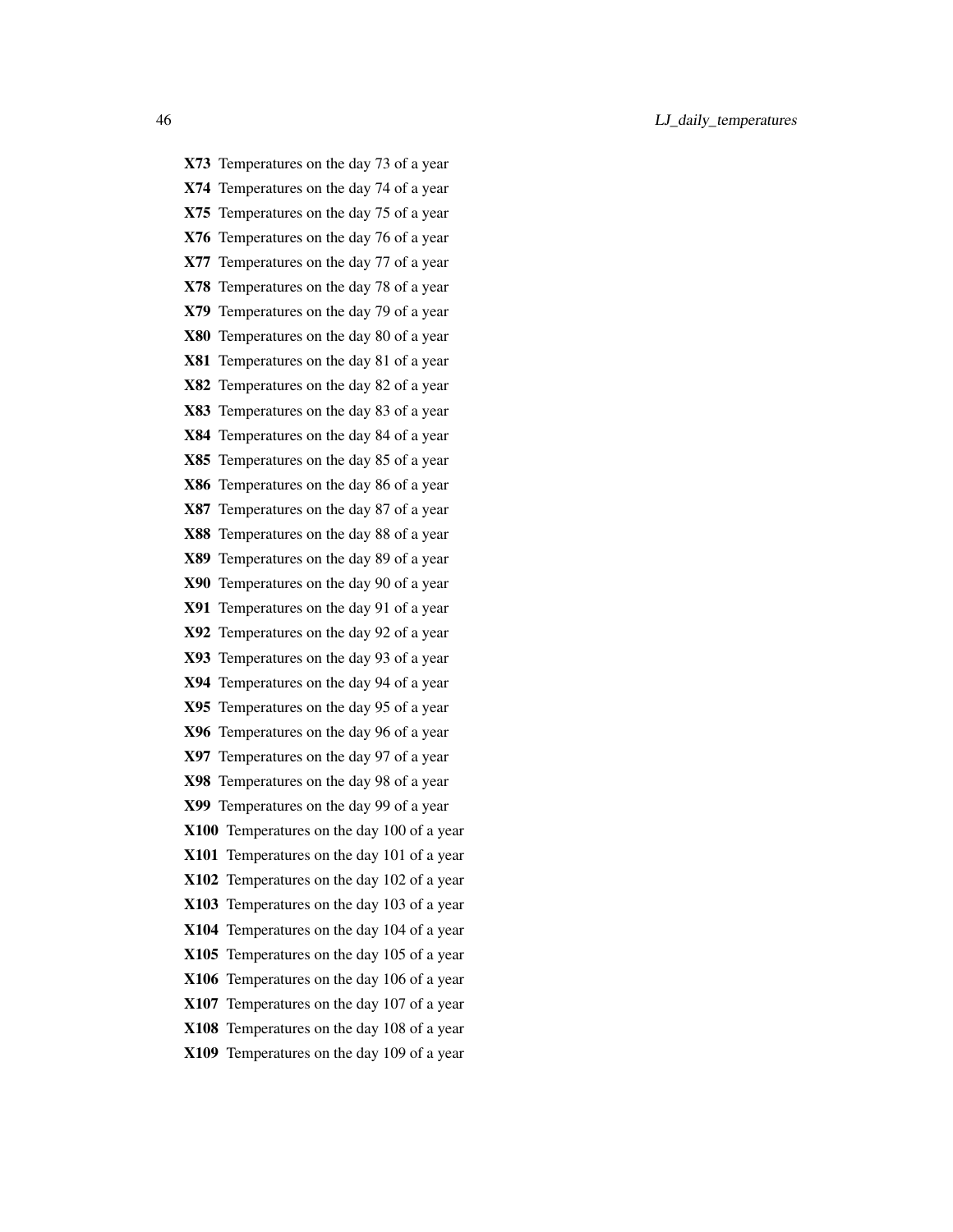|      | X110 Temperatures on the day 110 of a year |
|------|--------------------------------------------|
|      | X111 Temperatures on the day 111 of a year |
|      | X112 Temperatures on the day 112 of a year |
|      | X113 Temperatures on the day 113 of a year |
|      | X114 Temperatures on the day 114 of a year |
|      | X115 Temperatures on the day 115 of a year |
|      | X116 Temperatures on the day 116 of a year |
|      | X117 Temperatures on the day 117 of a year |
|      | X118 Temperatures on the day 118 of a year |
|      | X119 Temperatures on the day 119 of a year |
|      | X120 Temperatures on the day 120 of a year |
|      | X121 Temperatures on the day 121 of a year |
|      | X122 Temperatures on the day 122 of a year |
|      | X123 Temperatures on the day 123 of a year |
|      | X124 Temperatures on the day 124 of a year |
|      | X125 Temperatures on the day 125 of a year |
|      | X126 Temperatures on the day 126 of a year |
|      | X127 Temperatures on the day 127 of a year |
|      | X128 Temperatures on the day 128 of a year |
|      | X129 Temperatures on the day 129 of a year |
|      | X130 Temperatures on the day 130 of a year |
| X131 | Temperatures on the day 131 of a year      |
|      | X132 Temperatures on the day 132 of a year |
|      | X133 Temperatures on the day 133 of a year |
|      | X134 Temperatures on the day 134 of a year |
|      | X135 Temperatures on the day 135 of a year |
|      | X136 Temperatures on the day 136 of a year |
|      | X137 Temperatures on the day 137 of a year |
|      | X138 Temperatures on the day 138 of a year |
|      | X139 Temperatures on the day 139 of a year |
|      | X140 Temperatures on the day 140 of a year |
| X141 | Temperatures on the day 141 of a year      |
| X142 | Temperatures on the day 142 of a year      |
|      | X143 Temperatures on the day 143 of a year |
|      | X144 Temperatures on the day 144 of a year |
|      | X145 Temperatures on the day 145 of a year |
|      | X146 Temperatures on the day 146 of a year |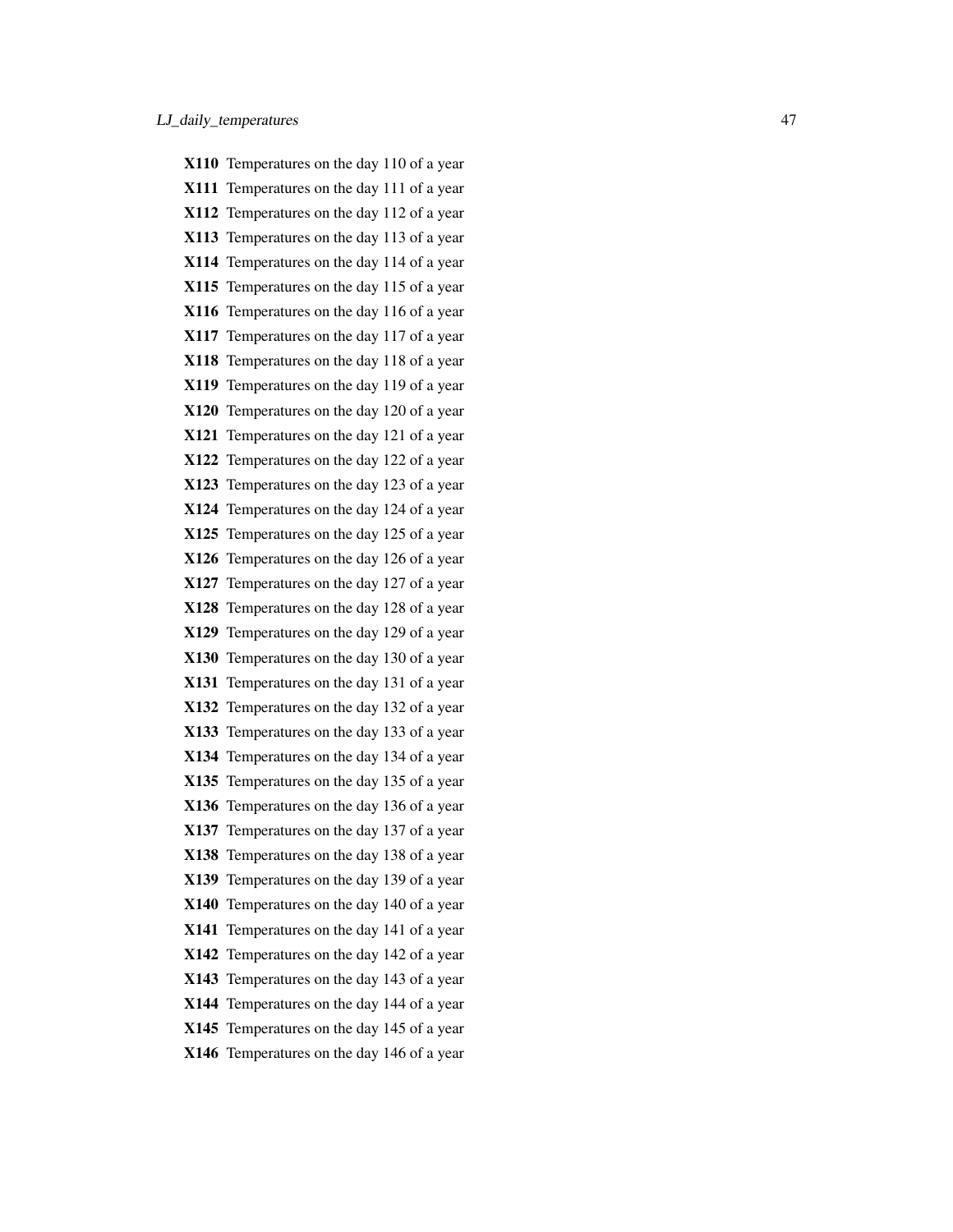X147 Temperatures on the day 147 of a year X148 Temperatures on the day 148 of a year X149 Temperatures on the day 149 of a year X150 Temperatures on the day 150 of a year X151 Temperatures on the day 151 of a year X152 Temperatures on the day 152 of a year X153 Temperatures on the day 153 of a year X154 Temperatures on the day 154 of a year X155 Temperatures on the day 155 of a year X156 Temperatures on the day 156 of a year X157 Temperatures on the day 157 of a year X158 Temperatures on the day 158 of a year X159 Temperatures on the day 159 of a year X160 Temperatures on the day 160 of a year X161 Temperatures on the day 161 of a year X162 Temperatures on the day 162 of a year X163 Temperatures on the day 163 of a year X164 Temperatures on the day 164 of a year X165 Temperatures on the day 165 of a year X166 Temperatures on the day 166 of a year X167 Temperatures on the day 167 of a year X168 Temperatures on the day 168 of a year X169 Temperatures on the day 169 of a year X170 Temperatures on the day 170 of a year X171 Temperatures on the day 171 of a year X172 Temperatures on the day 172 of a year X173 Temperatures on the day 173 of a year X174 Temperatures on the day 174 of a year X175 Temperatures on the day 175 of a year X176 Temperatures on the day 176 of a year X177 Temperatures on the day 177 of a year X178 Temperatures on the day 178 of a year X179 Temperatures on the day 179 of a year X180 Temperatures on the day 180 of a year X181 Temperatures on the day 181 of a year X182 Temperatures on the day 182 of a year X183 Temperatures on the day 183 of a year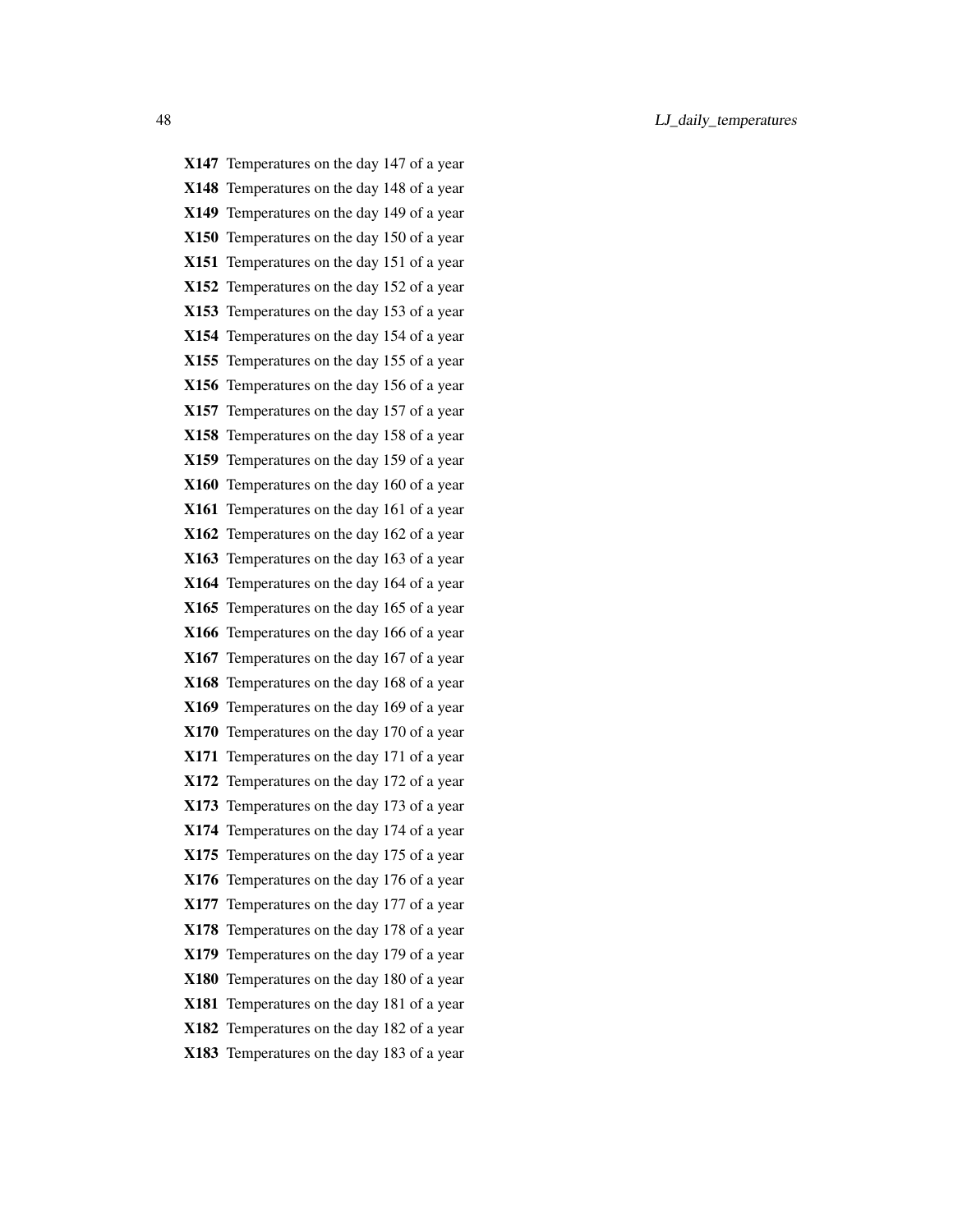|             | X184 Temperatures on the day 184 of a year |
|-------------|--------------------------------------------|
|             | X185 Temperatures on the day 185 of a year |
|             | X186 Temperatures on the day 186 of a year |
| X187        | Temperatures on the day 187 of a year      |
|             | X188 Temperatures on the day 188 of a year |
|             | X189 Temperatures on the day 189 of a year |
| X190        | Temperatures on the day 190 of a year      |
| X191        | Temperatures on the day 191 of a year      |
|             | X192 Temperatures on the day 192 of a year |
|             | X193 Temperatures on the day 193 of a year |
|             | X194 Temperatures on the day 194 of a year |
|             | X195 Temperatures on the day 195 of a year |
| X196        | Temperatures on the day 196 of a year      |
|             | X197 Temperatures on the day 197 of a year |
|             | X198 Temperatures on the day 198 of a year |
| X199        | Temperatures on the day 199 of a year      |
|             | X200 Temperatures on the day 200 of a year |
| <b>X201</b> | Temperatures on the day 201 of a year      |
|             | X202 Temperatures on the day 202 of a year |
|             | X203 Temperatures on the day 203 of a year |
|             | X204 Temperatures on the day 204 of a year |
| X205        | Temperatures on the day 205 of a year      |
|             | X206 Temperatures on the day 206 of a year |
|             | X207 Temperatures on the day 207 of a year |
|             | X208 Temperatures on the day 208 of a year |
|             | X209 Temperatures on the day 209 of a year |
|             | X210 Temperatures on the day 210 of a year |
| <b>X211</b> | Temperatures on the day 211 of a year      |
|             | X212 Temperatures on the day 212 of a year |
|             | X213 Temperatures on the day 213 of a year |
|             | X214 Temperatures on the day 214 of a year |
|             | X215 Temperatures on the day 215 of a year |
| <b>X216</b> | Temperatures on the day 216 of a year      |
|             | X217 Temperatures on the day 217 of a year |
| <b>X218</b> | Temperatures on the day 218 of a year      |
| <b>X219</b> | Temperatures on the day 219 of a year      |
|             | X220 Temperatures on the day 220 of a year |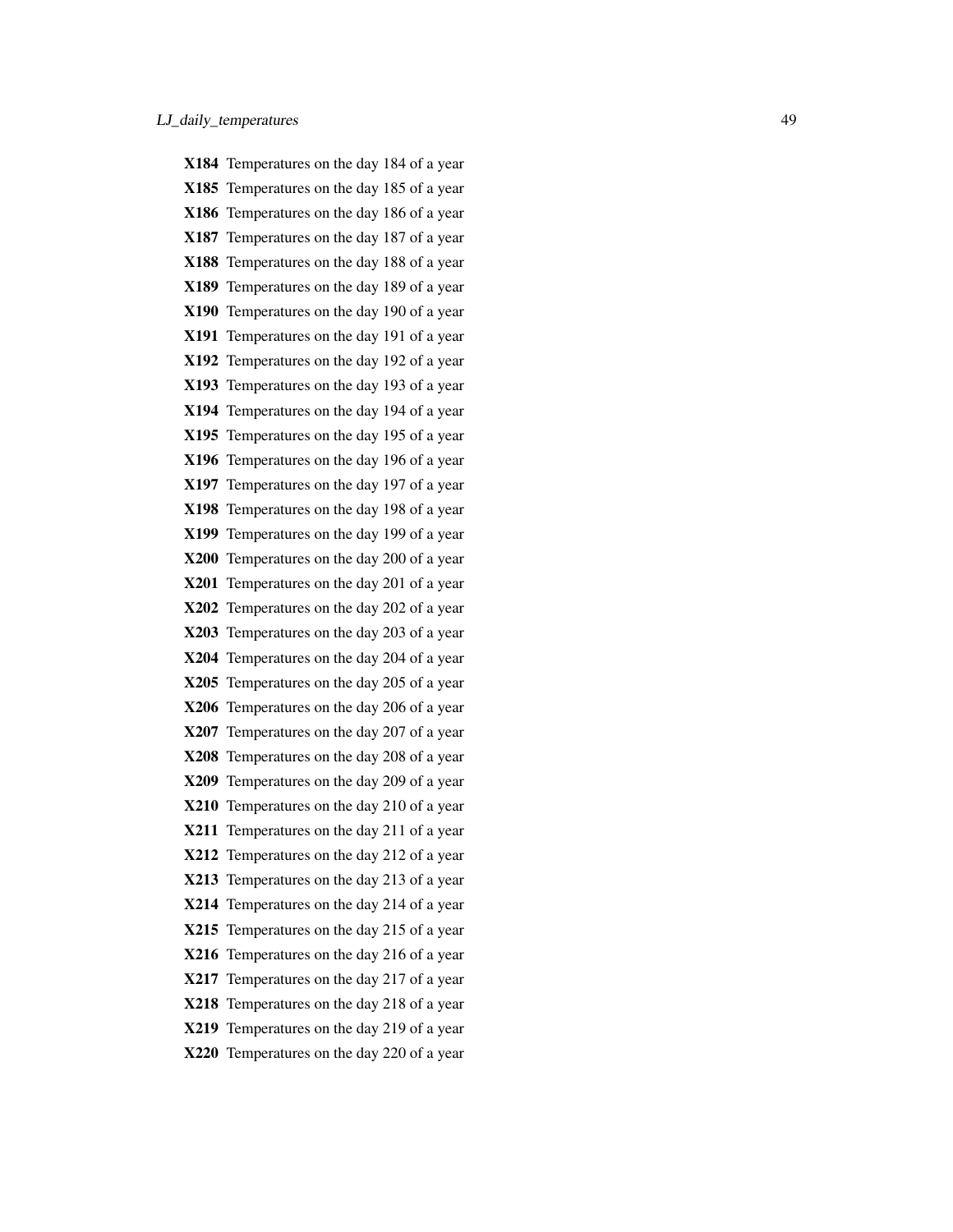X221 Temperatures on the day 221 of a year X222 Temperatures on the day 222 of a year X223 Temperatures on the day 223 of a year X224 Temperatures on the day 224 of a year X225 Temperatures on the day 225 of a year X226 Temperatures on the day 226 of a year X227 Temperatures on the day 227 of a year X228 Temperatures on the day 228 of a year X229 Temperatures on the day 229 of a year X230 Temperatures on the day 230 of a year X231 Temperatures on the day 231 of a year X232 Temperatures on the day 232 of a year X233 Temperatures on the day 233 of a year X234 Temperatures on the day 234 of a year X235 Temperatures on the day 235 of a year X236 Temperatures on the day 236 of a year X237 Temperatures on the day 237 of a year X238 Temperatures on the day 238 of a year X239 Temperatures on the day 239 of a year X240 Temperatures on the day 240 of a year X241 Temperatures on the day 241 of a year X242 Temperatures on the day 242 of a year X243 Temperatures on the day 243 of a year X244 Temperatures on the day 244 of a year X245 Temperatures on the day 245 of a year X246 Temperatures on the day 246 of a year X247 Temperatures on the day 247 of a year X248 Temperatures on the day 248 of a year X249 Temperatures on the day 249 of a year X250 Temperatures on the day 250 of a year X251 Temperatures on the day 251 of a year X252 Temperatures on the day 252 of a year X253 Temperatures on the day 253 of a year X254 Temperatures on the day 254 of a year X255 Temperatures on the day 255 of a year X256 Temperatures on the day 256 of a year X257 Temperatures on the day 257 of a year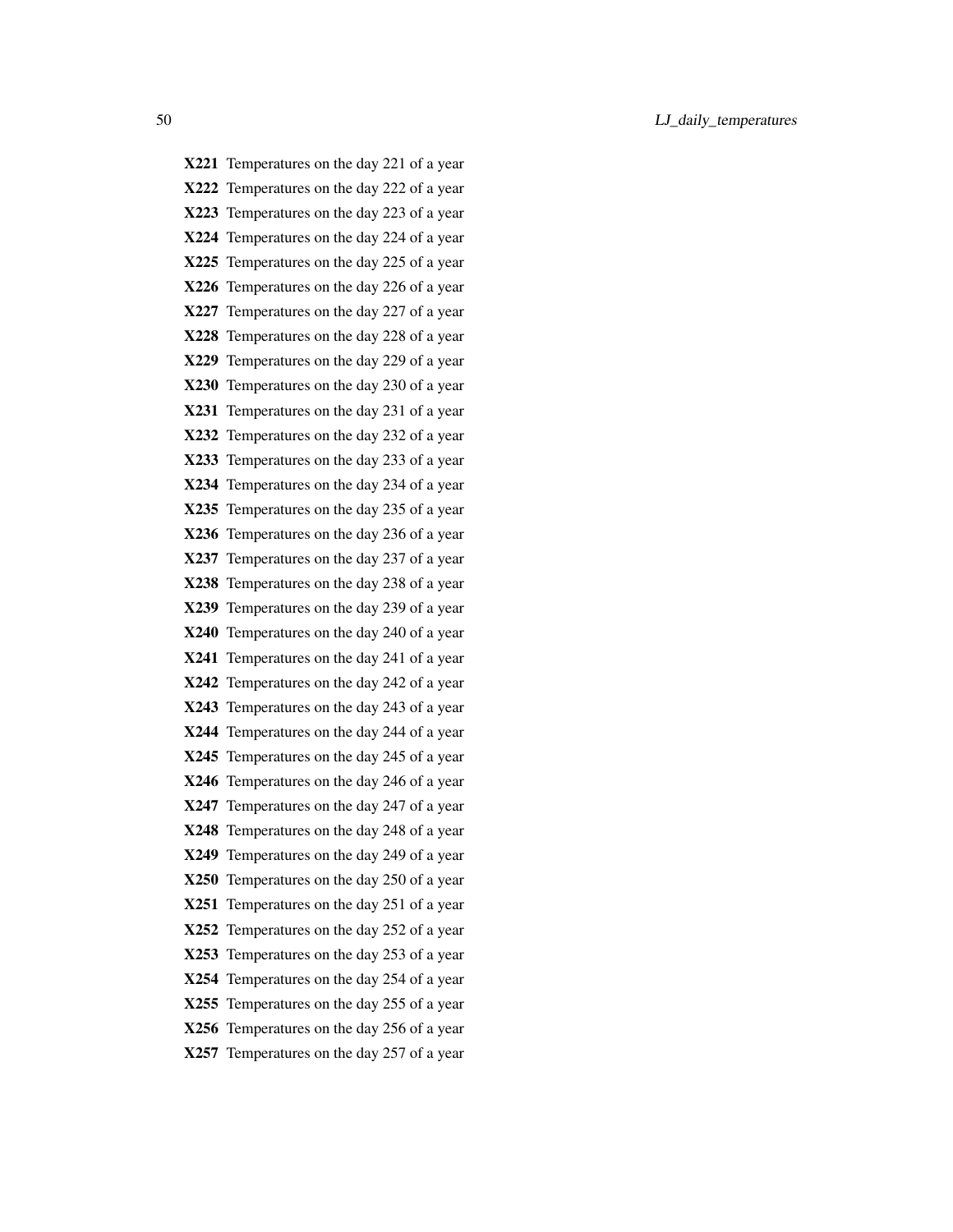|             | X258 Temperatures on the day 258 of a year |
|-------------|--------------------------------------------|
|             | X259 Temperatures on the day 259 of a year |
|             | X260 Temperatures on the day 260 of a year |
| X261        | Temperatures on the day 261 of a year      |
|             | X262 Temperatures on the day 262 of a year |
|             | X263 Temperatures on the day 263 of a year |
|             | X264 Temperatures on the day 264 of a year |
|             | X265 Temperatures on the day 265 of a year |
|             | X266 Temperatures on the day 266 of a year |
| X267        | Temperatures on the day 267 of a year      |
|             | X268 Temperatures on the day 268 of a year |
|             | X269 Temperatures on the day 269 of a year |
| X270        | Temperatures on the day 270 of a year      |
|             | X271 Temperatures on the day 271 of a year |
|             | X272 Temperatures on the day 272 of a year |
| X273        | Temperatures on the day 273 of a year      |
|             | X274 Temperatures on the day 274 of a year |
| X275        | Temperatures on the day 275 of a year      |
| X276        | Temperatures on the day 276 of a year      |
|             | X277 Temperatures on the day 277 of a year |
| X278        | Temperatures on the day 278 of a year      |
| X279        | Temperatures on the day 279 of a year      |
|             | X280 Temperatures on the day 280 of a year |
| X281        | Temperatures on the day 281 of a year      |
| <b>X282</b> | Temperatures on the day 282 of a year      |
|             | X283 Temperatures on the day 283 of a year |
|             | X284 Temperatures on the day 284 of a year |
|             | X285 Temperatures on the day 285 of a year |
|             | X286 Temperatures on the day 286 of a year |
| X287        | Temperatures on the day 287 of a year      |
| X288        | Temperatures on the day 288 of a year      |
| X289        | Temperatures on the day 289 of a year      |
| X290        | Temperatures on the day 290 of a year      |
| <b>X291</b> | Temperatures on the day 291 of a year      |
|             | X292 Temperatures on the day 292 of a year |
| X293        | Temperatures on the day 293 of a year      |
|             | X294 Temperatures on the day 294 of a year |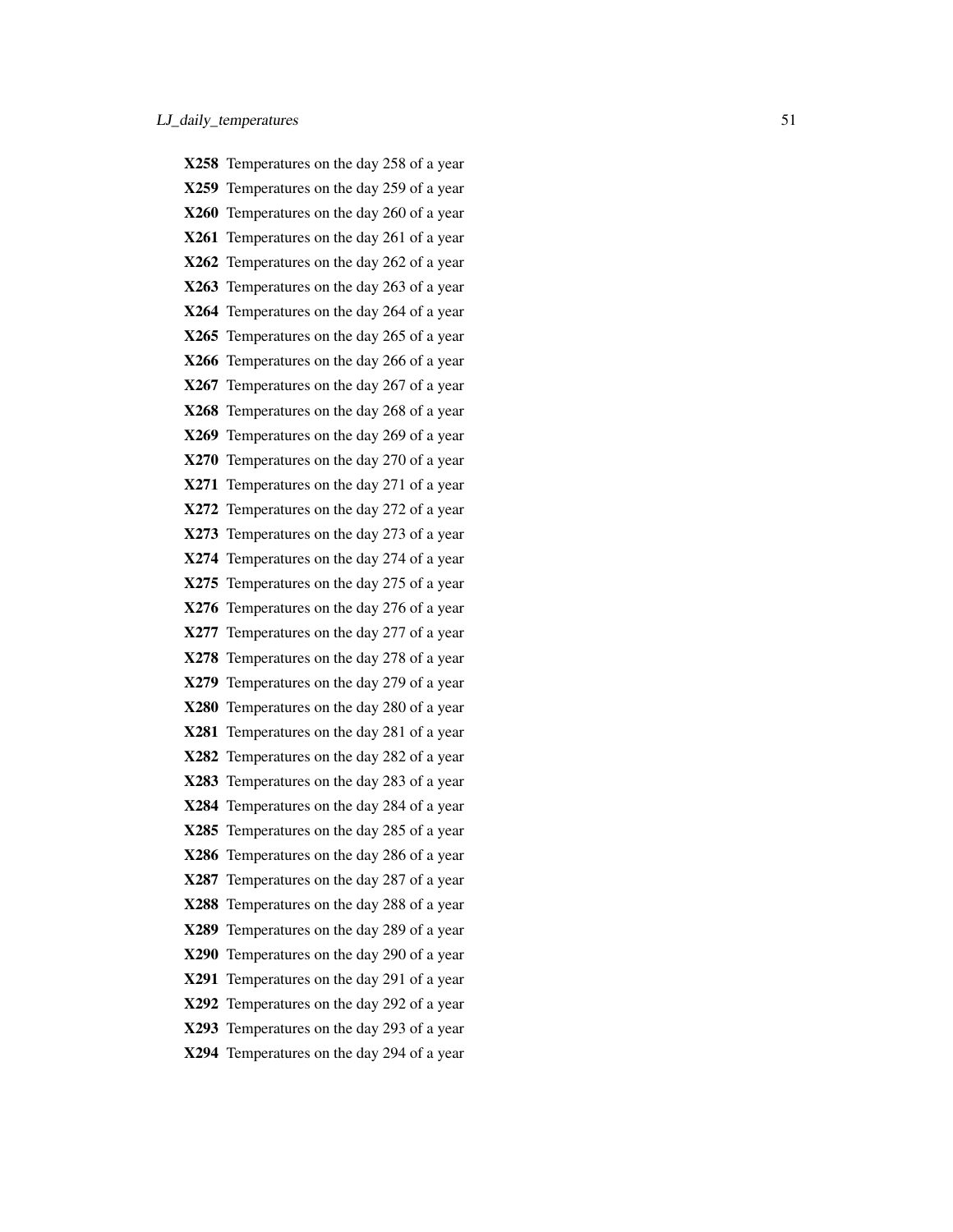X295 Temperatures on the day 295 of a year X296 Temperatures on the day 296 of a year X297 Temperatures on the day 297 of a year X298 Temperatures on the day 298 of a year X299 Temperatures on the day 299 of a year X300 Temperatures on the day 300 of a year X301 Temperatures on the day 301 of a year X302 Temperatures on the day 302 of a year X303 Temperatures on the day 303 of a year X304 Temperatures on the day 304 of a year X305 Temperatures on the day 305 of a year X306 Temperatures on the day 306 of a year X307 Temperatures on the day 307 of a year X308 Temperatures on the day 308 of a year X309 Temperatures on the day 309 of a year X310 Temperatures on the day 310 of a year X311 Temperatures on the day 311 of a year X312 Temperatures on the day 312 of a year X313 Temperatures on the day 313 of a year X314 Temperatures on the day 314 of a year X315 Temperatures on the day 315 of a year X316 Temperatures on the day 316 of a year X317 Temperatures on the day 317 of a year X318 Temperatures on the day 318 of a year X319 Temperatures on the day 319 of a year X320 Temperatures on the day 320 of a year X321 Temperatures on the day 321 of a year X322 Temperatures on the day 322 of a year X323 Temperatures on the day 323 of a year X324 Temperatures on the day 324 of a year X325 Temperatures on the day 325 of a year X326 Temperatures on the day 326 of a year X327 Temperatures on the day 327 of a year X328 Temperatures on the day 328 of a year X329 Temperatures on the day 329 of a year X330 Temperatures on the day 330 of a year X331 Temperatures on the day 331 of a year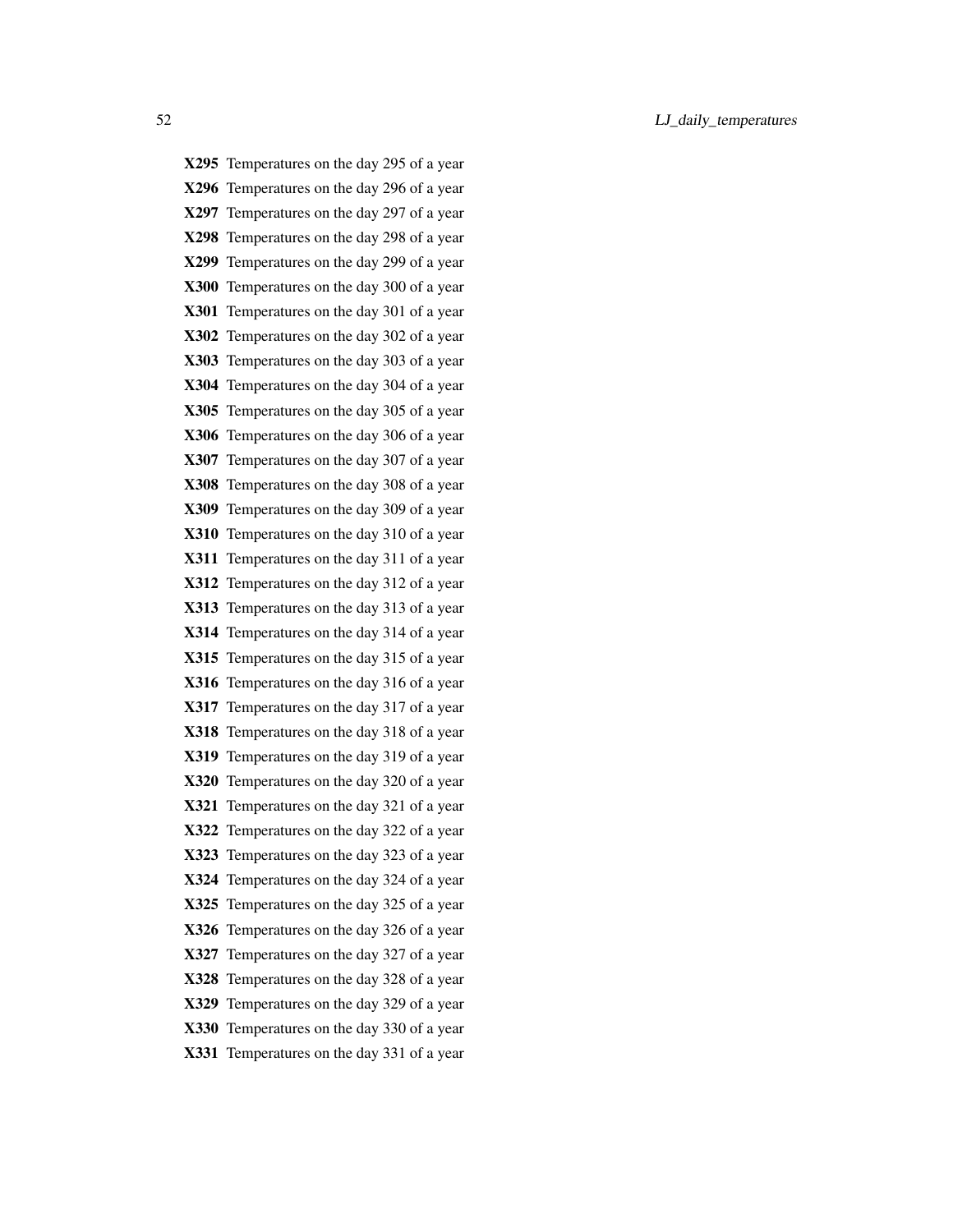X332 Temperatures on the day 332 of a year X333 Temperatures on the day 333 of a year X334 Temperatures on the day 334 of a year X335 Temperatures on the day 335 of a year X336 Temperatures on the day 336 of a year X337 Temperatures on the day 337 of a year X338 Temperatures on the day 338 of a year X339 Temperatures on the day 339 of a year X340 Temperatures on the day 340 of a year X341 Temperatures on the day 341 of a year X342 Temperatures on the day 342 of a year X343 Temperatures on the day 343 of a year X344 Temperatures on the day 344 of a year X345 Temperatures on the day 345 of a year X346 Temperatures on the day 346 of a year X347 Temperatures on the day 347 of a year X348 Temperatures on the day 348 of a year X349 Temperatures on the day 349 of a year X350 Temperatures on the day 350 of a year X351 Temperatures on the day 351 of a year X352 Temperatures on the day 352 of a year X353 Temperatures on the day 353 of a year X354 Temperatures on the day 354 of a year X355 Temperatures on the day 355 of a year X356 Temperatures on the day 356 of a year X357 Temperatures on the day 357 of a year X358 Temperatures on the day 358 of a year X359 Temperatures on the day 359 of a year X360 Temperatures on the day 360 of a year X361 Temperatures on the day 361 of a year X362 Temperatures on the day 362 of a year X363 Temperatures on the day 363 of a year X364 Temperatures on the day 364 of a year X365 Temperatures on the day 365 of a year X366 Temperatures on the day 366 of a year

# Source

<http://climexp.knmi.nl/start.cgi>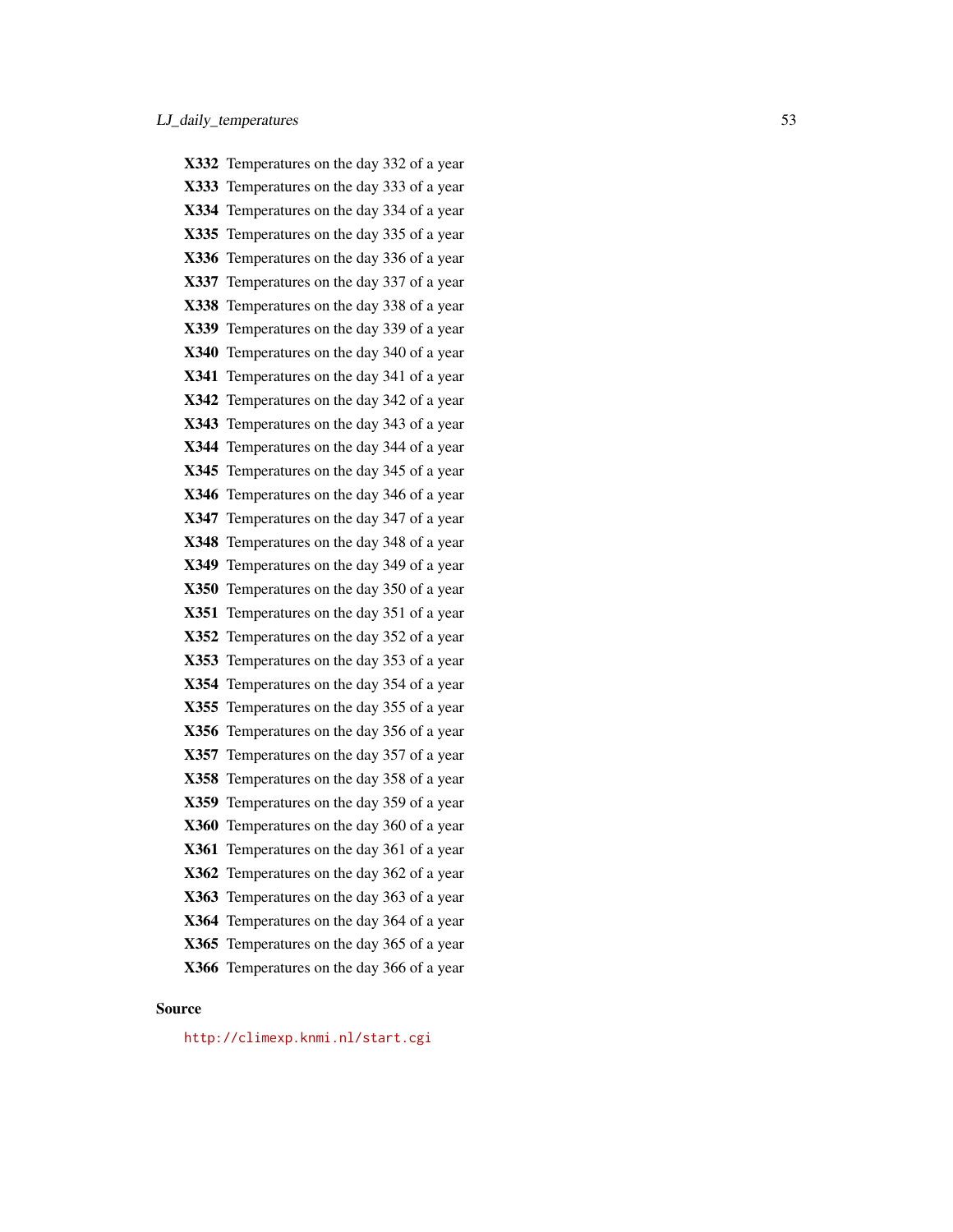<span id="page-53-0"></span>LJ\_monthly\_precipitation

*Monthly sums of precipitation for Ljubljana from 2018 - 1900. Tidy format.*

# Description

A dataset of monthly sums of precipitations in Ljubljana (Slovenia). The first row represents precipitation sum for January 1900.

# Usage

LJ\_monthly\_precipitation

# Format

A data frame with 1417 rows and 3 variables:

Year year

Month Month

Precipitation Sum of precipitation

# Source

<http://climexp.knmi.nl/start.cgi>

LJ\_monthly\_temperatures

*Monthly mean air temperatures for Ljubljana from 2015 - 1900*

# Description

A dataset of monthly mean air temperatures in Ljubljana (Slovenia). The first row represents temperatures in 2015. The first column represents mean January temperature, the second column represents mean February temperature. etc. Row names represent year.

# Usage

LJ\_monthly\_temperatures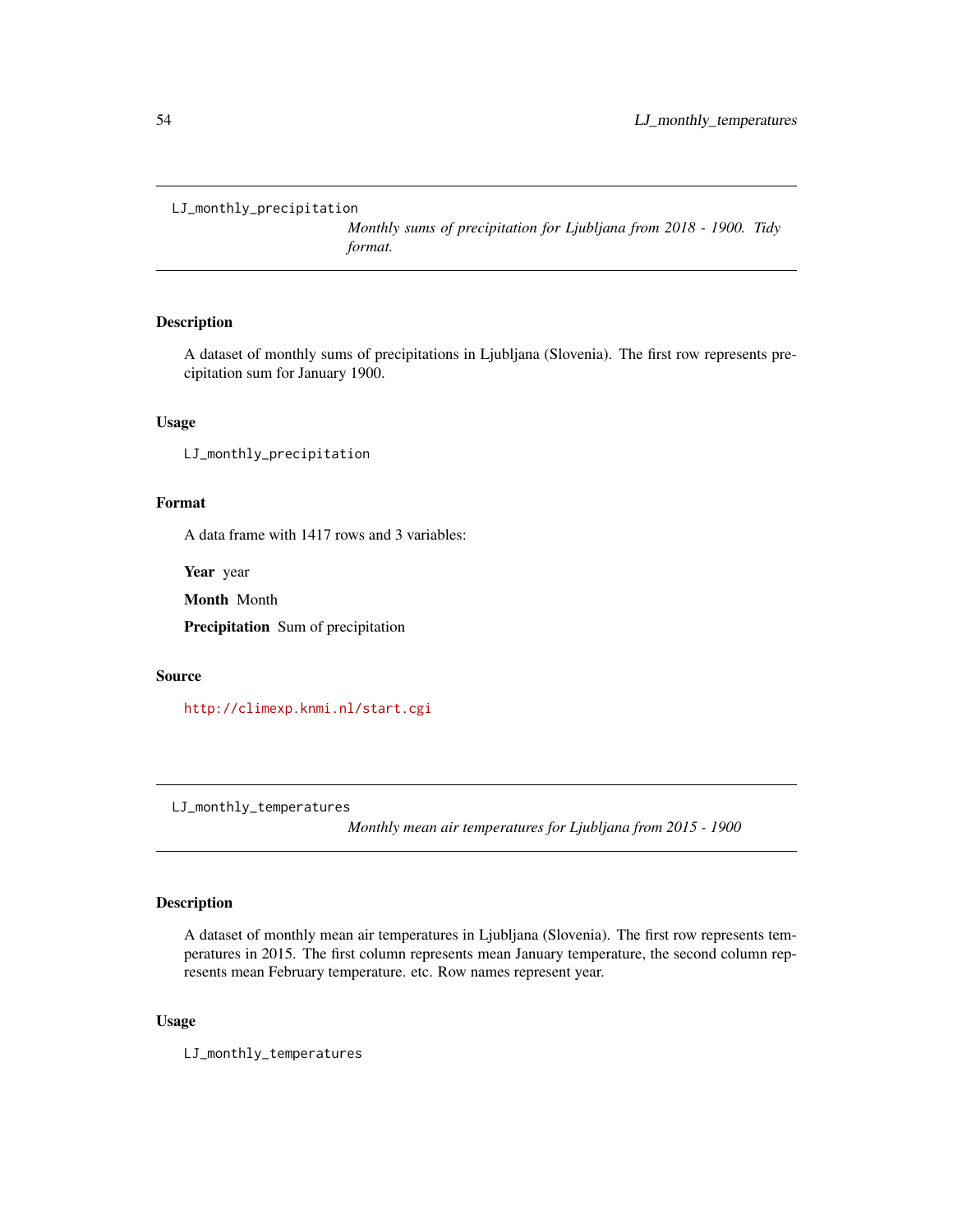#### <span id="page-54-0"></span>Format

A data frame with 116 rows and 12 variables:

Jan Mean monthly air temperature for January from 1900 to 2015 Feb Mean monthly air temperature for February from 1900 to 2015 Mar Mean monthly air temperature for March from 1900 to 2015 Apr Mean monthly air temperature for April from 1900 to 2015 May Mean monthly air temperature for May from 1900 to 2015 **Jun** Mean monthly air temperature for June from 1900 to 2015 Jul Mean monthly air temperature for July from 1900 to 2015 Aug Mean monthly air temperature for August from 1900 to 2015 Sep Mean monthly air temperature for September from 1900 to 2015 Oct Mean monthly air temperature for October from 1900 to 2015 Nov Mean monthly air temperature for November from 1900 to 2015 Dec Mean monthly air temperature for December from 1900 to 2015

# Source

<http://meteo.arso.gov.si/met/sl/archive/>

monthly\_response *monthly\_response*

# **Description**

Function calculates all possible values of a selected statistical metric between one or more response variables and monthly sequences of environmental data. Calculations are based on moving window which slides through monthly environmental data. All calculated metrics are stored in a matrix. The location of stored calculated metric in the matrix is indicating a window width (row names) and a location in a matrix of monthly sequences of environmental data (column names).

# Usage

```
monthly_response(
  response,
  env_data,
  method = "cor",metric = "r.squared",
  cor_method = "pearson",
  previous_year = FALSE,
  neurons = 1,
  lowerlimit = 1,
  upperlimit = 12,
  fixed_width = 0,
```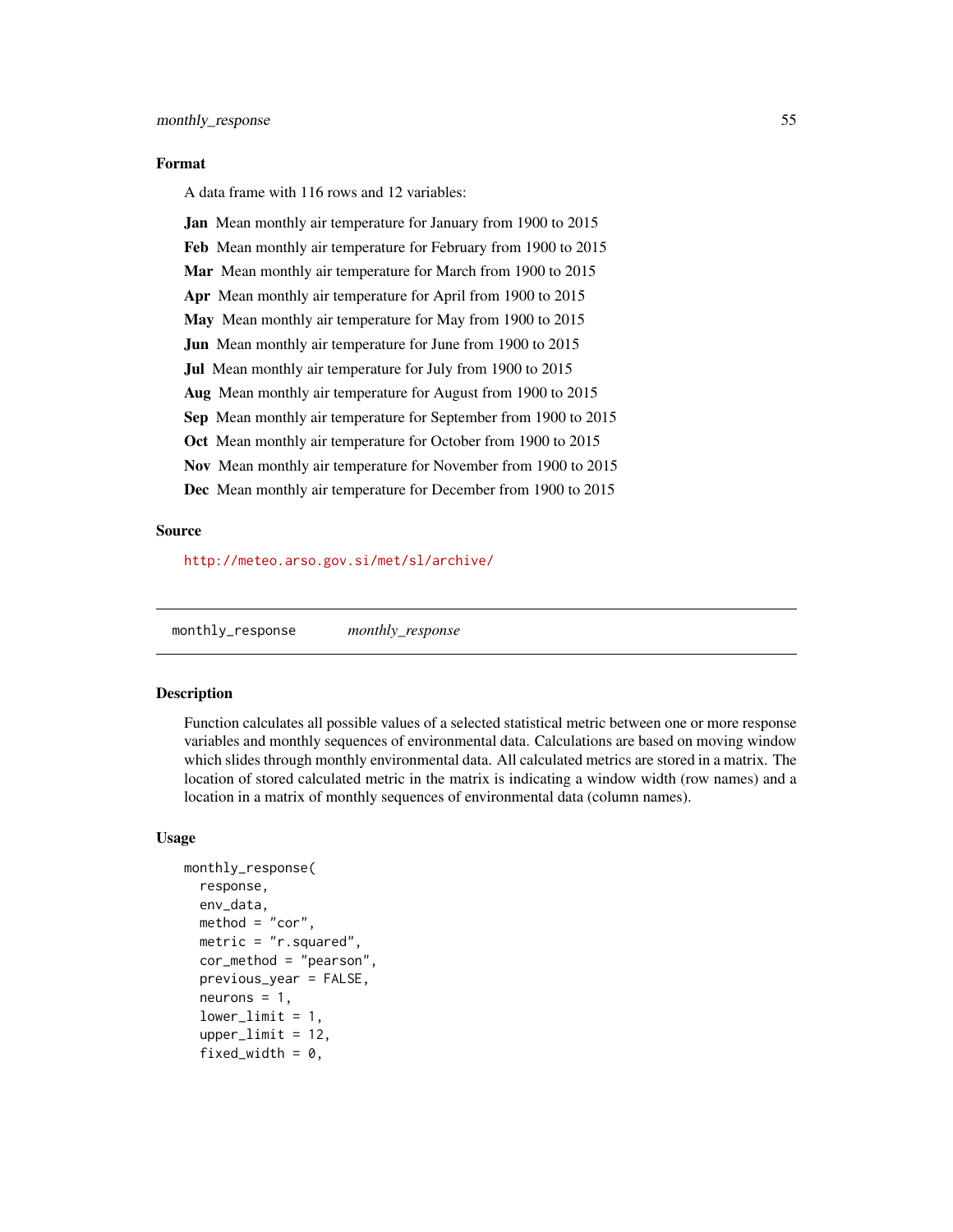```
brnn_smooth = TRUE,
remove_insignificant = TRUE,
alpha = 0.05,
row_names_subset = FALSE,
PCA_transformation = FALSE,
log_preprocess = TRUE,
components_selection = "automatic",
eigenvalues_threshold = 1,
N_components = 2,
aggregate_function = "mean",
temporal_stability_check = "sequential",
k = 2,k_running_window = 30,
cross_validation_type = "blocked",
subset_years = NULL,
plot_specific_window = NULL,
ylimits = NULL,
seed = NULL,
tidy_env_data = FALSE,
boot = FALSE,
boot_n = 1000,boot_c_i_type = "norm",boot_conf_int = 0.95,
month_interval = ifelse(c(previous_year == TRUE, previous_year == TRUE), c(-1, 12),
  c(1, 12),
dc_method = NULL,
dc_nyrs = NULL,
dc_f = 0.5,
dc_pos.slope = FALSE,
dc_constrain.nls = c("never", "when.fail", "always"),
dc_span = "cv",
dc_{\text{L}}bass = 0,
dc_difference = FALSE,
cor_na_use = "everything"
```
# Arguments

)

| response | a data frame with tree-ring proxy variables as columns and (optional) years as<br>row names. Row names should be matched with those from a env data data<br>frame. If not, set row names subset $= TRUE$ .                                                                                                                                                                                                                                                                                                                                                          |
|----------|---------------------------------------------------------------------------------------------------------------------------------------------------------------------------------------------------------------------------------------------------------------------------------------------------------------------------------------------------------------------------------------------------------------------------------------------------------------------------------------------------------------------------------------------------------------------|
| env_data | a data frame of monthly sequences of environmental data as columns and years<br>as row names. Each row represents a year and each column represents a day of a<br>year (or month). Row names should be matched with those from a response data<br>frame. If not, set row_names_subset = TRUE. Alternatively, env_data could<br>be a tidy data with three columns, i.e. Year, DOY (Month) and third column<br>representing values of mean temperatures, sum of precipitation etc. If tidy data<br>is passed to the function, set the argument tidy_env_data to TRUE. |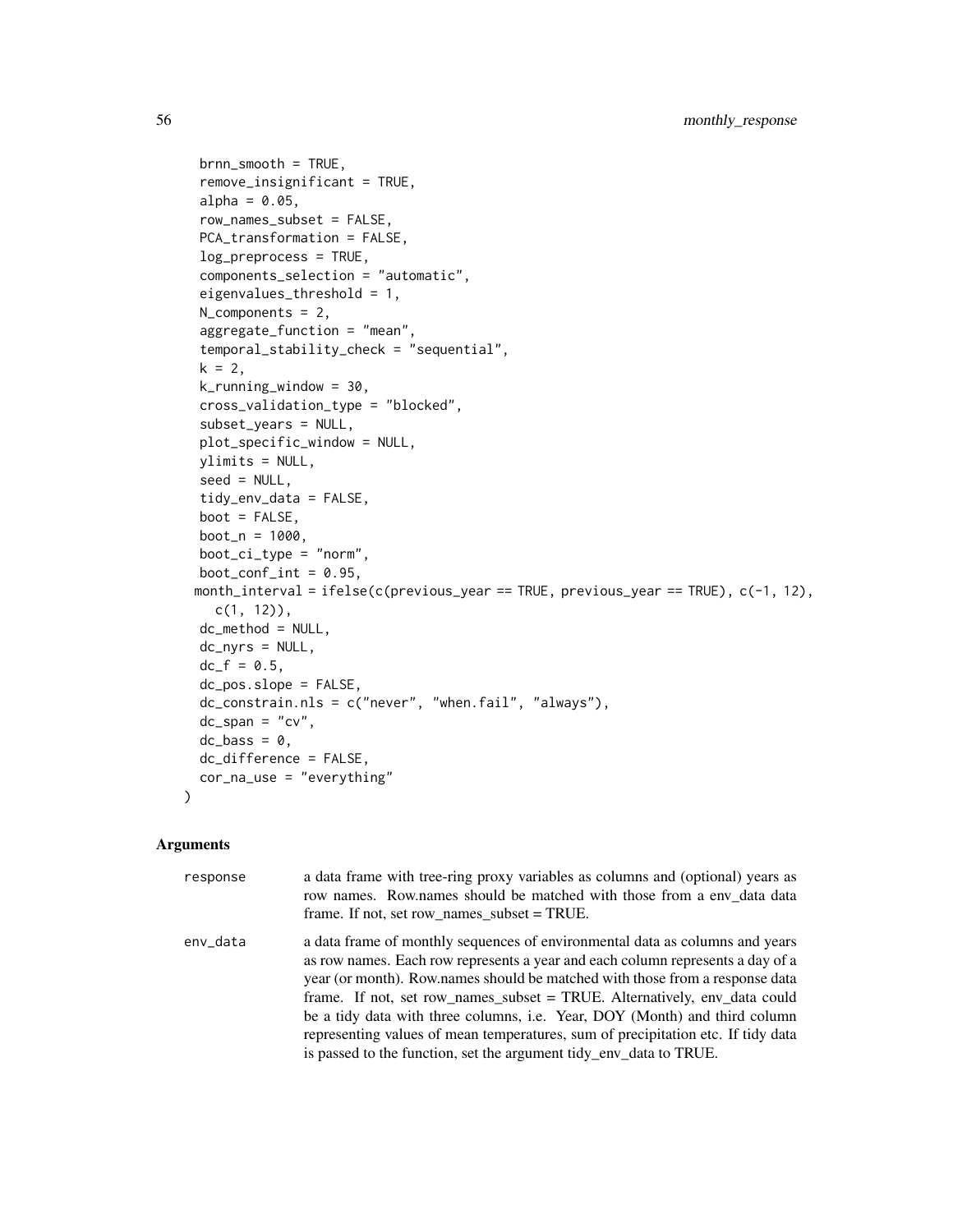monthly\_response 57

| method                | a character string specifying which method to use. Current possibilities are "cor"<br>(default), "lm" and "brnn".                                                                                                                                                                                                                                                                                                                                                                                                                                                                                                                  |
|-----------------------|------------------------------------------------------------------------------------------------------------------------------------------------------------------------------------------------------------------------------------------------------------------------------------------------------------------------------------------------------------------------------------------------------------------------------------------------------------------------------------------------------------------------------------------------------------------------------------------------------------------------------------|
| metric                | a character string specifying which metric to use. Current possibilities are<br>"r.squared" and "adj.r.squared". If method = "cor", metric is not relevant.                                                                                                                                                                                                                                                                                                                                                                                                                                                                        |
| cor_method            | a character string indicating which correlation coefficient is to be computed.<br>One of "pearson" (default), "kendall", or "spearman".                                                                                                                                                                                                                                                                                                                                                                                                                                                                                            |
| previous_year         | if set to TRUE, env_data and response variables will be rearranged in a way, that<br>also previous year will be used for calculations of selected statistical metric.                                                                                                                                                                                                                                                                                                                                                                                                                                                              |
| neurons               | positive integer that indicates the number of neurons used for brnn method                                                                                                                                                                                                                                                                                                                                                                                                                                                                                                                                                         |
| lower_limit           | lower limit of window width (i.e. number of consecutive months to be used for<br>calculations)                                                                                                                                                                                                                                                                                                                                                                                                                                                                                                                                     |
| upper_limit           | upper limit of window width (i.e. number of consecutive months to be used for<br>calculations)                                                                                                                                                                                                                                                                                                                                                                                                                                                                                                                                     |
| fixed_width           | fixed width used for calculations (i.e. number of consecutive months to be used<br>for calculations)                                                                                                                                                                                                                                                                                                                                                                                                                                                                                                                               |
| brnn_smooth           | if set to TRUE, a smoothing algorithm is applied that removes unrealistic calcu-<br>lations which are a result of neural net failure.                                                                                                                                                                                                                                                                                                                                                                                                                                                                                              |
| remove_insignificant  |                                                                                                                                                                                                                                                                                                                                                                                                                                                                                                                                                                                                                                    |
|                       | if set to TRUE, removes all correlations bellow the significant threshold level,<br>based on a selected alpha. For "lm" and "brnn" method, squared threshold is<br>used, which corresponds to R squared statistics.                                                                                                                                                                                                                                                                                                                                                                                                                |
| alpha                 | significance level used to remove insignificant calculations.                                                                                                                                                                                                                                                                                                                                                                                                                                                                                                                                                                      |
| row_names_subset      |                                                                                                                                                                                                                                                                                                                                                                                                                                                                                                                                                                                                                                    |
|                       | if set to TRUE, row.names are used to subset env_data and response data frames.<br>Only years from both data frames are kept.                                                                                                                                                                                                                                                                                                                                                                                                                                                                                                      |
| PCA_transformation    |                                                                                                                                                                                                                                                                                                                                                                                                                                                                                                                                                                                                                                    |
|                       | if set to TRUE, all variables in the response data frame will be transformed using<br>PCA transformation.                                                                                                                                                                                                                                                                                                                                                                                                                                                                                                                          |
|                       | log_preprocess if set to TRUE, variables will be transformed with logarithmic transformation<br>before used in PCA                                                                                                                                                                                                                                                                                                                                                                                                                                                                                                                 |
| components_selection  |                                                                                                                                                                                                                                                                                                                                                                                                                                                                                                                                                                                                                                    |
|                       | character string specifying how to select the Principal Components used as pre-<br>dictors. There are three options: "automatic", "manual" and "plot_selection". If<br>argument is set to automatic, all scores with eigenvalues above 1 will be selected.<br>This threshold could be changed by changing the eigenvalues_threshold argu-<br>ment. If parameter is set to "manual", user should set the number of components<br>with N_components argument. If components selection is set to "plot_selection",<br>Scree plot will be shown and a user must manually enter the number of compo-<br>nents to be used as predictors. |
| eigenvalues_threshold |                                                                                                                                                                                                                                                                                                                                                                                                                                                                                                                                                                                                                                    |
|                       | threshold for automatic selection of Principal Components                                                                                                                                                                                                                                                                                                                                                                                                                                                                                                                                                                          |
| N_components          | number of Principal Components used as predictors                                                                                                                                                                                                                                                                                                                                                                                                                                                                                                                                                                                  |
| aggregate_function    | character string specifying how the monthly data should be aggregated. The<br>default is 'mean', the two other options are 'median' and 'sum'                                                                                                                                                                                                                                                                                                                                                                                                                                                                                      |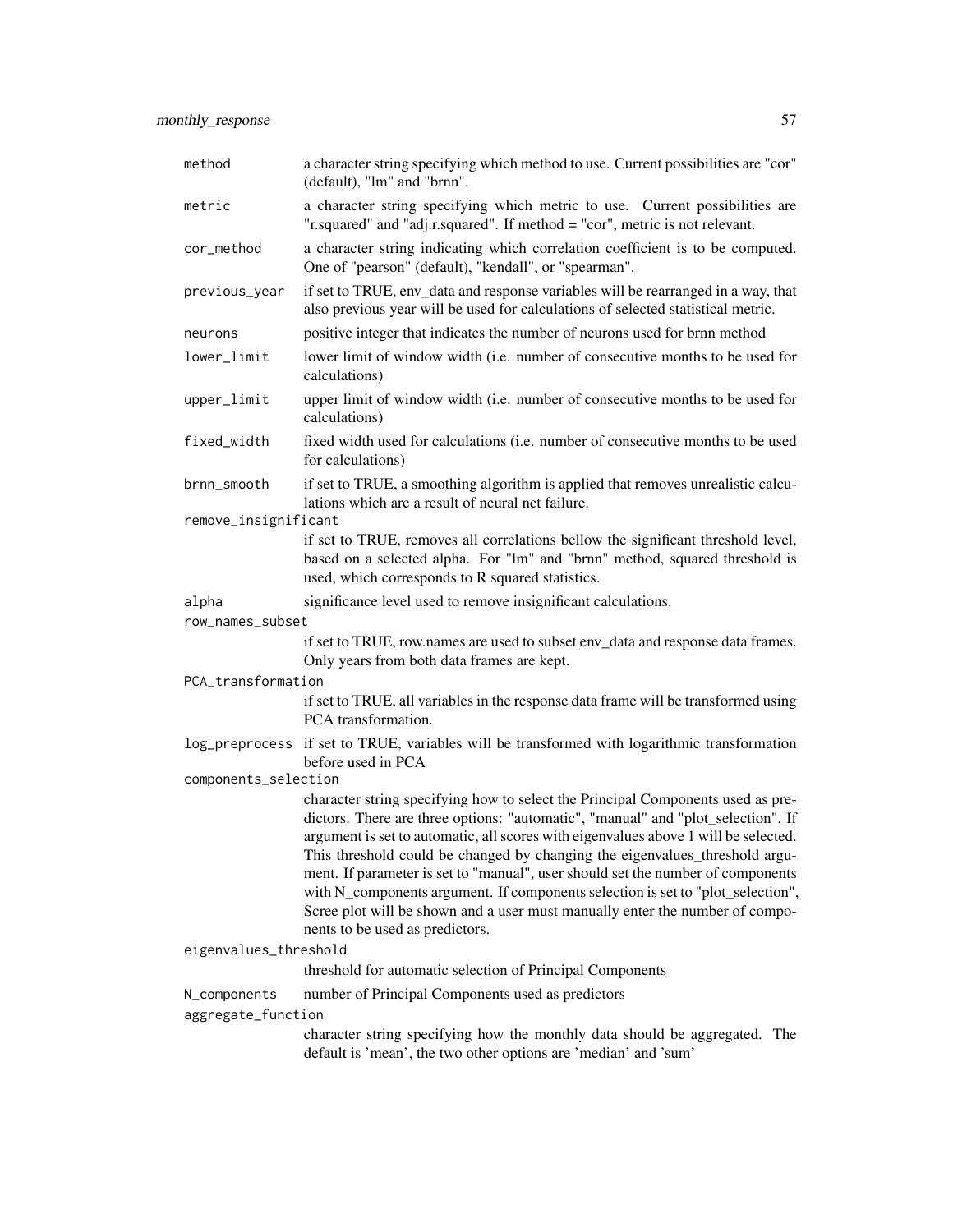# temporal\_stability\_check

|                       | character string, specifying, how temporal stability between the optimal selec-<br>tion and response variable(s) will be analysed. Current possibilities are "sequen-<br>tial", "progressive" and "running_window". Sequential check will split data into<br>k splits and calculate selected metric for each split. Progressive check will split<br>data into k splits, calculate metric for the first split and then progressively add<br>1 split at a time and calculate selected metric. For running window, select the<br>length of running window with the k_running_window argument. |
|-----------------------|--------------------------------------------------------------------------------------------------------------------------------------------------------------------------------------------------------------------------------------------------------------------------------------------------------------------------------------------------------------------------------------------------------------------------------------------------------------------------------------------------------------------------------------------------------------------------------------------|
| k                     | integer, number of breaks (splits) for temporal stability and cross validation anal-<br>ysis.                                                                                                                                                                                                                                                                                                                                                                                                                                                                                              |
| k_running_window      |                                                                                                                                                                                                                                                                                                                                                                                                                                                                                                                                                                                            |
|                       | the length of running window for temporal stability check. Applicable only if<br>temporal_stability argument is set to running window.                                                                                                                                                                                                                                                                                                                                                                                                                                                     |
| cross_validation_type |                                                                                                                                                                                                                                                                                                                                                                                                                                                                                                                                                                                            |
|                       | character string, specifying, how to perform cross validation between the opti-<br>mal selection and response variables. If the argument is set to "blocked", years<br>will not be shuffled. If the argument is set to "randomized", years will be shuf-<br>fled.                                                                                                                                                                                                                                                                                                                          |
| subset_years          | a subset of years to be analyzed. Should be given in the form of subset_years =<br>c(1980, 2005)                                                                                                                                                                                                                                                                                                                                                                                                                                                                                           |
| plot_specific_window  |                                                                                                                                                                                                                                                                                                                                                                                                                                                                                                                                                                                            |
|                       | integer representing window width to be displayed for plot_specific                                                                                                                                                                                                                                                                                                                                                                                                                                                                                                                        |
| ylimits               | limit of the y axes for plot_extreme and plot_specific. It should be given in the<br>form of: ylimits = $c(0,1)$                                                                                                                                                                                                                                                                                                                                                                                                                                                                           |
| seed                  | optional seed argument for reproducible results                                                                                                                                                                                                                                                                                                                                                                                                                                                                                                                                            |
| tidy_env_data         | if set to TRUE, env_data should be inserted as a data frame with three columns:<br>"Year", "Month", "Precipitation/Temperature/etc."                                                                                                                                                                                                                                                                                                                                                                                                                                                       |
| boot                  | logical, if TRUE, bootstrap procedure will be used to calculate estimates corre-<br>lation coefficients, R squared or adjusted R squared metrices                                                                                                                                                                                                                                                                                                                                                                                                                                          |
| boot_n                | The number of bootstrap replicates                                                                                                                                                                                                                                                                                                                                                                                                                                                                                                                                                         |
| boot_ci_type          | A character string representing the type of bootstrap intervals required. The<br>value should be any subset of the values c("norm","basic", "stud", "perc", "bca").                                                                                                                                                                                                                                                                                                                                                                                                                        |
| boot_conf_int         | A scalar or vector containing the confidence $level(s)$ of the required interval(s)                                                                                                                                                                                                                                                                                                                                                                                                                                                                                                        |
| month_interval        | a vector of two values: lower and upper time interval of months that will be used<br>to calculate statistical metrics. Negative values indicate previous growing season<br>months. This argument overwrites the calculation limits defined by lower_limit<br>and upper_limit arguments.                                                                                                                                                                                                                                                                                                    |
| dc_method             | a character string to determine the method to detrend climate (environmen-<br>tal) data. Possible values are c("Spline", "ModNegExp", "Mean", "Friedman",<br>"ModHugershoff"). Defaults to "none" (see dplR R package).                                                                                                                                                                                                                                                                                                                                                                    |
| dc_nyrs               | a number giving the rigidity of the smoothing spline, defaults to 0.67 of series<br>length if nyrs is NULL (see dplR R package).                                                                                                                                                                                                                                                                                                                                                                                                                                                           |
| $dc_f$                | a number between 0 and 1 giving the frequency response or wavelength cutoff.<br>Defaults to 0.5 (see dplR R package).                                                                                                                                                                                                                                                                                                                                                                                                                                                                      |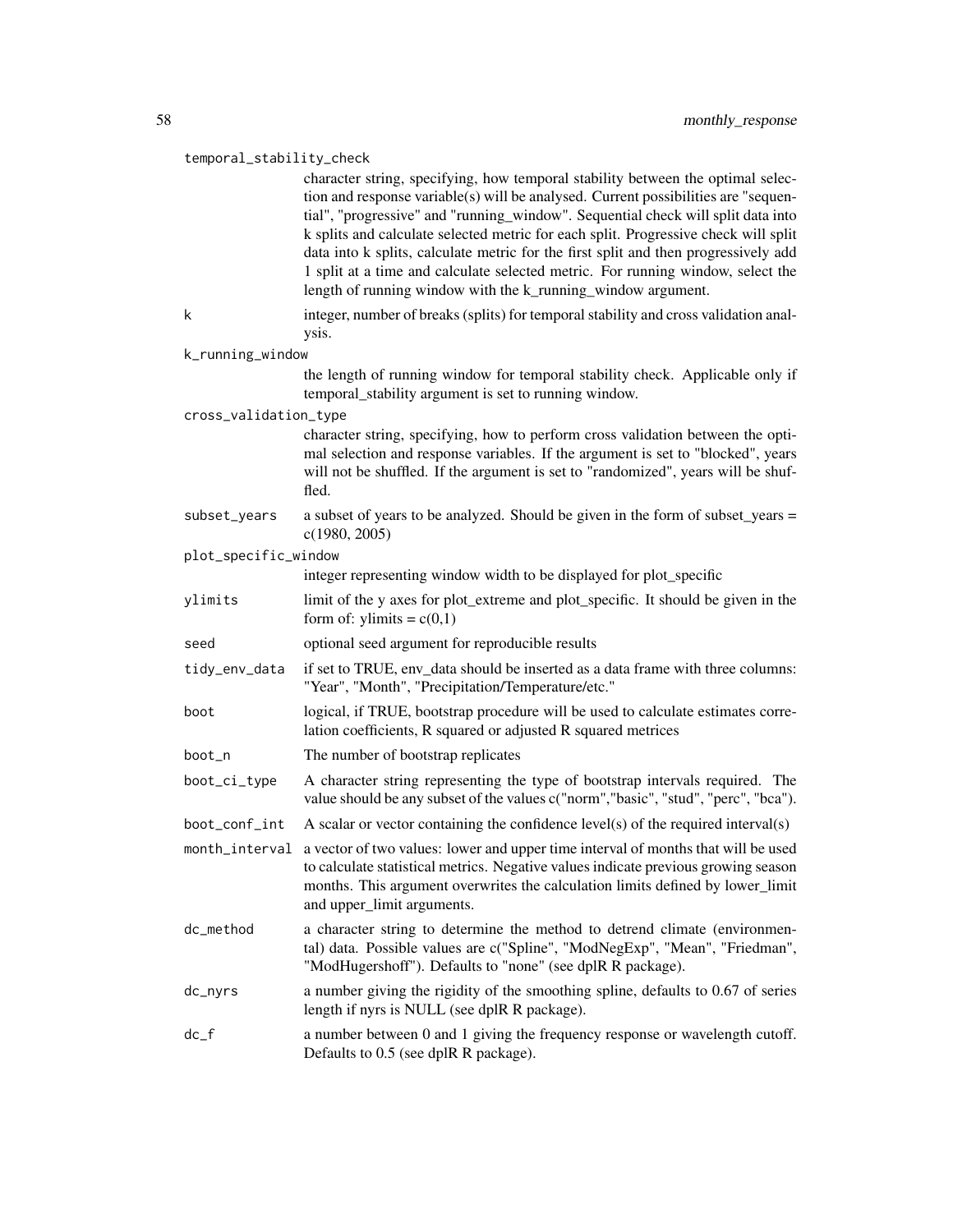| dc_pos.slope     | a logical flag. Will allow for a positive slope to be used in method "ModNeg-<br>Exp" and "ModHugershoff". If FALSE the line will be horizontal (see dplR R<br>package).                                                                                                                                                                                           |
|------------------|--------------------------------------------------------------------------------------------------------------------------------------------------------------------------------------------------------------------------------------------------------------------------------------------------------------------------------------------------------------------|
| dc_constrain.nls |                                                                                                                                                                                                                                                                                                                                                                    |
|                  | a character string which controls the constraints of the "ModNegExp" model<br>and the "ModHugershoff" (see dplR R package).                                                                                                                                                                                                                                        |
| dc_span          | a numeric value controlling method "Friedman", or "cv" (default) for automatic<br>choice by cross-validation (see dplR R package).                                                                                                                                                                                                                                 |
| $dc_{\text{L}}$  | a numeric value controlling the smoothness of the fitted curve in method "Fried-<br>man" (see dplR R package).                                                                                                                                                                                                                                                     |
| dc_difference    | a logical flag. Compute residuals by subtraction if TRUE, otherwise use division<br>(see dplR R package).                                                                                                                                                                                                                                                          |
| cor_na_use       | an optional character string giving a method for computing covariances in the<br>presence of missing values for correlation coefficients. This must be (an abbre-<br>viation of) one of the strings "everything" (default), "all.obs", "complete.obs",<br>"na.or.complete", or "pairwise.complete.obs". See also the documentation for<br>the base cor() function. |

#### Value

a list with 17 elements:

- 1. \$calculations a matrix with calculated metrics
- 2. \$method the character string of a method
- 3. \$metric the character string indicating the metric used for calculations
- 4. \$analysed\_period the character string specifying the analysed period based on the information from row names. If there are no row names, this argument is given as NA
- 5. \$optimized\_return data frame with two columns, response variable and aggregated (averaged) monthly data that return the optimal results. This data.frame could be directly used to calibrate a model for climate reconstruction
- 6. \$optimized\_return\_all a data frame with aggregated monthly data, that returned the optimal result for the entire env\_data (and not only subset of analysed years)
- 7. \$transfer\_function a ggplot object: scatter plot of optimized return and a transfer line of the selected method
- 8. \$temporal\_stability a data frame with calculations of selected metric for different temporal subsets
- 9. \$cross\_validation a data frame with cross validation results
- 10. \$plot\_heatmap ggplot2 object: a heatmap of calculated metrics
- 11. \$plot\_extreme ggplot2 object: line or bar plot of a row with the highest value in a matrix of calculated metrics
- 12. \$plot\_specific not available for monthly\_response()
- 13. \$PCA\_output princomp object: the result output of the PCA analysis
- 14. \$type the character string describing type of analysis: daily or monthly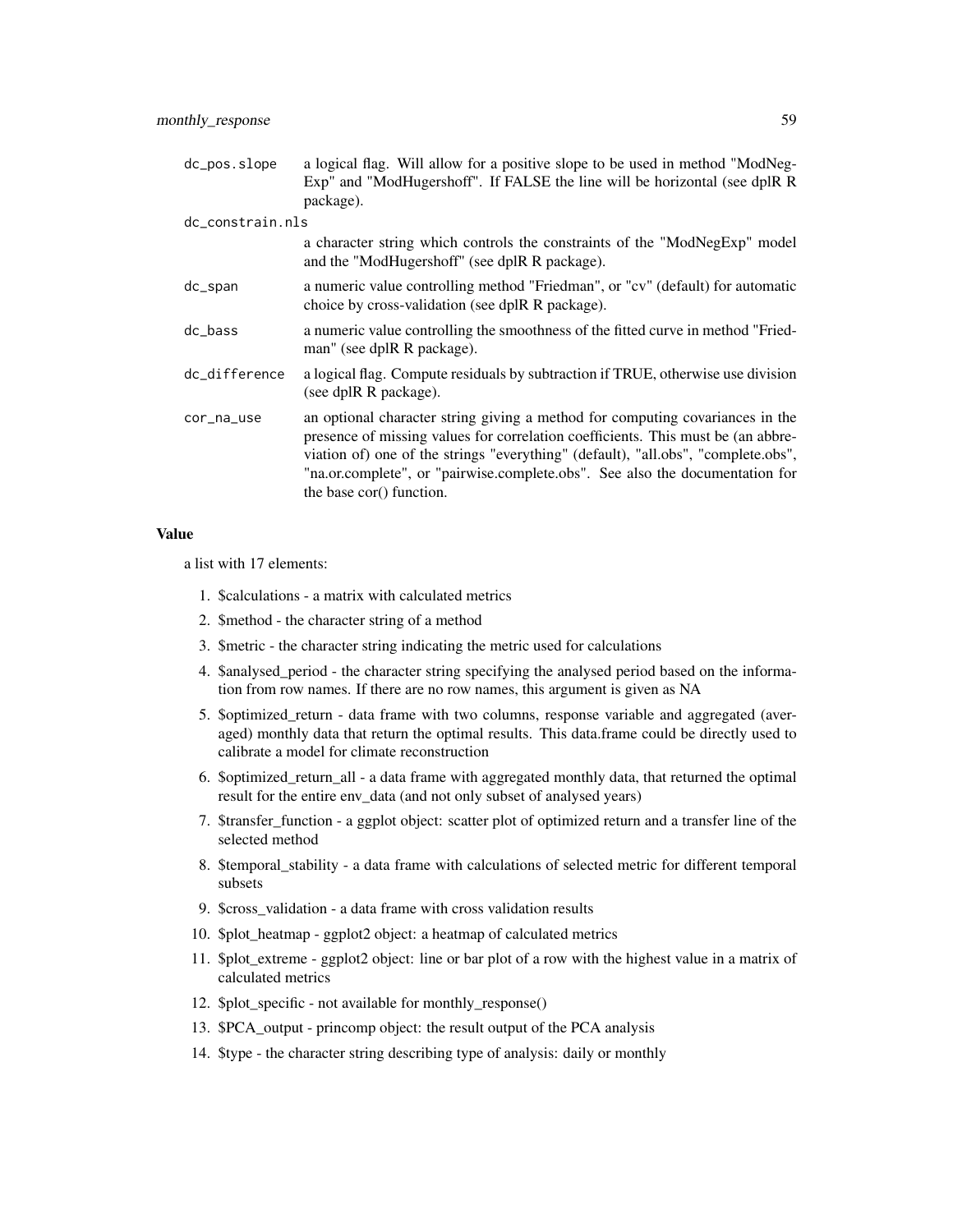- 15. \$reference\_window character string, which reference window was used for calculations
- 16. \$boot\_lower matrix with lower limit of confidence intervals of bootstrap calculations
- 17. \$boot\_upper matrix with upper limit of confidence intervals of bootstrap calculations
- 18. \$aggregated\_climate matrix with all aggregated climate series

#### Examples

```
# Load the dendroTools R package
library(dendroTools)
# Load data used for examples
data(data_MVA)
data(data_TRW)
data(data_TRW_1)
data(example_proxies_individual)
data(example_proxies_1)
data(LJ_monthly_temperatures)
data(LJ_monthly_precipitation)
# 1 Example with tidy precipitation data
example_tidy_data <- monthly_response(response = data_MVA,
   lowerlimit = 1, upper = 12,
   env_data = LJ_mmonthly_precipitation, fixed_width = 0,
   method = "cor", row_names_subset = TRUE, metric = "adj.r.squared",
   remove_insignificant = TRUE, previous_year = FALSE,
    alpha = 0.05, aggregate_function = 'sum', boot = TRUE,
    tidy_env_data = TRUE, boot_n = 100, month_interval = c(-5, 10))
summary(example_tidy_data)
plot(example_tidy_data, type = 1)
plot(example_tidy_data, type = 2)
# 2 Example with split data for early and late
example_MVA_early <- monthly_response(response = data_MVA,
    env_data = LJ_monthly_temperatures,
   method = "cor", row_names_subset = TRUE, previous_year = TRUE,
    remove_insignificant = TRUE, alpha = 0.05,
    subset_years = c(1940, 1980), aggregate_function = 'mean')
example_MVA_late <- monthly_response(response = data_MVA,
   env_data = LJ_monthly_temperatures,
   method = "cor", row_names_subset = TRUE, alpha = 0.05,
   previous_year = TRUE, remove_insignificant = TRUE,
    subset_years = c(1981, 2010), aggregate_function = 'mean')
summary(example_MVA_late)
plot(example_MVA_early, type = 1)
plot(example_MVA_late, type = 1)
plot(example_MVA_early, type = 2)
plot(example_MVA_late, type = 2)
```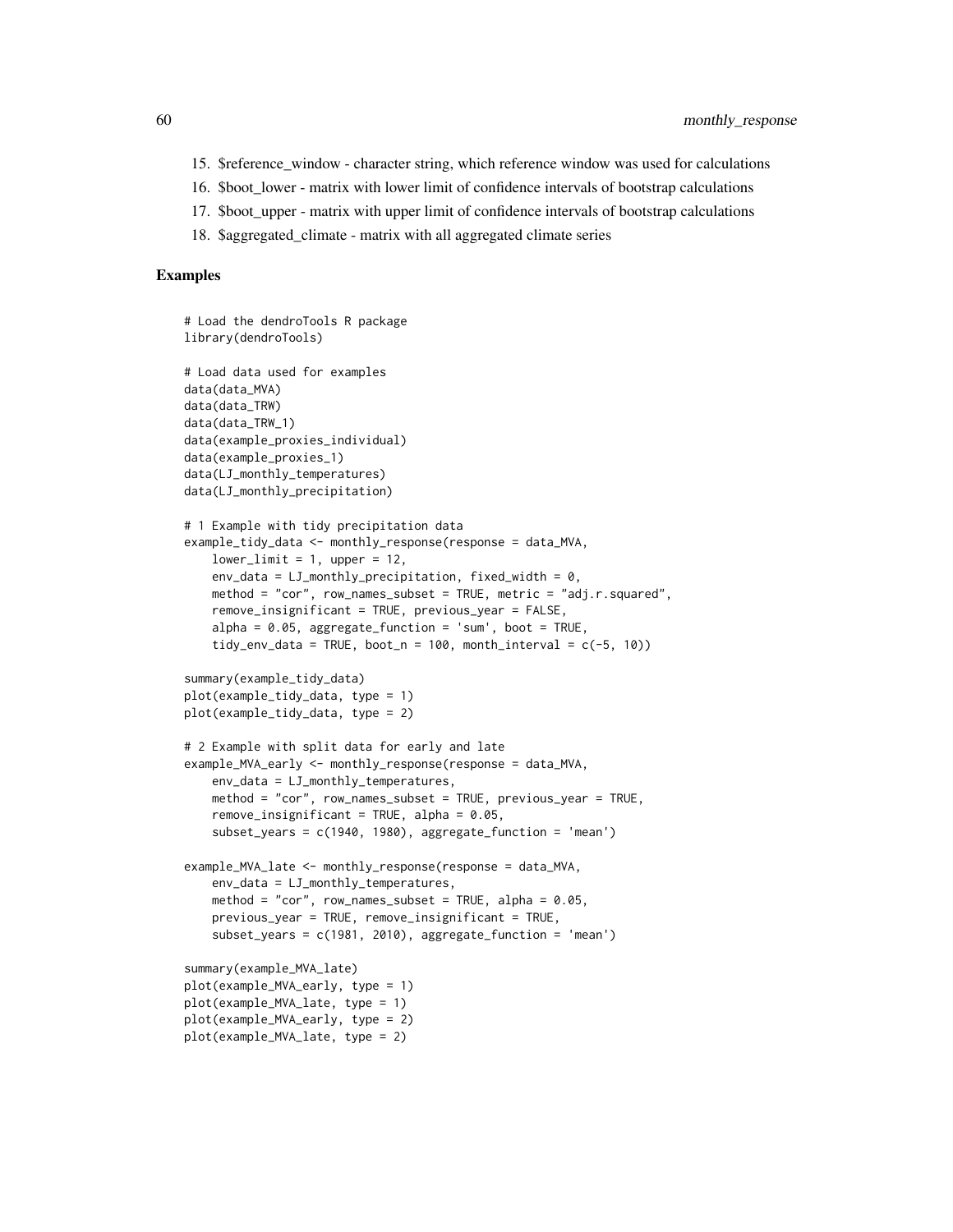```
# 3 Example with principal component analysis
example_PCA <- monthly_response(response = example_proxies_individual,
  env_data = LJ_monthly_temperatures, method = "lm",
  row_names_subset = TRUE, remove_insignificant = TRUE,
  alpha = 0.01, PCA_transformation = TRUE, previous_year = TRUE,
  components_selection = "manual", N_components = 2, boot = TRUE)
summary(example_PCA$PCA_output)
plot(example_PCA, type = 1)
plot(example_PCA, type = 2)
# 4 Example negative correlations
example_neg_cor <- monthly_response(response = data_TRW_1, alpha = 0.05,
   env_data = LJ_monthly_temperatures,
  method = "cor", row_names_subset = TRUE,
  remove_insignificant = TRUE, boot = TRUE)
summary(example_neg_cor)
plot(example_neg_cor, type = 1)
plot(example_neg_cor, type = 2)
example_neg_cor$temporal_stability
# 5 Example of multiproxy analysis
summary(example_proxies_1)
cor(example_proxies_1)
example_multiproxy <- monthly_response(response = example_proxies_1,
  env_data = LJ_monthly_temperatures,
  method = "lm", metric = "adj.r.squared",
  row_names_subset = TRUE, previous_year = FALSE,
  remove_insignificant = TRUE, alpha = 0.05)summary(example_multiproxy)
plot(example_multiproxy, type = 1)
# 6 Example to test the temporal stability
example_MVA_ts <- monthly_response(response = data_MVA,
   env_data = LJ_monthly_temperatures,
  method = "lm", metric = "adj.r.squared", row_names_subset = TRUE,
   remove_insignificant = TRUE, alpha = 0.05,
   temporal_stability_check = "running_window", k_running_window = 10)
summary(example_MVA_ts)
example_MVA_ts$temporal_stability
```
monthly\_response\_seascorr

*monthly\_response\_seascorr*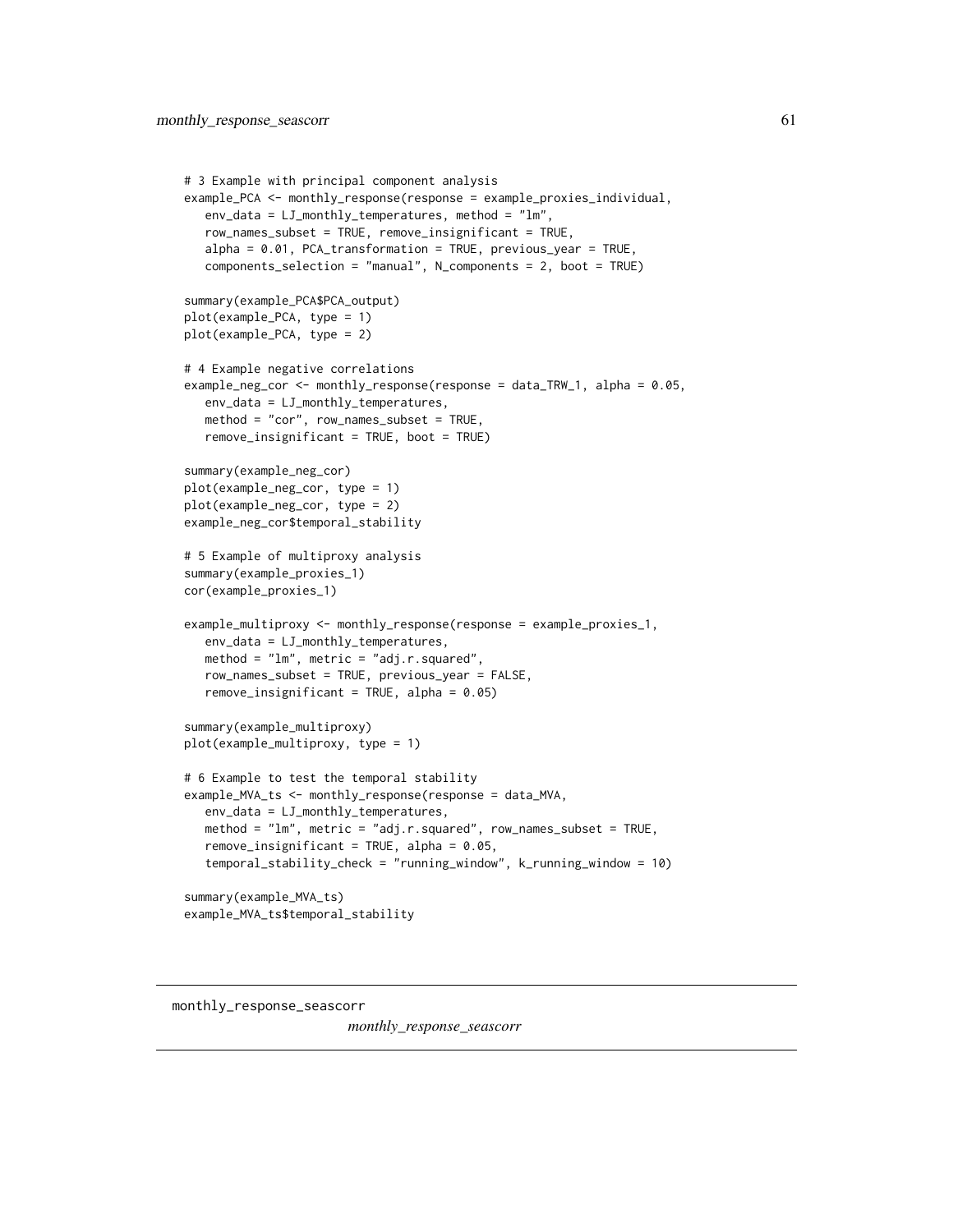# Description

Function calculates all possible partial correlation coefficients between tree-ring chronology and monthly environmental (usually climate) data. All calculated (partial) correlation coefficients are stored in a matrix. The location of stored correlation in the matrix is indicating a window width (row names) and a location in a matrix of monthly sequences of environmental data (column names).

# Usage

```
monthly_response_seascorr(
  response,
  env_data_primary,
  env_data_control,
  previous_year = FALSE,
  pcor_method = "pearson",
  remove_insignificant = TRUE,
  lowerlimit = 1,
  upperlimit = 12,
  fixed_width = 0,
  alpha = 0.05,
  row_names_subset = FALSE,
  PCA_transformation = FALSE,
  log_preprocess = TRUE,
  components_selection = "automatic",
  eigenvalues_threshold = 1,
 N_components = 2,
  aggregate_function_env_data_primary = "mean",
  aggregate_function_env_data_control = "mean",
  temporal_stability_check = "sequential",
  k = 2,k_running_window = 30,
  subset_years = NULL,
  plot_specific_window = NULL,
 ylimits = NULL,
  seed = NULL,
  tidy_env_data_primary = FALSE,
  tidy_env_data_control = FALSE,
  boot = FALSE,boot_n = 1000,boot_c_i_type = "norm",boot_conf_int = 0.95,
 month_interval = ifelse(c(previous_year == TRUE, previous_year == TRUE), c(-1, 12),
    c(1, 12)),
  dc method = NULL,
  dc_nyrs = NULL,
  dc_{f} = 0.5,
  dc_pos.slope = FALSE,
  dc_constrain.nls = c("never", "when.fail", "always"),
  dc_span = "cv",
```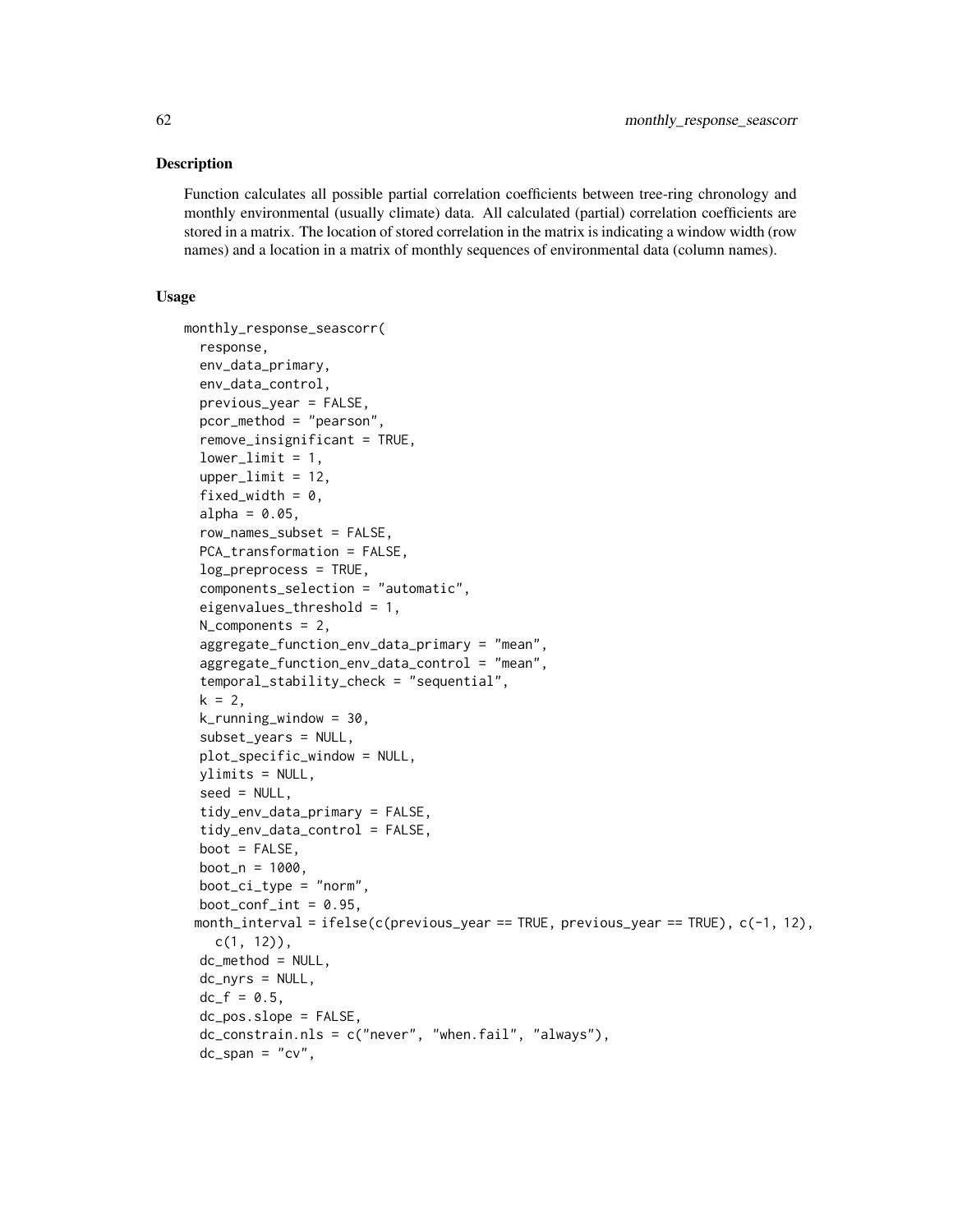```
dc_bass = \theta,
  dc_difference = FALSE,
  pcor_na_use = "pairwise.complete"
\lambda
```
# Arguments

```
response a data frame with tree-ring proxy variable and (optional) years as row names.
                 Row.names should be matched with those from env_data_primary and env_data_control
                 data frame. If not, set the row_names_subset argument to TRUE.
```
env\_data\_primary

primary data frame of monthly sequences of environmental data as columns and years as row names. Each row represents a year and each column represents a day of a year. Row.names should be matched with those from the response data frame. If not, set the argument row names subset to TRUE. Alternatively, env\_data\_primary could be a tidy data with three columns, i.e. Year, Month and third column representing values of mean temperatures, sum of precipitation etc. If tidy data is passed to the function, set the argument tidy\_env\_data\_primary to TRUE.

```
env_data_control
```
a data frame of monthly sequences of environmental data as columns and years as row names. This data is used as control for calculations of partial correlation coefficients. Each row represents a year and each column represents a day of a year. Row.names should be matched with those from the response data frame. If not, set the row\_names\_subset argument to TRUE. Alternatively, env\_data\_control could be a tidy data with three columns, i.e. Year, Month and third column representing values of mean temperatures, sum of precipitation etc. If tidy data is passed to the function, set the argument tidy\_env\_data\_control to TRUE.

previous\_year if set to TRUE, env\_data\_primary, env\_data\_control and response variables will be rearranged in a way, that also previous year will be used for calculations of selected statistical metric.

pcor\_method a character string indicating which partial correlation coefficient is to be computed. One of "pearson" (default), "kendall", or "spearman", can be abbreviated.

remove\_insignificant

```
if set to TRUE, removes all correlations bellow the significant threshold level,
based on a selected alpha.
```
- lower\_limit lower limit of window width (i.e. number of consecutive months to be used for calculations)
- upper\_limit upper limit of window width (i.e. number of consecutive months to be used for calculations)
- fixed\_width fixed width used for calculations (i.e. number of consecutive months to be used for calculations)
- alpha significance level used to remove insignificant calculations.

row\_names\_subset

if set to TRUE, row.names are used to subset env\_data\_primary, env\_data\_control and response data frames. Only years from all three data frames are kept.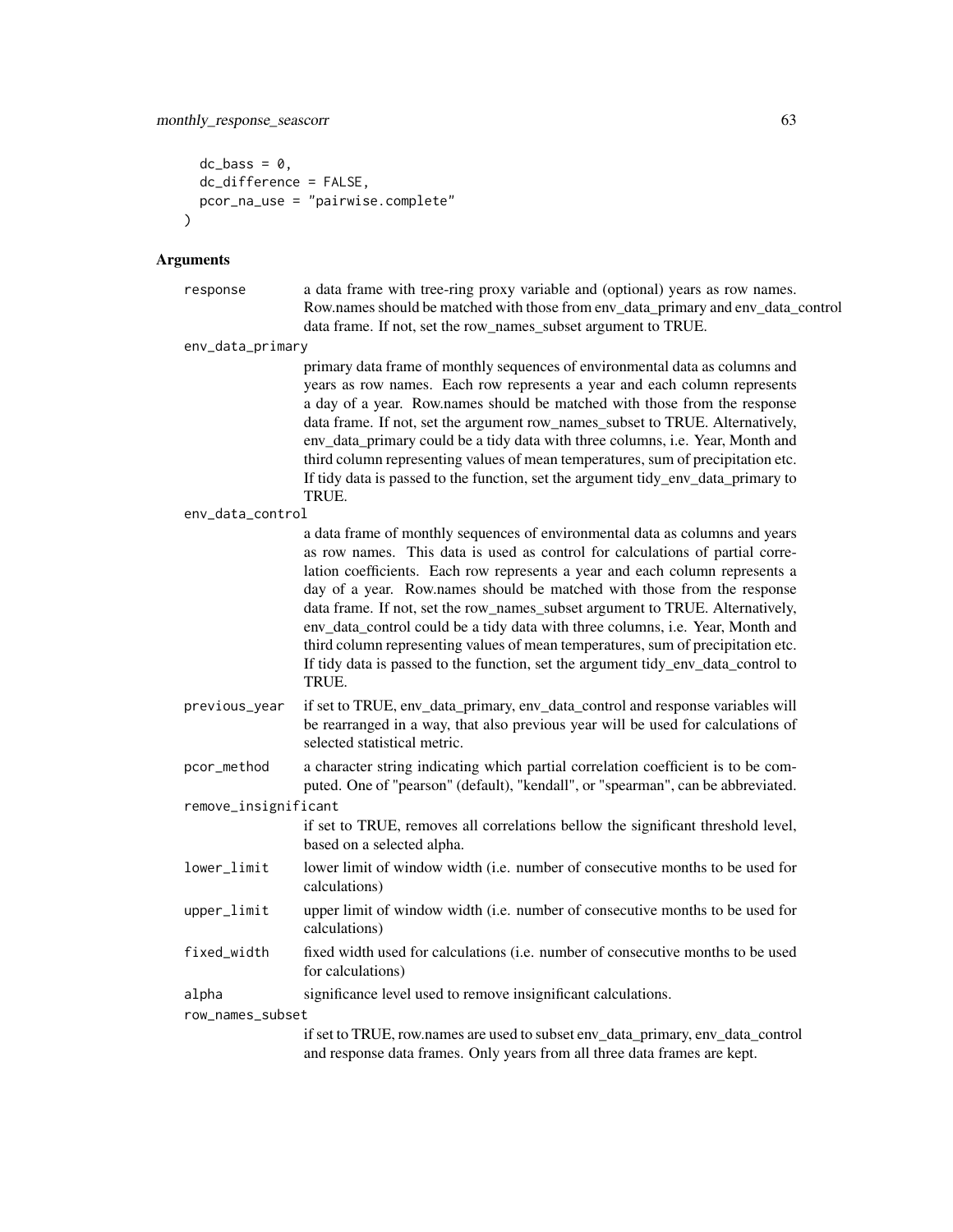|  | PCA_transformation |
|--|--------------------|
|--|--------------------|

if set to TRUE, all variables in the response data frame will be transformed using PCA transformation.

log\_preprocess if set to TRUE, variables will be transformed with logarithmic transformation before used in PCA

components\_selection

character string specifying how to select the Principal Components used as predictors. There are three options: "automatic", "manual" and "plot\_selection". If argument is set to automatic, all scores with eigenvalues above 1 will be selected. This threshold could be changed by changing the eigenvalues\_threshold argument. If parameter is set to "manual", user should set the number of components with N\_components argument. If components selection is set to "plot\_selection", Scree plot will be shown and a user must manually enter the number of components to be used as predictors.

# eigenvalues\_threshold

threshold for automatic selection of Principal Components

- N\_components number of Principal Components used as predictors
- aggregate\_function\_env\_data\_primary

character string specifying how the monthly data from env\_data\_primary should be aggregated. The default is 'mean', the two other options are 'median' and 'sum'

aggregate\_function\_env\_data\_control

character string specifying how the monthly data from env\_data\_control should be aggregated. The default is 'mean', the two other options are 'median' and 'sum'

#### temporal\_stability\_check

character string, specifying, how temporal stability between the optimal selection and response variable(s) will be analysed. Current possibilities are "sequential", "progressive" and "running\_window". Sequential check will split data into k splits and calculate selected metric for each split. Progressive check will split data into k splits, calculate metric for the first split and then progressively add 1 split at a time and calculate selected metric. For running window, select the length of running window with the k\_running\_window argument.

k integer, number of breaks (splits) for temporal stability

# k\_running\_window

the length of running window for temporal stability check. Applicable only if temporal\_stability argument is set to running window.

subset\_years a subset of years to be analyzed. Should be given in the form of subset\_years = c(1980, 2005)

#### plot\_specific\_window

integer representing window width to be displayed for plot\_specific

- ylimits limit of the y axes for plot\_extreme and plot\_specific. It should be given in the form of: ylimits =  $c(0,1)$
- seed optional seed argument for reproducible results

tidy\_env\_data\_primary

if set to TRUE, env\_data\_primary should be inserted as a data frame with three columns: "Year", "Month", "Precipitation/Temperature/etc."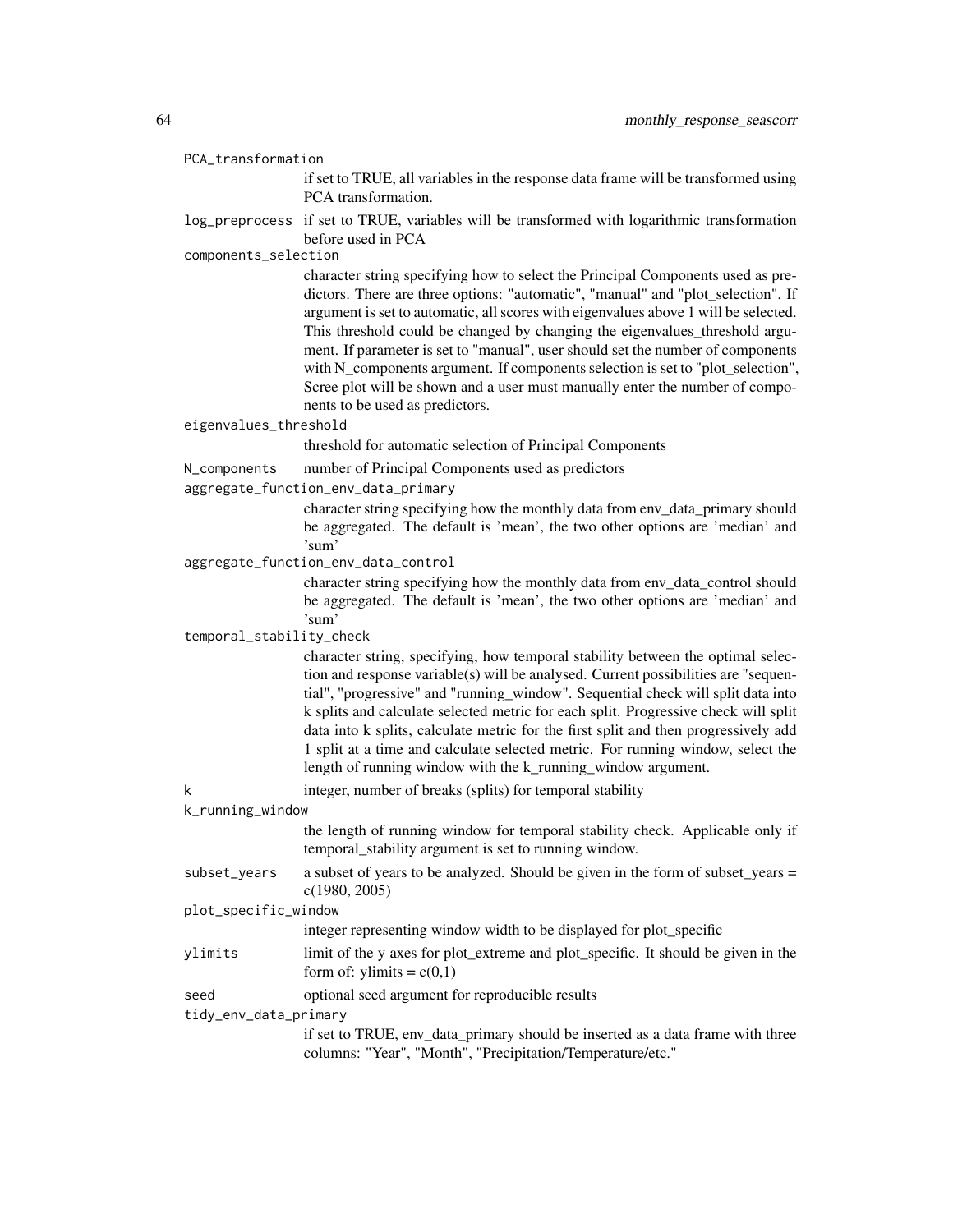| tidy_env_data_control |  |
|-----------------------|--|
|-----------------------|--|

|                  | if set to TRUE, env_data_control should be inserted as a data frame with three<br>columns: "Year", "Month", "Precipitation/Temperature/etc."                                                                                                                                                                                                                                            |
|------------------|-----------------------------------------------------------------------------------------------------------------------------------------------------------------------------------------------------------------------------------------------------------------------------------------------------------------------------------------------------------------------------------------|
| boot             | logical, if TRUE, bootstrap procedure will be used to calculate partial correlation<br>coefficients                                                                                                                                                                                                                                                                                     |
| boot_n           | The number of bootstrap replicates                                                                                                                                                                                                                                                                                                                                                      |
| boot_ci_type     | A character string representing the type of bootstrap intervals required. The<br>value should be any subset of the values c("norm","basic", "stud", "perc", "bca").                                                                                                                                                                                                                     |
| boot_conf_int    | A scalar or vector containing the confidence $level(s)$ of the required interval $(s)$                                                                                                                                                                                                                                                                                                  |
| month_interval   | a vector of two values: lower and upper time interval of months that will be used<br>to calculate statistical metrics. Negative values indicate previous growing season<br>months. This argument overwrites the calculation limits defined by lower_limit<br>and upper_limit arguments.                                                                                                 |
| dc_method        | a character string to determine the method to detrend climate (environmen-<br>tal) data. Possible values are c("Spline", "ModNegExp", "Mean", "Friedman",<br>"ModHugershoff"). Defaults to "none" (see dplR R package).                                                                                                                                                                 |
| dc_nyrs          | a number giving the rigidity of the smoothing spline, defaults to 0.67 of series<br>length if nyrs is NULL (see dplR R package).                                                                                                                                                                                                                                                        |
| dc_f             | a number between 0 and 1 giving the frequency response or wavelength cutoff.<br>Defaults to 0.5 (see dplR R package).                                                                                                                                                                                                                                                                   |
| dc_pos.slope     | a logical flag. Will allow for a positive slope to be used in method "ModNeg-<br>Exp" and "ModHugershoff". If FALSE the line will be horizontal (see dplR R<br>package).                                                                                                                                                                                                                |
| dc_constrain.nls |                                                                                                                                                                                                                                                                                                                                                                                         |
|                  | a character string which controls the constraints of the "ModNegExp" model<br>and the "ModHugershoff" (see dplR R package).                                                                                                                                                                                                                                                             |
| dc_span          | a numeric value controlling method "Friedman", or "cv" (default) for automatic<br>choice by cross-validation (see dplR R package).                                                                                                                                                                                                                                                      |
| dc_bass          | a numeric value controlling the smoothness of the fitted curve in method "Fried-<br>man" (see dplR R package).                                                                                                                                                                                                                                                                          |
| dc_difference    | a logical flag. Compute residuals by subtraction if TRUE, otherwise use division<br>(see dplR R package).                                                                                                                                                                                                                                                                               |
| pcor_na_use      | an optional character string giving a method for computing covariances in the<br>presence of missing values for partial correlation coefficients. This must be<br>(an abbreviation of) one of the strings "all.obs", "everything", "complete.obs",<br>"na.or.complete", or "pairwise.complete.obs" (default). See also the documen-<br>tation for the base partial.r in psych R package |

# Value

a list with 15 elements:

- 1. \$calculations a matrix with calculated metrics
- 2. \$method the character string of a method
- 3. \$metric the character string indicating the metric used for calculations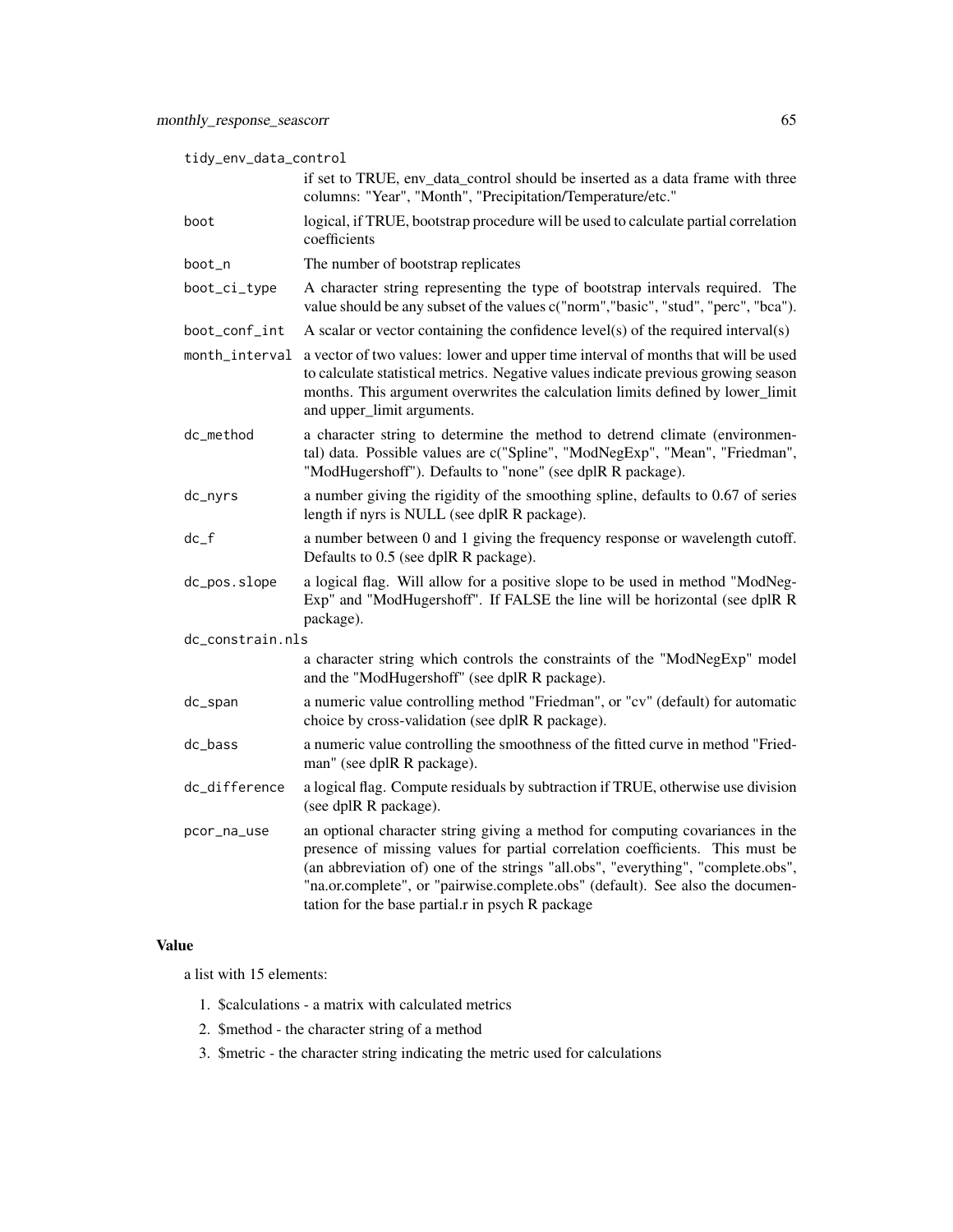- 4. \$analysed\_period the character string specifying the analysed period based on the information from row names. If there are no row names, this argument is given as NA
- 5. \$optimized\_return data frame with two columns, response variable and aggregated (averaged) monthly data that return the optimal results. This data.frame could be directly used to calibrate a model for climate reconstruction
- 6. \$optimized\_return\_all a data frame with aggregated monthly data, that returned the optimal result for the entire env\_data\_primary (and not only subset of analysed years)
- 7. Stransfer function a ggplot object: scatter plot of optimized return and a transfer line of the selected method
- 8. \$temporal\_stability a data frame with calculations of selected metric for different temporal subsets
- 9. \$cross\_validation not available for partial correlation method
- 10. \$plot\_heatmap ggplot2 object: a heatmap of calculated metrics
- 11. \$plot\_extreme ggplot2 object: line plot of a row with the highest value in a matrix of calculated metrics
- 12. \$plot\_specific ggplot2 object: line plot of a row with a selected window width in a matrix of calculated metrics
- 13. \$PCA\_output princomp object: the result output of the PCA analysis
- 14. \$type the character string describing type of analysis: monthly or monthly
- 15. \$reference\_window character string, which reference window was used for calculations
- 16. \$aggregated\_climate\_primary matrix with all aggregated climate series of primary data
- 17. \$aggregated\_climate\_control matrix with all aggregated climate series of control data

# Examples

```
# Load the dendroTools R package
library(dendroTools)
# Load data
data(data_MVA)
data(data_TRW)
data(data_TRW_1)
data(example_proxies_individual)
data(example_proxies_1)
data(LJ_monthly_temperatures)
data(LJ_monthly_precipitation)
# 1 Basic example
example_basic <- monthly_response_seascorr(response = data_MVA,
  fixed_width = 11,
   env_data_primary = LJ_monthly_temperatures,
   env_data_control = LJ_monthly_precipitation,
   row_names_subset = TRUE,
   remove_insignificant = TRUE,
   aggregate_function_env_data_primary = 'median',
   aggregate_function_env_data_control = 'median',
```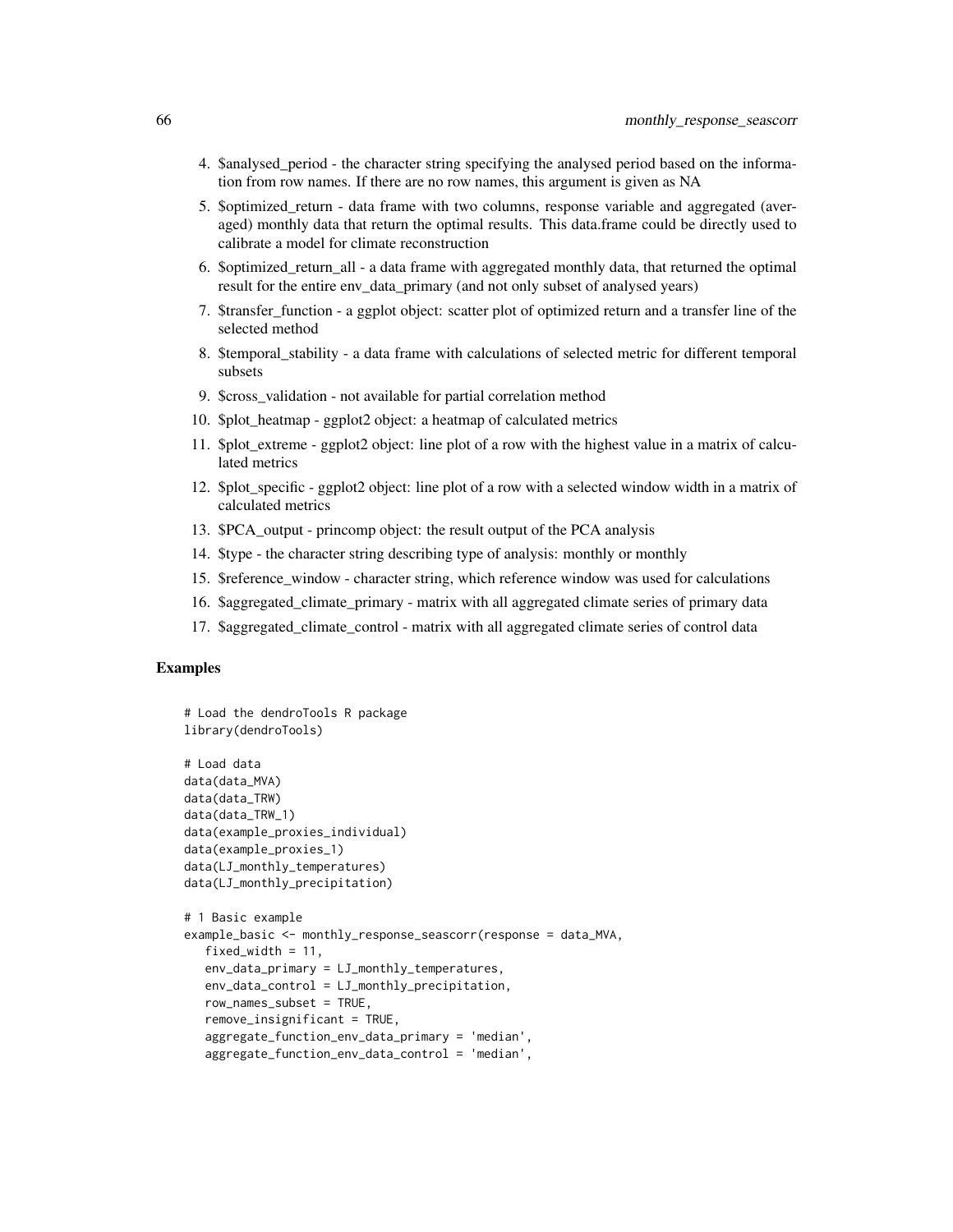```
alpha = 0.05, pcor_method = "spearman",
   tidy_env_data_primary = FALSE,
   tidy_env_data_control = TRUE,
  previous_year = TRUE)
summary(example_basic)
plot(example_basic, type = 1)
plot(example_basic, type = 2)
plot(example_basic, type = 3)
example_basic$optimized_return
example_basic$optimized_return_all
example_basic$temporal_stability
# 2 Extended example
example_extended <- monthly_response_seascorr(response = data_MVA,
   env_data_primary = LJ_monthly_temperatures,
  env_data_control = LJ_monthly_precipitation,
  row_names_subset = TRUE,
  remove_insignificant = TRUE,
   aggregate_function_env_data_primary = 'mean',
  aggregate_function_env_data_control = 'mean',
  alpha = 0.05,
   tidy_env_data_primary = FALSE,
   tidy_env_data_control = TRUE)
summary(example_extended)
plot(example_extended, type = 1)
plot(example_extended, type = 2)
example_extended$optimized_return
example_extended$optimized_return_all
```
swit272 *Standardised tree-ring width chronology swit272, Larix decidua Mill.*

### Description

A TRW chronology swit272 Investigators: Bigler, C.; Claluna, A. Site\_Name: Sils-Maria GR Blais dal Fo Location: Switzerland Northernmost\_Latitude: 46.4333 Southernmost\_Latitude: 46.4333 Easternmost\_Longitude: 9.7833 Westernmost\_Longitude: 9.7833 Elevation: 2100

#### Usage

swit272

# Format

A data frame with 273 rows and 1 variable:

TRWi Standardised tree-ring width chronology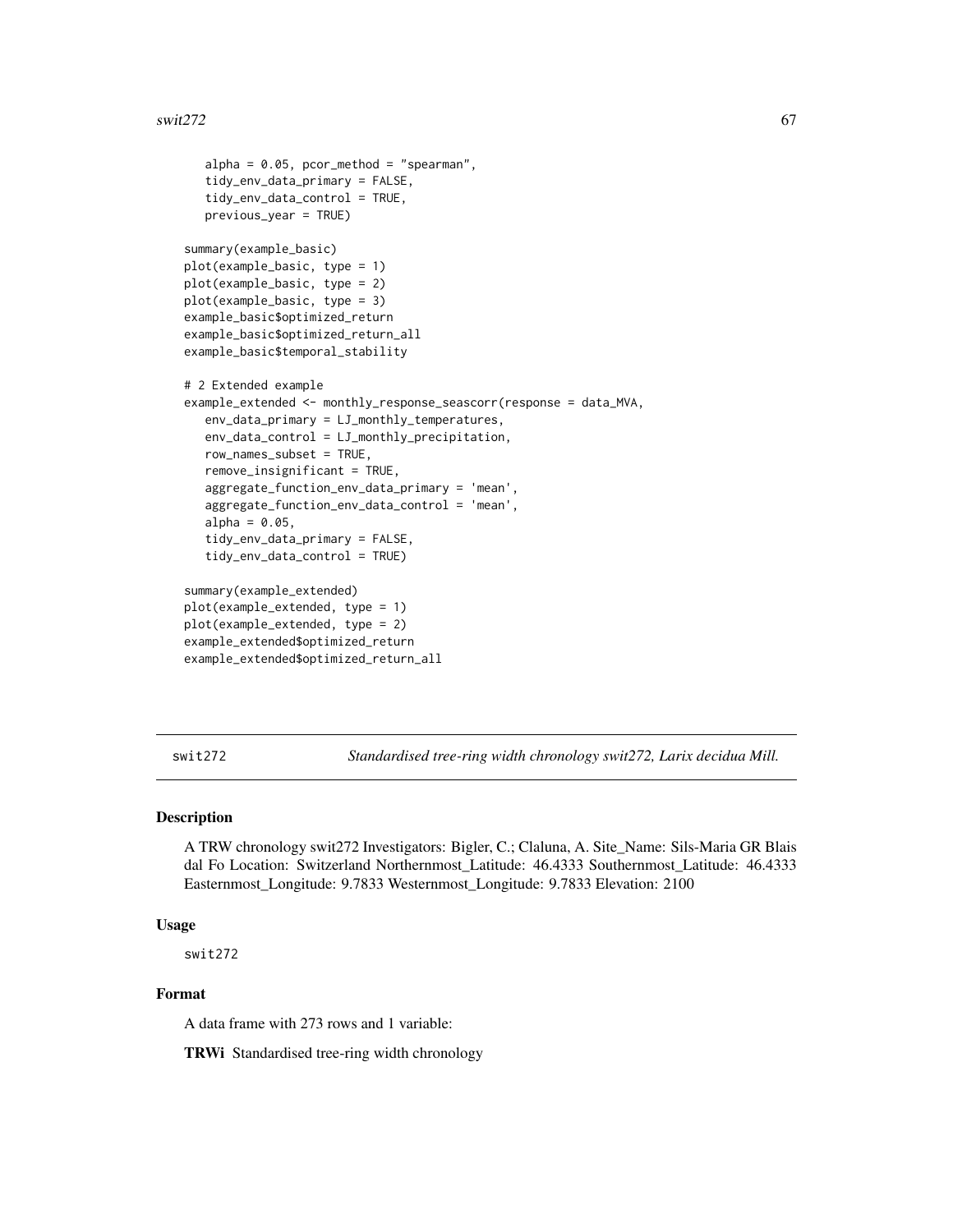# <span id="page-67-0"></span>Source

<https://www.ncei.noaa.gov/access/paleo-search/study/14108>

swit272\_daily\_precipitation *Daily precipitation for swit272 chronology*

# Description

Sum of daily precipitation in millimeters for the period 1950 - 2019. This gridded E-OBS data on  $0.1^\circ$  regular grid, version 20e. Extracted data is for the grid point with lon = 9.75 and lat = 46.45.

#### Usage

swit272\_daily\_precipitation

#### Format

A data frame with 25414 rows and 2 variables:

date character string describing date

p\_sum mean temperature

#### Details

We acknowledge the E-OBS dataset from the EU-FP6 project UERRA (http://www.uerra.eu) and the Copernicus Climate Change Service, and the data providers in the ECA&D project (https://www.ecad.eu). Cornes, R., G. van der Schrier, E.J.M. van den Besselaar, and P.D. Jones. 2018: An Ensemble Version of the E-OBS Temperature and Precipitation Datasets, J. Geophys. Res. Atmos., 123. doi:10.1029/2017JD028200

# Source

<https://www.ecad.eu/download/ensembles/download.php>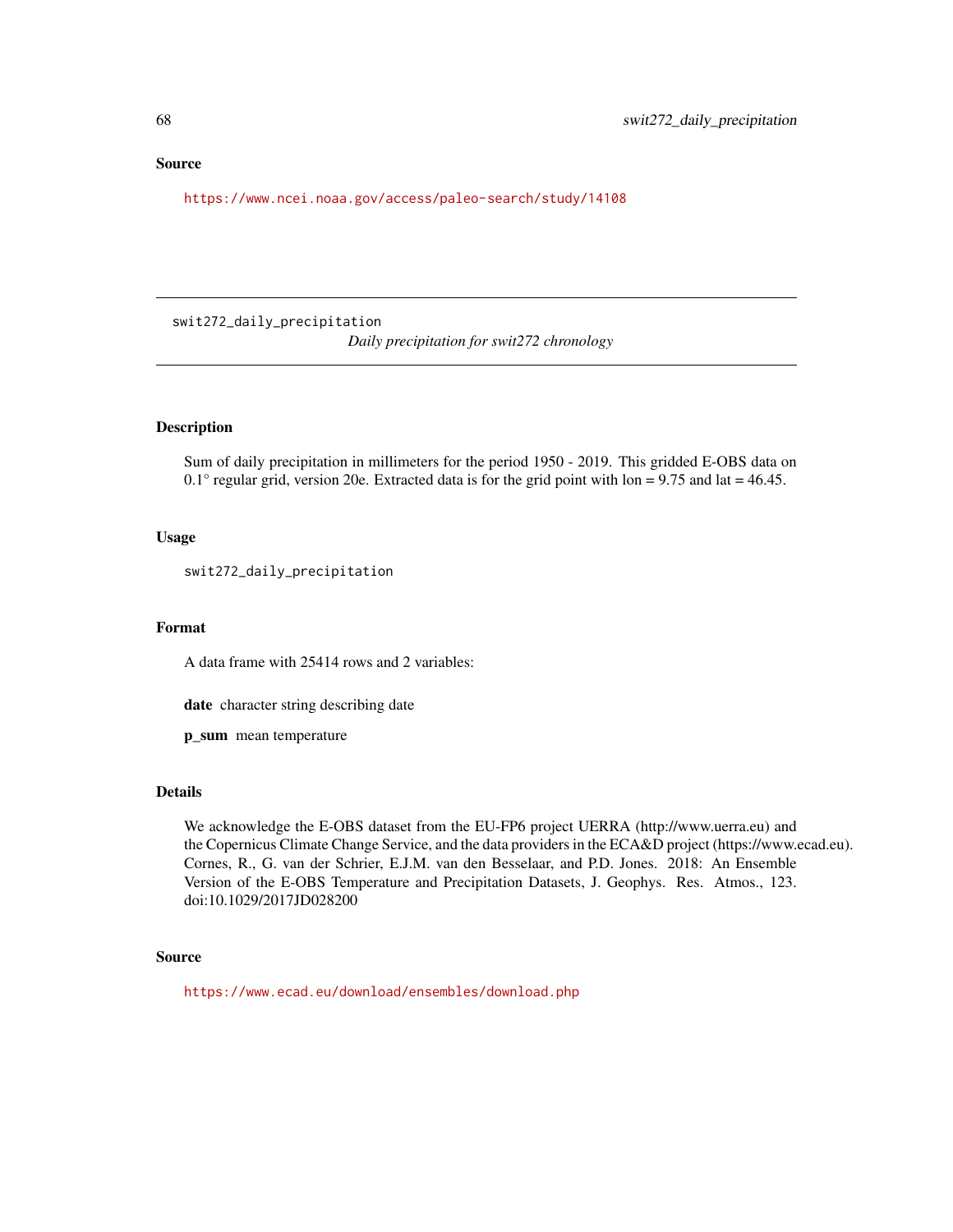<span id="page-68-0"></span>swit272\_daily\_temperatures

*Daily temperatures for swit272 chronology*

# Description

Mean daily temperature in Celsius for the period 1950 - 2019. This gridded E-OBS data on 0.1° regular grid, version 20e. Extracted data is for the grid point with  $\text{lon} = 9.75$  and  $\text{lat} = 46.45$ .

# Usage

swit272\_daily\_temperatures

#### Format

A data frame with 25414 rows and 2 variables:

date character string describing date

t\_avg mean temperature

# Details

We acknowledge the E-OBS dataset from the EU-FP6 project UERRA (http://www.uerra.eu) and the Copernicus Climate Change Service, and the data providers in the ECA&D project (https://www.ecad.eu). Cornes, R., G. van der Schrier, E.J.M. van den Besselaar, and P.D. Jones. 2018: An Ensemble Version of the E-OBS Temperature and Precipitation Datasets, J. Geophys. Res. Atmos., 123. doi:10.1029/2017JD028200

# Source

<https://www.ecad.eu/download/ensembles/download.php>

years\_to\_rownames *Function returns a data frame with row names as years*

# Description

Function returns a data frame with row names as years

# Usage

years\_to\_rownames(data, column\_year)

# Arguments

| data        | a data frame to be manipulated        |
|-------------|---------------------------------------|
| column_year | string specifying a column with years |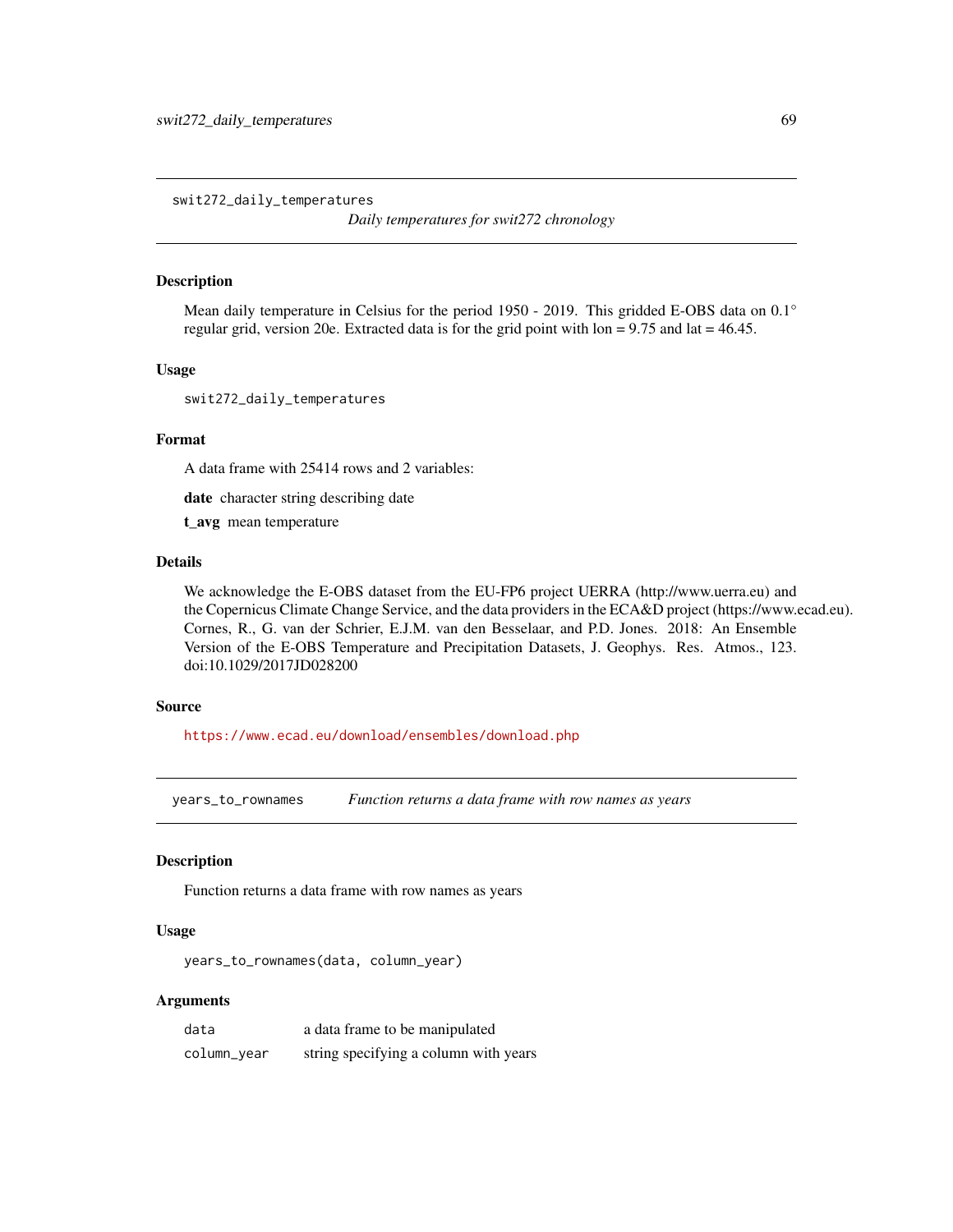# Value

a data frame with years as row names

# Examples

```
data \le data.frame(years = seq(1950, 2015), observations = rnorm(66))
new_data <- years_to_rownames(data = data, column_year = "years")
```

```
data \le data.frame(observations1 = rnorm(66), years = seq(1950, 2015),
observations2 = rnorm(66), observations3 = rnorm(66))
new_data <- years_to_rownames(data = data, column_year = "years")
```